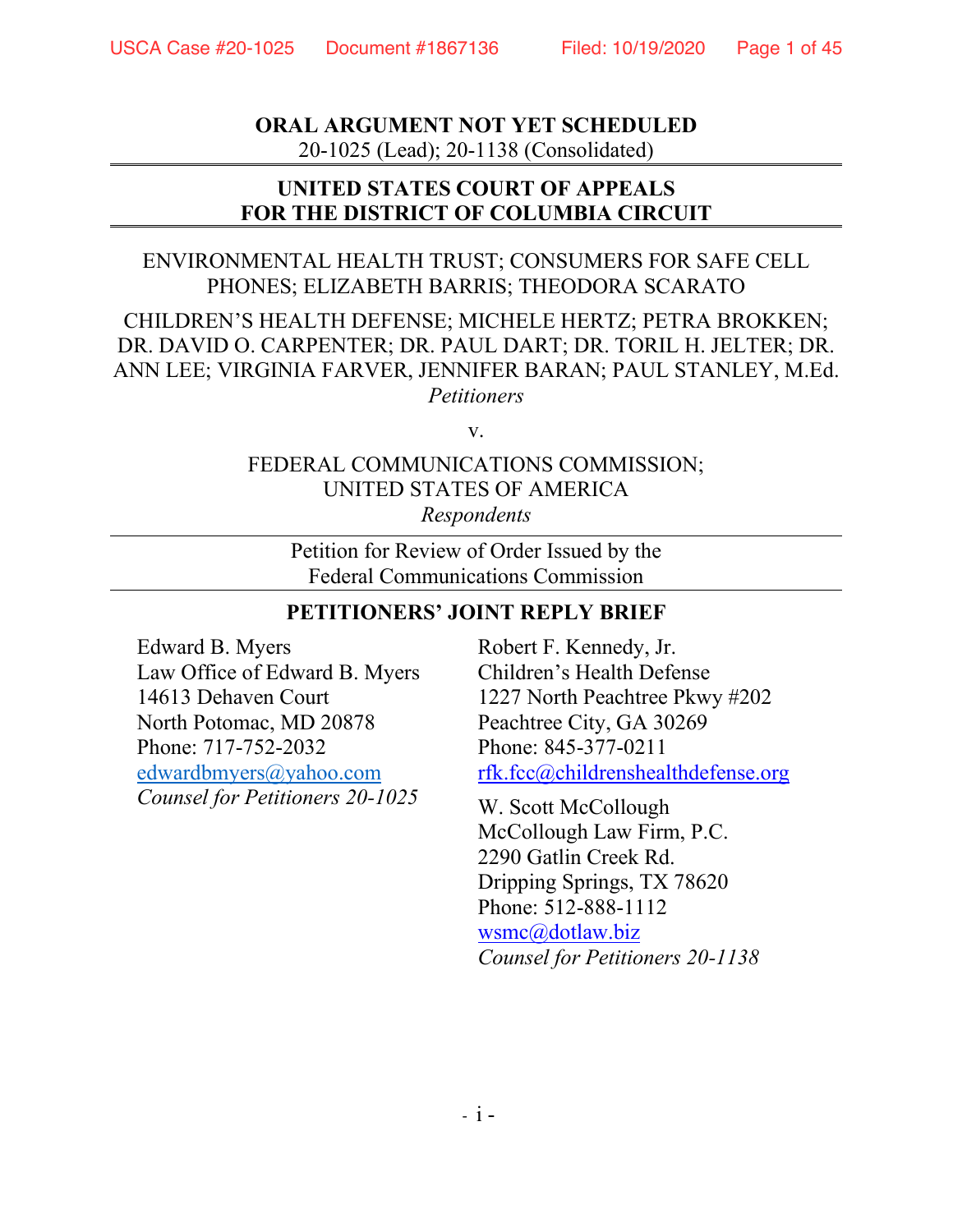# **TABLE OF CONTENTS**

| I.                                                                             |     |
|--------------------------------------------------------------------------------|-----|
| A. FCC Response Uses Post-Hoc Rationalization and Improperly Relies            |     |
| This Court Must Engage in a Full and Complete Review Under the<br><b>B.</b>    |     |
|                                                                                |     |
| A. New Evidence Since 1997 Changed the Scientific and Medical                  |     |
| FCC Denies the Current Scientific Consensus that Non-Thermal<br>$B_{-}$        |     |
| C. FCC Failed to Address Non-Thermal Mechanisms of Harm17                      |     |
| The current rules do not address RF/EMF-triggered biological<br>$\mathbf{1}$ . |     |
| 2. FCC overstates and misconstrues the regulations' scope18                    |     |
| FCC Exhibits Astounding Indifference to Human Sickness and                     |     |
| FCC Arbitrarily Discounted Three Major RF/EMF Cancer<br>Е.                     |     |
|                                                                                |     |
| 2.                                                                             | .23 |
| FCC Wrongly Relied on Other Organizations' Views25<br>G.                       |     |
| FCC arbitrarily and capriciously relied on the "views" of biased<br>1.         | .25 |
| FCC arbitrarily and capriciously rejected independent scientific<br>2.         |     |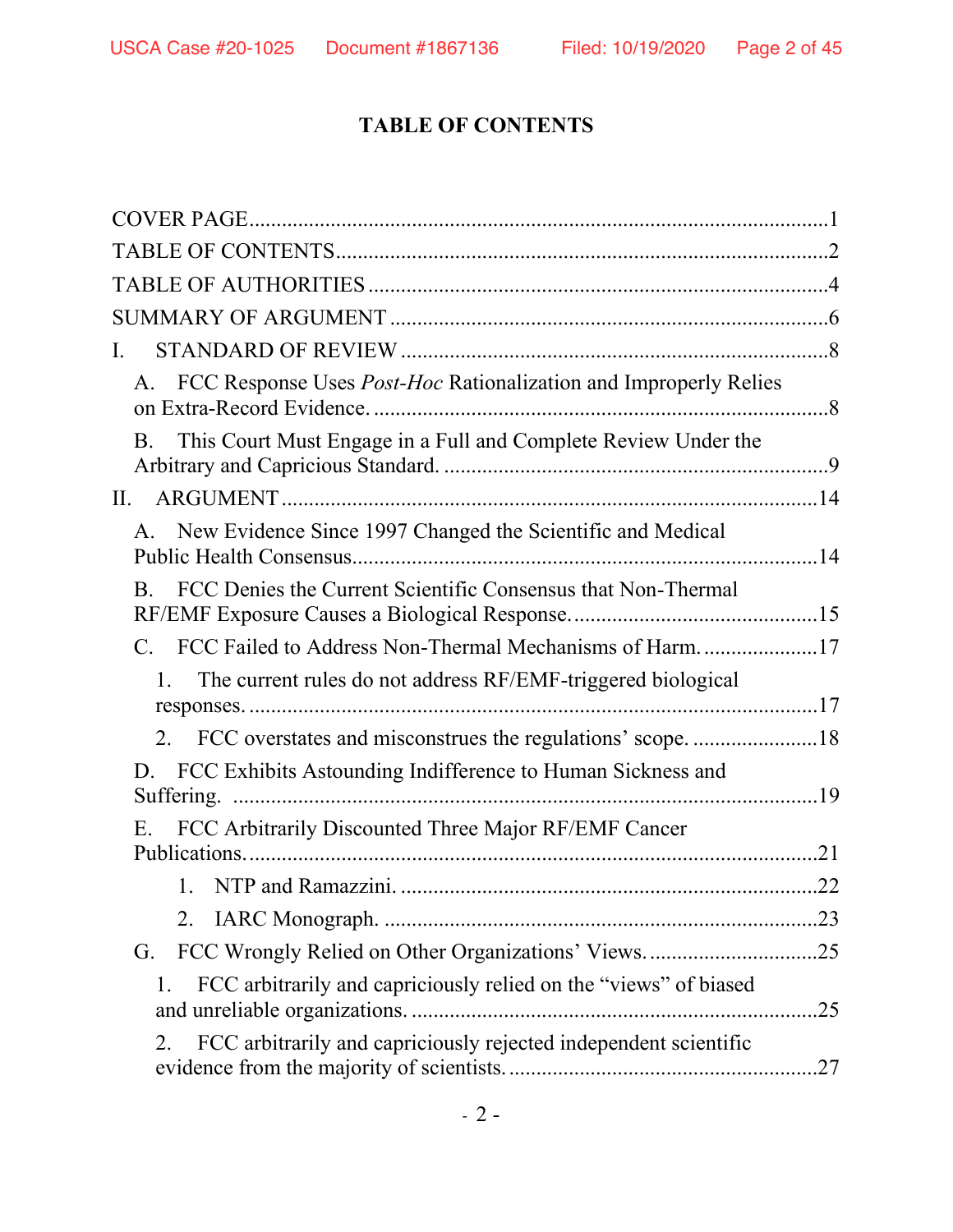| The <i>Order</i> did not provide a rational explanation for its reliance on<br>3.                                           | .29 |
|-----------------------------------------------------------------------------------------------------------------------------|-----|
| a.                                                                                                                          | .30 |
| The Order irrationally claims credit for other agencies' inaction31<br>$\mathbf{b}$ .                                       |     |
| The Order Irrationally Ignored Substantial Evidence Demonstrating<br>Н.                                                     |     |
| FCC Waived Its NEPA Defense and Did Not Satisfy Its NEPA                                                                    | .34 |
| ADA/FHA, Individual/Constitutional Issues and Related Preemption<br>Question Were Material, Substantial and Preserved Below | .39 |
| ADA/FHA and individual/constitutional issues were material and                                                              | .39 |
| ADA/FHA and individual/constitutional issues were preserved<br>2.                                                           |     |
| 3.                                                                                                                          |     |
| ADA/FHA, individual/constitutional issues and related preemption<br>4.                                                      |     |
|                                                                                                                             |     |
|                                                                                                                             |     |
|                                                                                                                             |     |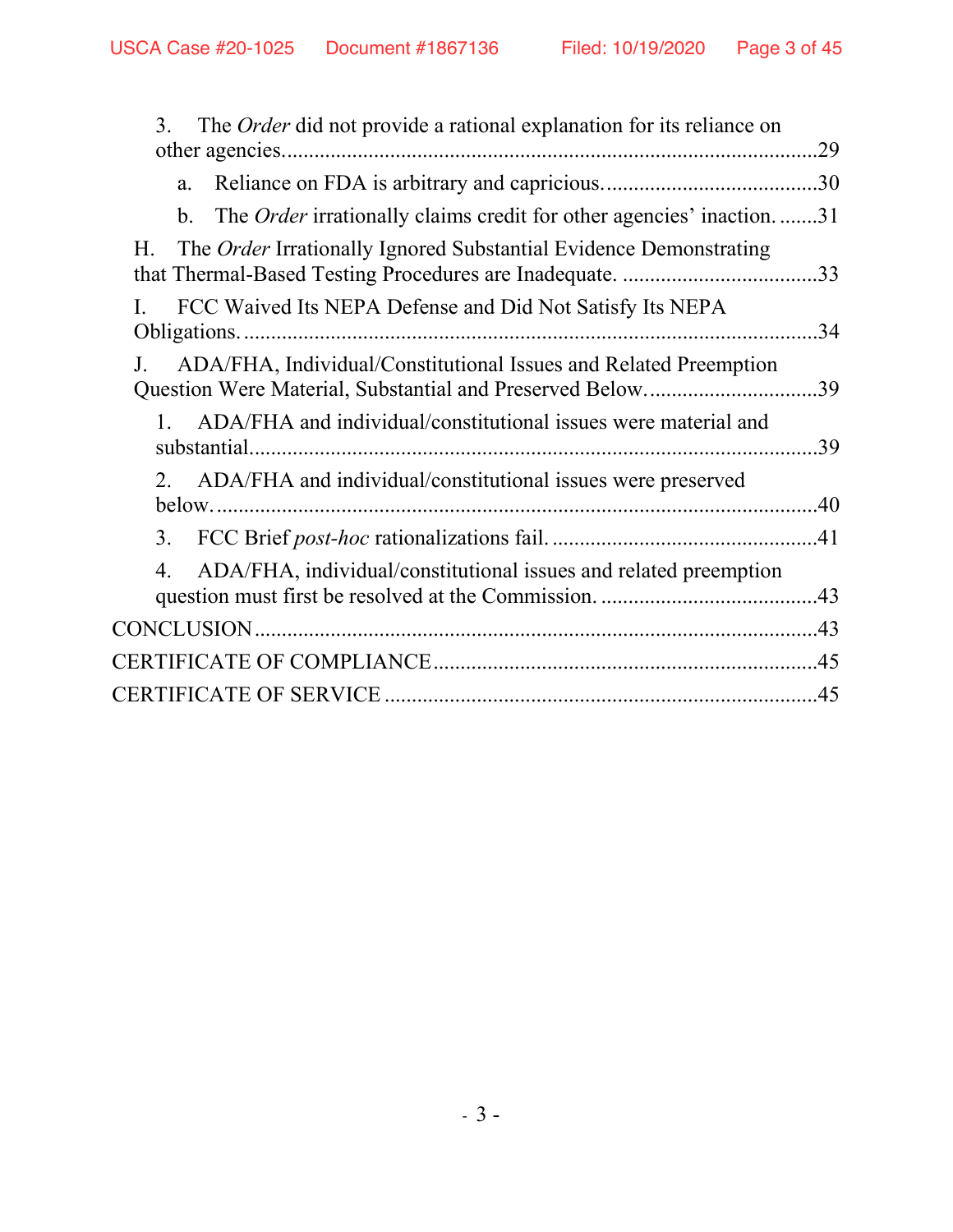# **TABLE OF AUTHORITIES**

# **Cases**

| Am. Horse Protection Ass'n, Inc. v. Lyng, 812 F.2d 1 (D.C. Cir. 1987)11      |
|------------------------------------------------------------------------------|
|                                                                              |
| Atkinson v. Comm'r of Soc. Sec., 2018 U.S. Dist. LEXIS 207939 (N.D. Ohio     |
| Carlson v. Postal Regulatory Comm'n, 938 F.3d 337 (D.C. Cir. 2019) 40        |
| Cellular Phone Taskforce v. FCC, 205 F.3d 82 (2d Cir. 2000)  31, 38          |
| Citizens Against Rails-To-Trails v. Surface Transp. Bd., 267 F.3d 1144       |
| Coalition for Responsible Regulation v. EPA, 684 F.3d 102 (D.C. Cir. 2012)31 |
| CTIA v. City & Cnty. of San Francisco, 827 F. Supp. 2d 1054 (N.D. Cal.       |
|                                                                              |
|                                                                              |
| Firstenberg v. City of Santa Fe, N.M., 782 F. Supp. 2d 1262 (D.N.M. 2011),   |
| Fox Television Stations, Inc. v. FCC, 280 F.3d 1027 (D.C. Cir. 2002)  11, 37 |
|                                                                              |
|                                                                              |
| Metallo v. Orlando Utils. Comm'n, 2015 U.S. Dist. LEXIS 116269 (M.D.         |
| Motor Vehicle Mfrs. Ass'n v. State Farm Mut. Auto Ins. Co., 463 U.S. 29      |
|                                                                              |
|                                                                              |
|                                                                              |
|                                                                              |
|                                                                              |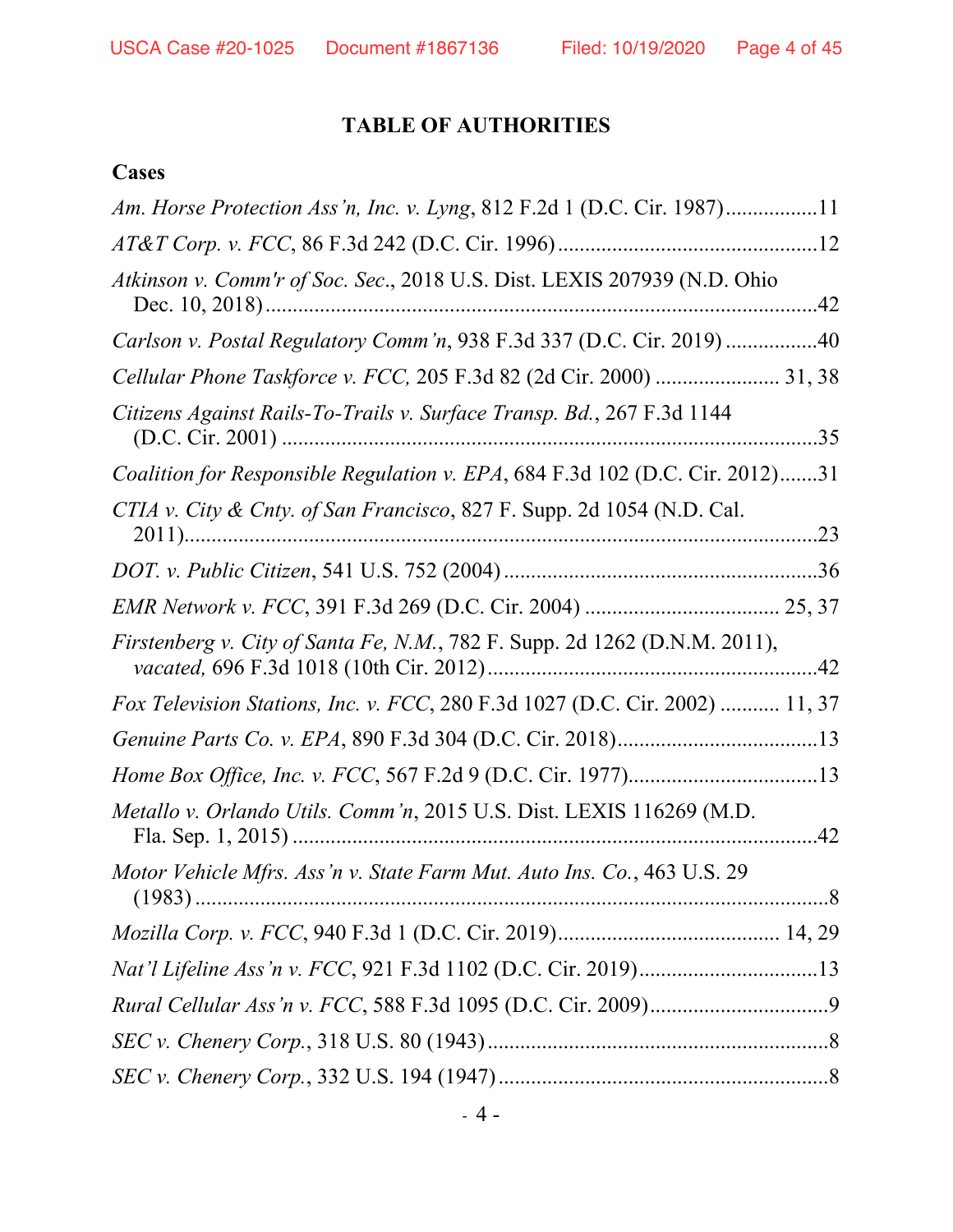| Williams Gas Processing-Gulf Coast Co., L.P. v. FERC, 475 F.3d 319 (D.C.                                                                         |
|--------------------------------------------------------------------------------------------------------------------------------------------------|
| <b>Statutes</b>                                                                                                                                  |
|                                                                                                                                                  |
|                                                                                                                                                  |
| <b>Regulations</b>                                                                                                                               |
|                                                                                                                                                  |
| <b>Administrative Decisions</b>                                                                                                                  |
| Guidelines for Evaluating the Environmental Effects of Radiofrequency                                                                            |
| <b>Other Authorities</b>                                                                                                                         |
| FCC Knowledge Database ("KDB") Publication 447498, RF Exposure<br>Procedures and Equipment Authorization Policies for Mobile and Portable<br>.34 |
| Italian Court of Appeals of Turin sentence no. 721/2017 (Dec. 3, 2019) 22, 26, 28                                                                |
|                                                                                                                                                  |
| Sen. Report 104-140, Department of Veterans Affairs and Housing and<br>Urban Development, and Independent Agencies Appropriations Bill, 1996     |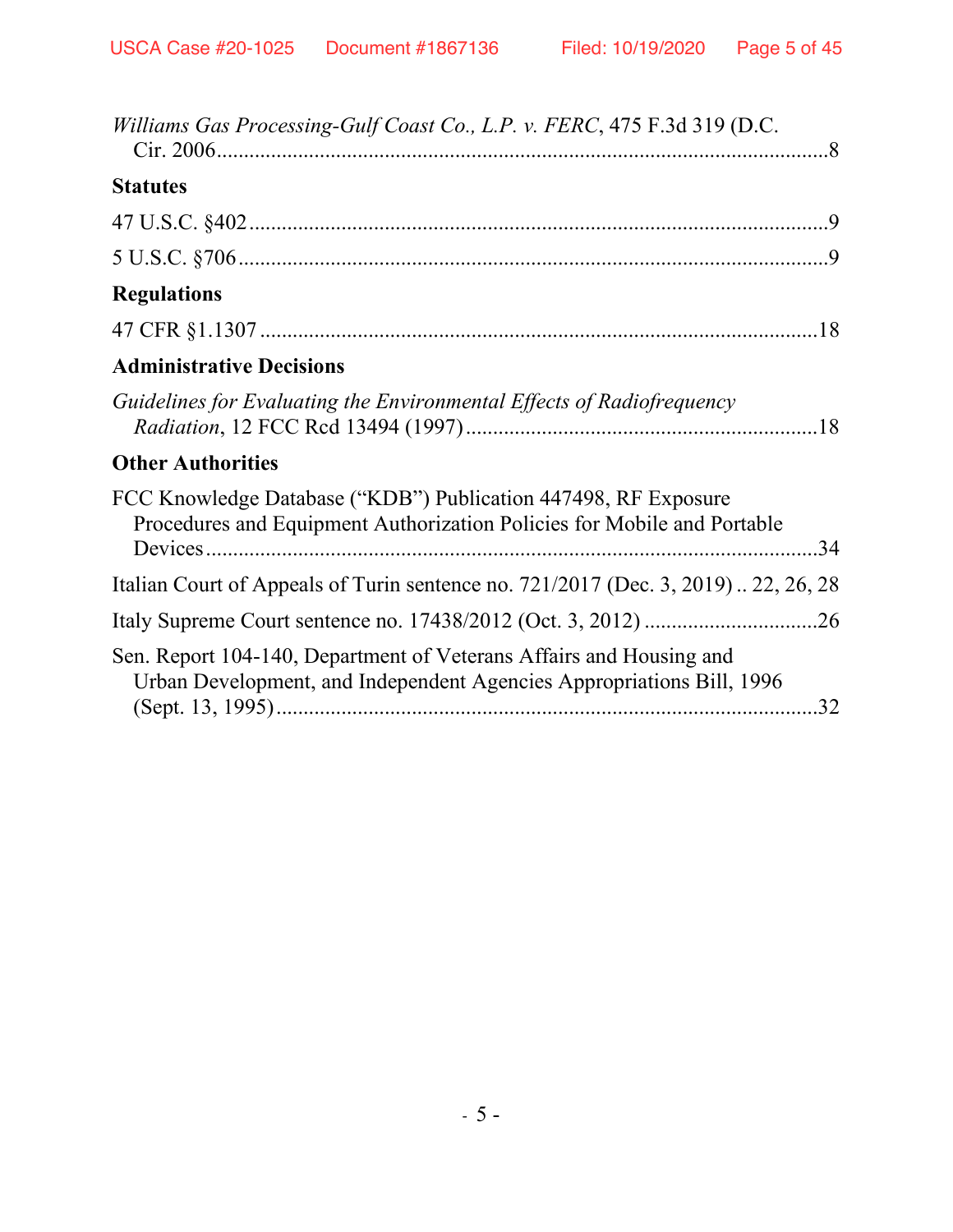#### **SUMMARY OF ARGUMENT**

1. The FCC's Brief uses impermissible *post-hoc* rationalization and wrongly cites to extra-record documents, some of which did not even exist at the time of the *Order*.

2. The FCC's arguments for extraordinary deference mischaracterize the nature of the case and the relief Petitioners seek. The *Inquiry* had the same purpose and design as informal rulemaking. Petitioners did not ask the Court to order a new rulemaking; they request *vacatur*, remand for reasoned decision-making, and an order requiring the Commission to resolve the issues set out in the *Inquiry*, assess all the material evidence and properly balance all interests in accordance with the policies underlying the Communications Act.

3. The FCC refused to meaningfully assess the vast amount of reliable peer-reviewed scientific and medical evidence generated after 1997 indicating current and potential health risks from currently-authorized exposures, and gave inappropriate weight to unreliable and conflicted views and opinions by industrysupported sources. It irresponsibly refused to confront the evidence showing that many individuals have already become seriously ill from exposures that cannot be escaped.

4. The FCC erred by deferring to the FDA's unsubstantiated opinion and assuming that other agencies' silence indicated support for the current regulations.

- 6 -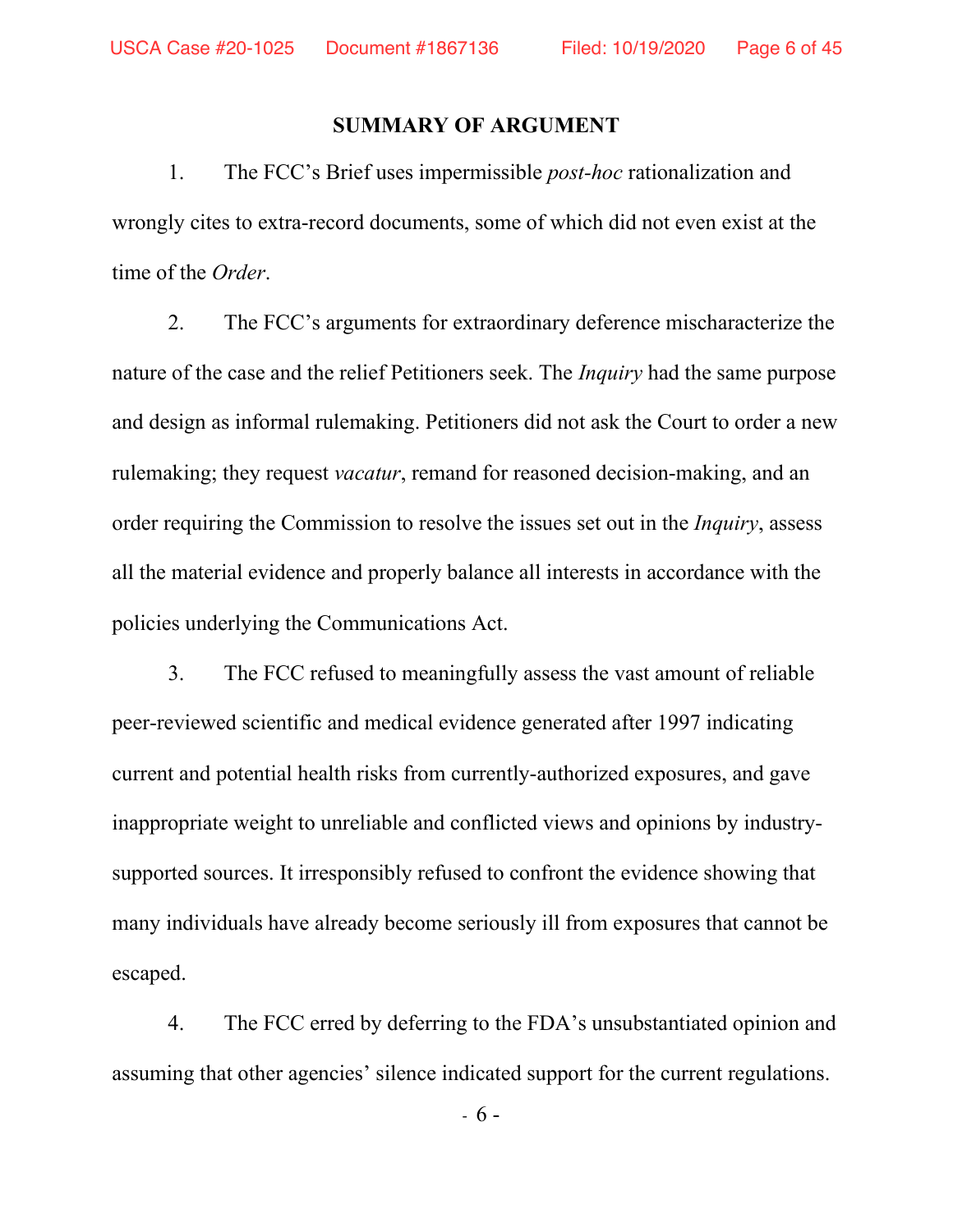5. The Order never addresses NEPA or related public comments and thus the Commission's response is waived. Further, Petitioners never argued a supplemental environmental impact statement is required; rather, the Commission fails to recognize the Order itself is a "major federal action" triggering NEPA as it affirmatively determined the 1997 RF/EMF standards can be safely applied to an entirely new wireless environment.

6. The FCC wrongly refused to address material comments and requests for clarification regarding whether the regulations pre-empt federally-guaranteed statutory remedies and constitutional rights relating to disabilities and selfdetermination.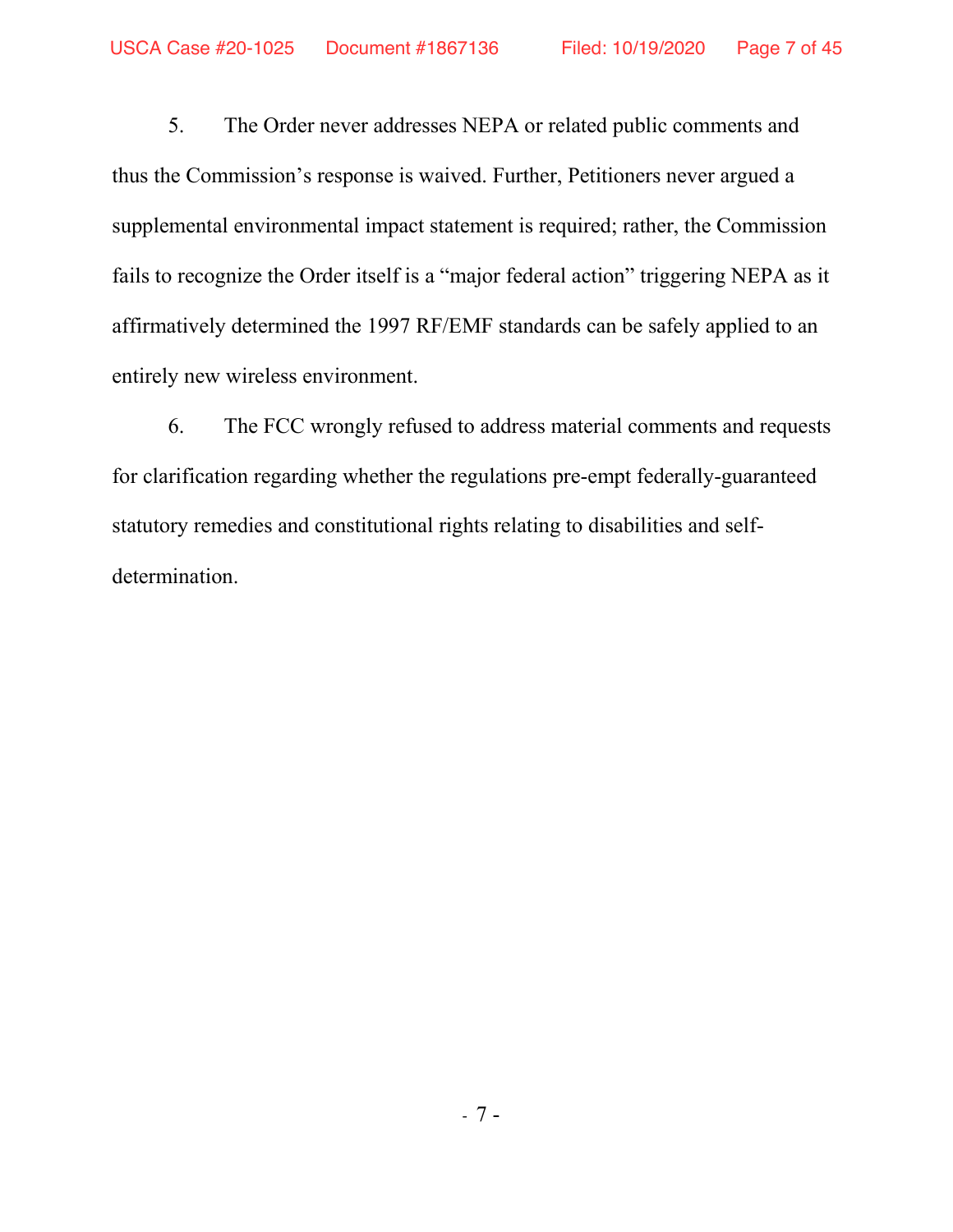#### **I. STANDARD OF REVIEW**

## **A. FCC Response Uses** *Post-Hoc* **Rationalization and Improperly Relies on Extra-Record Evidence.**

Much of the FCC Brief unlawfully attempts to rewrite the *Order* to justify the Commission's failure to meaningfully consider and address extensive record evidence demonstrating adverse human and environmental effects at or below the FCC's allowable exposures.

The FCC repeatedly defends its action on arguments and analyses not stated in the *Order*. The "grounds upon which an administrative order must be judged are those upon which the record discloses that its action was based." *SEC v. Chenery Corp.*, 318 U.S. 80, 87 (1943). This Court may not accept "*post-hoc* rationalizations for agency action," *Motor Vehicle Mfrs. Ass'n v. State Farm Mut. Auto Ins. Co.*, 463 U.S. 29, 50 (1983), and must "judge the propriety of [the] action solely by the grounds invoked by the agency," *SEC v. Chenery Corp.*, 332 U.S. 194, 196 (1947); *Williams Gas Processing-Gulf Coast Co., L.P. v. FERC*, 475 F.3d 319, 330 (D.C. Cir. 2006).1

The FCC Brief also improperly cites to and relies on documents and other materials not in the administrative record. 47 U.S.C. §402(a) of the

<sup>&</sup>lt;sup>1</sup> For instance, FCC Br. 21 maintains the *Order* represents "the sort of prioritysetting in the use of agency resources that is least subject to second-guessing by the courts." The *Order* does not invoke this rationale and it is thus waived.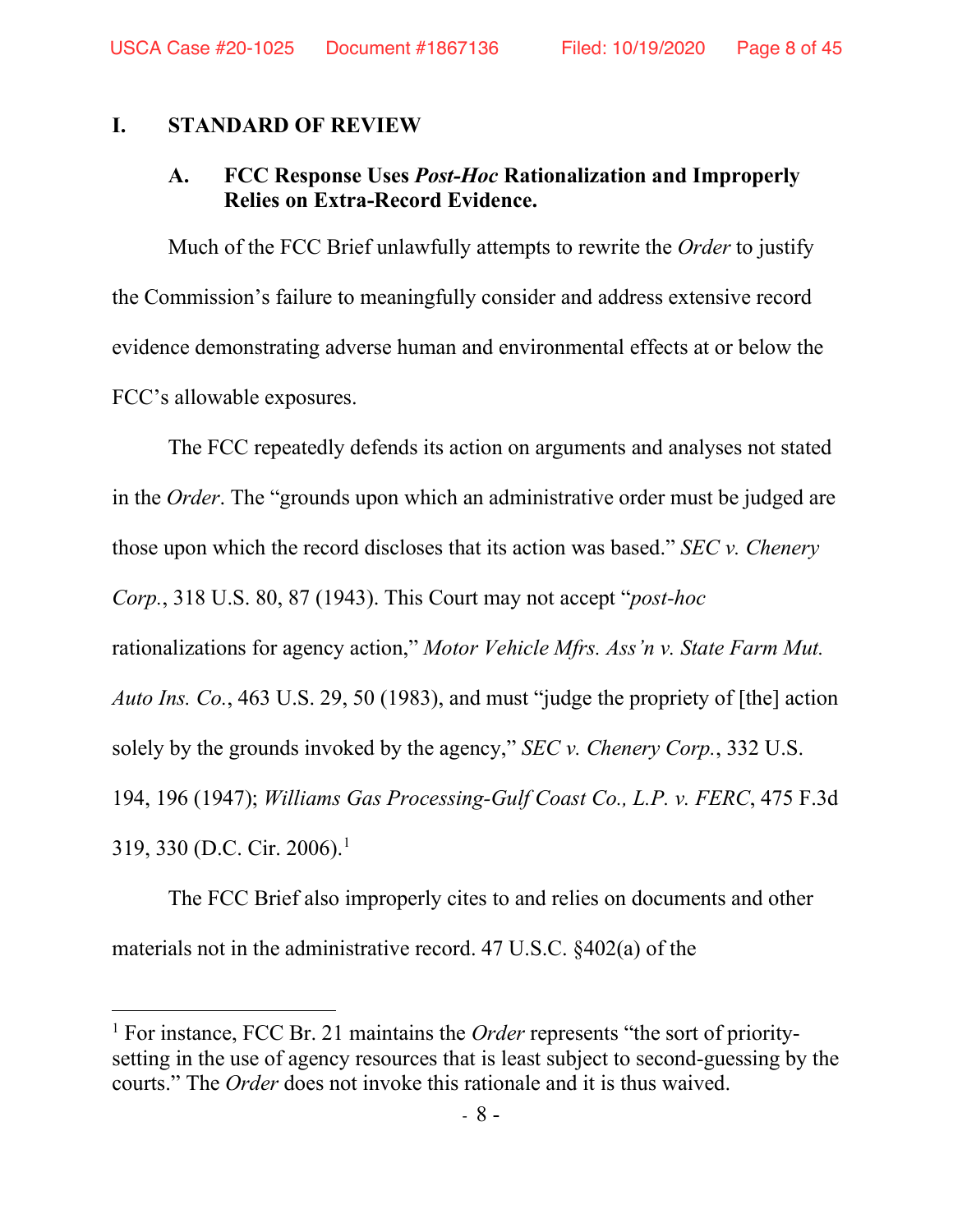Communications Act contemplates review limited to the agency record under the Administrative Procedure Act ("APA"), 5 U.S.C. §706(2). *Rural Cellular Ass'n v. FCC*, 588 F.3d 1095, 1107 (D.C. Cir. 2009). The FCC Brief repeatedly strains to find facts to support its decision by impermissibly adducing extra-record evidence, including citations to agency correspondence, scientific studies, reports, and other inadmissible documents.

Petitioners identify below instances in which the Commission persistently crosses these lines.

## **B. This Court Must Engage in a Full and Complete Review Under the Arbitrary and Capricious Standard.**

The FCC argues the *Order* is merely a decision not to initiate a rulemaking and, therefore, this Court should apply a high level of deference even under the arbitrary and capricious standard. FCC Br. 19-20. The Commission mischaracterizes the nature of the *Order* and fails to recognize that even when high deference is due this Court still requires reasoned decision-making, including responses to material comments that do not support the agency's decision and adequate explanations for discounted or disregarded evidence.

The FCC Brief misconstrues the relief Petitioners seek. Petitioners did not ask the Court to order a new rulemaking. They requested *vacatur* and "remand for proper disposition." Pet. Br. 96. The FCC did not do what it promised in the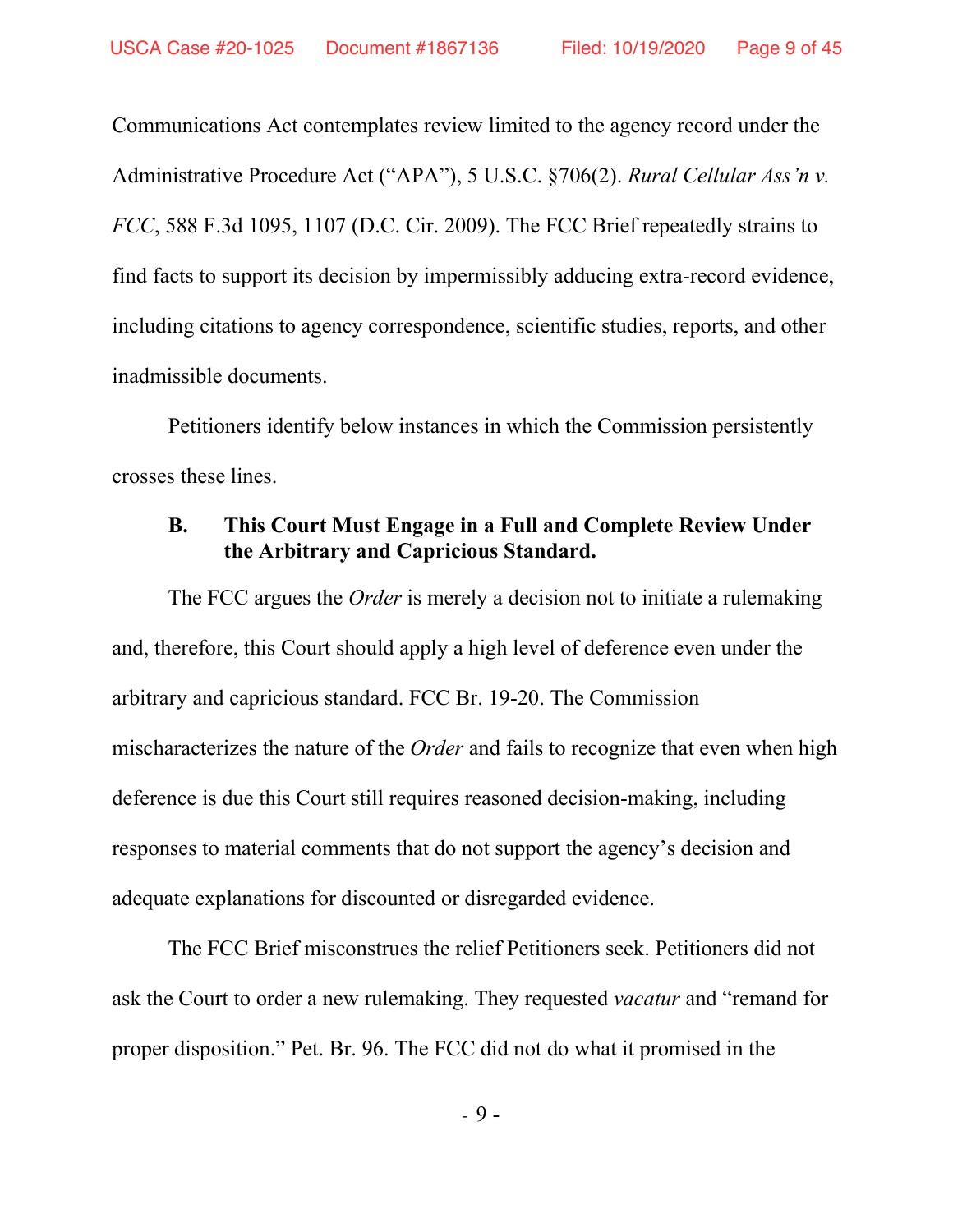*Inquiry* it voluntarily opened in 2013: to honestly and fully assess the entire record and affirmatively determine whether the current RFR regulations remain safe despite a wireless environment and scientific evaluation that has vastly changed since 1997. The *Inquiry* was necessary because today's RFR exposures and potential health risks differ greatly from those evaluated in 1997. <sup>2</sup> There has been a sea change over the past quarter century, including saturation of new and more powerful radiation sources and a pending massive rollout of 5G infrastructure that will rely on even-riskier RF/EMF emissions.<sup>3</sup>

The Court should be wary of applying an extreme level of APA deference here. The *Inquiry* had the same purpose and design as a full-blown rulemaking (*i.e.*, to "open a science-based examination of the efficacy, currency, and adequacy" of the 1997 RFR limits).4 Accordingly, the *Order* and the FCC's

<sup>&</sup>lt;sup>2</sup> JA  $\,$ , ¶216 (FCC stating further investigation needed "in light of the increase in numbers and usage of fixed transmitters and portable and mobile devices, as well as changes in usage and consequent [RFR] exposure patterns"); ¶206 (FCC noting "ubiquity of device adoption [and] advancements in technology…since establishing our policies in 1996 warrant an inquiry to gather information to determine whether our" RF standards "are still appropriately drawn").

 $3$  Pet. Br. 34-36.

 $4$  JA  $\,$  , ¶210.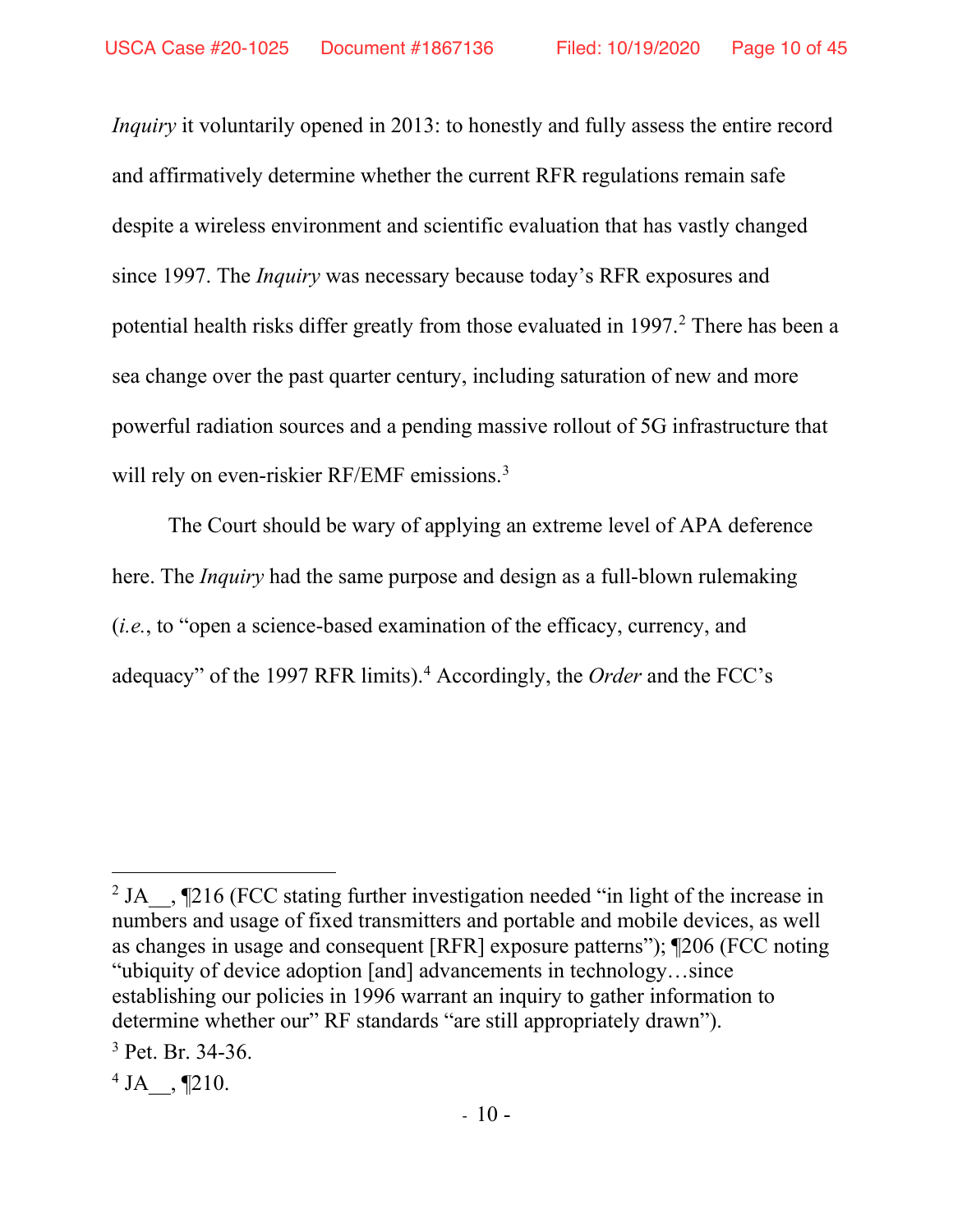conclusion the existing regulation is protective should be subject to less deference than the FCC demands.<sup>5</sup>

Even where courts allude to a higher degree of APA deference when an agency has denied a rulemaking petition, they still demand the same reasoned decision-making typically seen under the APA. This holds particularly true when new information or circumstances place into question the merit of an existing regulation and the agency fails to adequately confront such evidence or explain its action. *Am. Horse Protection Ass' Inc. v. Lyng*, 812 F.2d 1 (D.C. Cir. 1987) is illustrative. There, plaintiff requested a rule governing the humane treatment of show horses be amended to reflect new developments, including an academic study justifying more restrictions. *Id.* at 2-3. The Department of Agriculture, however, did not address the study and, in conclusory fashion, denied the petition. *Id.* at 5. This Court remanded for a better explanation, and noted that even with heightened deference agency decisions must be "reasoned" and the agency must "consider[] relevant factors" and "explain[] the facts and policy concerns relied on." *Id.* at 5 (citations omitted).

<sup>5</sup> *See Fox Television Stations, Inc. v. FCC*, 280 F.3d 1027 (D.C. Cir. 2002) (Court vacated FCC's closing of a *Notice of Inquiry* and decision not to modify two regulations or initiate a new rulemaking based on rigorous arbitrary and capricious review without mentioning heightened APA deference).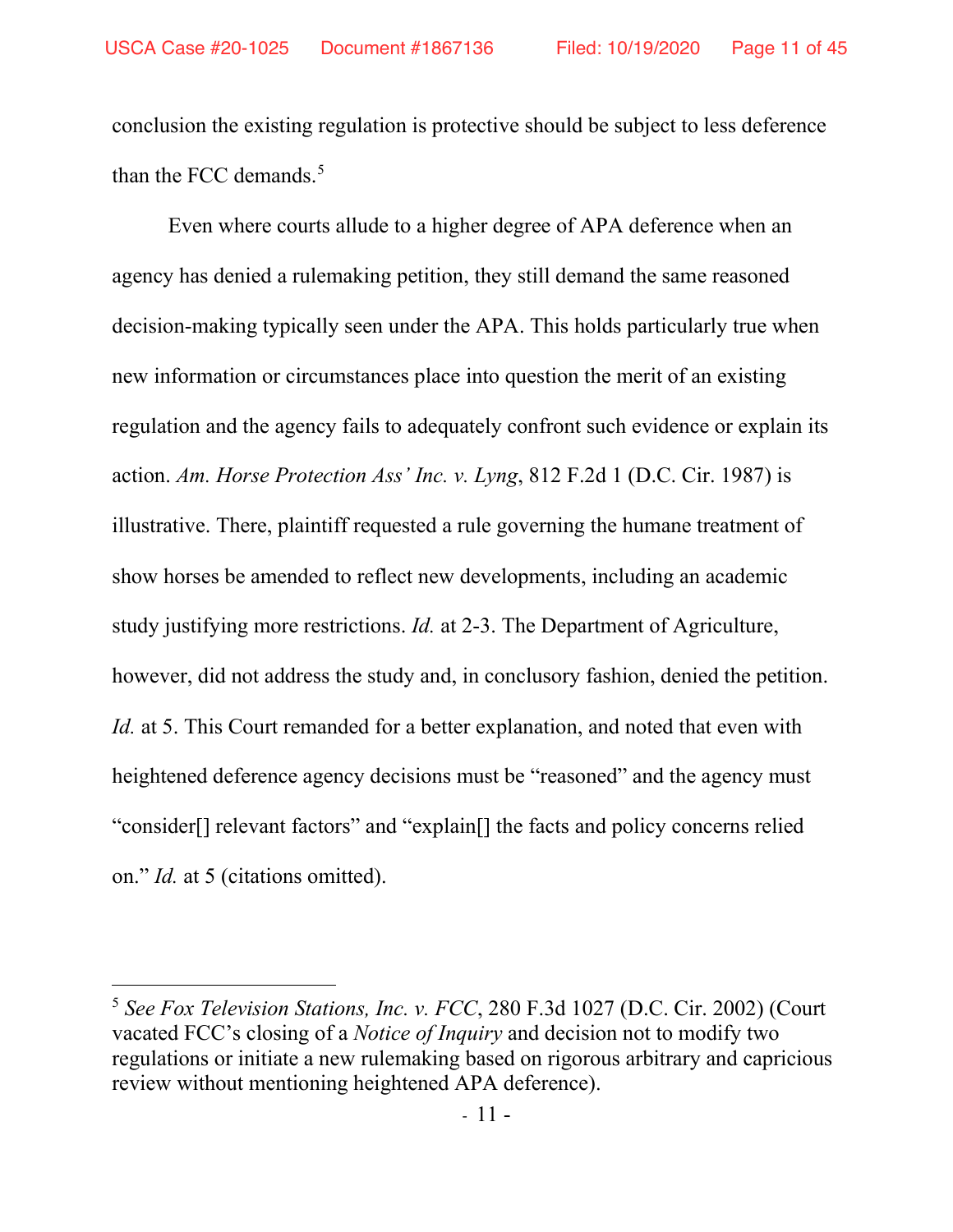Likewise, Petitioners seek remand for an adequate response to thousands of peer-reviewed<sup>6</sup> studies published since 1997 and evidence of growing sickness due to the RFR regulations' failure to protect human health and the environment. Petitioners demonstrate below the majority scientific view is now that chronic nonthermal RF/EMF exposure causes harmful biological responses. People are getting sick in rapidly growing numbers.

FCC Br. 16 argues the Commission is not required to "address every single individual objection or to independently evaluate every conflicting study and opinion." Pet. Br. 51, 62-65, 79-80, however, explained that agency action is arbitrary and capricious if it entirely fails to consider an important aspect, offers an explanation that runs counter to the record evidence, fails to take a "hard look" at "all relevant issues" or does not employ "reasoned decision-making." Agencies cannot completely ignore evidence they do not like, must review the whole record including evidence contrary to the decision, and cannot minimize such evidence without adequate explanation. *AT&T Corp. v. FCC*, 86 F.3d 242, 247 (D.C. Cir. 1996).

<sup>&</sup>lt;sup>6</sup> Peer review alone is not dispositive, but it does signify enough seriousness to warrant individual evaluation. When thousands of peer-reviewed studies have similar findings more analysis than occurred here is certainly required.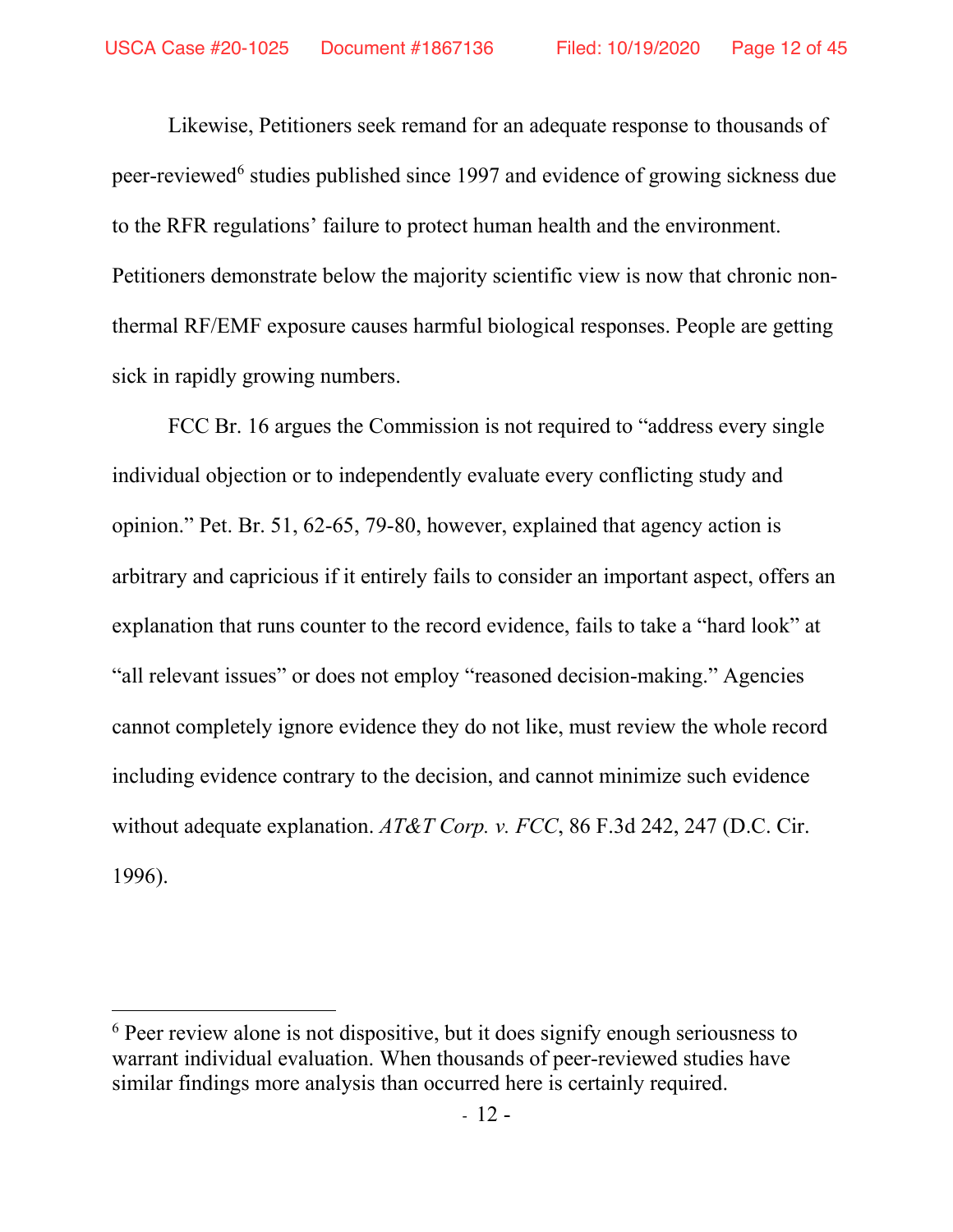Substantial evidence must support an agency decision. *Nat'l Lifeline Ass'n v. FCC*, 921 F.3d 1102, 1111 (D.C. Cir. 2019). "Evidence that is substantial viewed in isolation may become insubstantial when contradictory evidence is taken into account." *Genuine Parts Co. v. EPA*, 890 F.3d 304, 312 (D.C. Cir. 2018).

Equally important, the agency must adequately respond to all material public comments, especially those that cast doubt on its decision and would require a rule change. *Home Box Office, Inc. v. FCC*, 567 F.2d 9, 35 n.58 (D.C. Cir. 1977). "Conclusory explanations for matters involving a central factual dispute where there is considerable evidence in conflict do not suffice to meet the [Court's] deferential standards." *Genuine Parts*, 890 F.3d at 312.

As discussed below, the *Order* nowhere addresses potential impacts of new technologies, recent studies establishing a variety of non-carcinogenic health risks, extensive research demonstrating increased risk of certain cancers, or pleas for relief by many individuals who credibly claim present harm.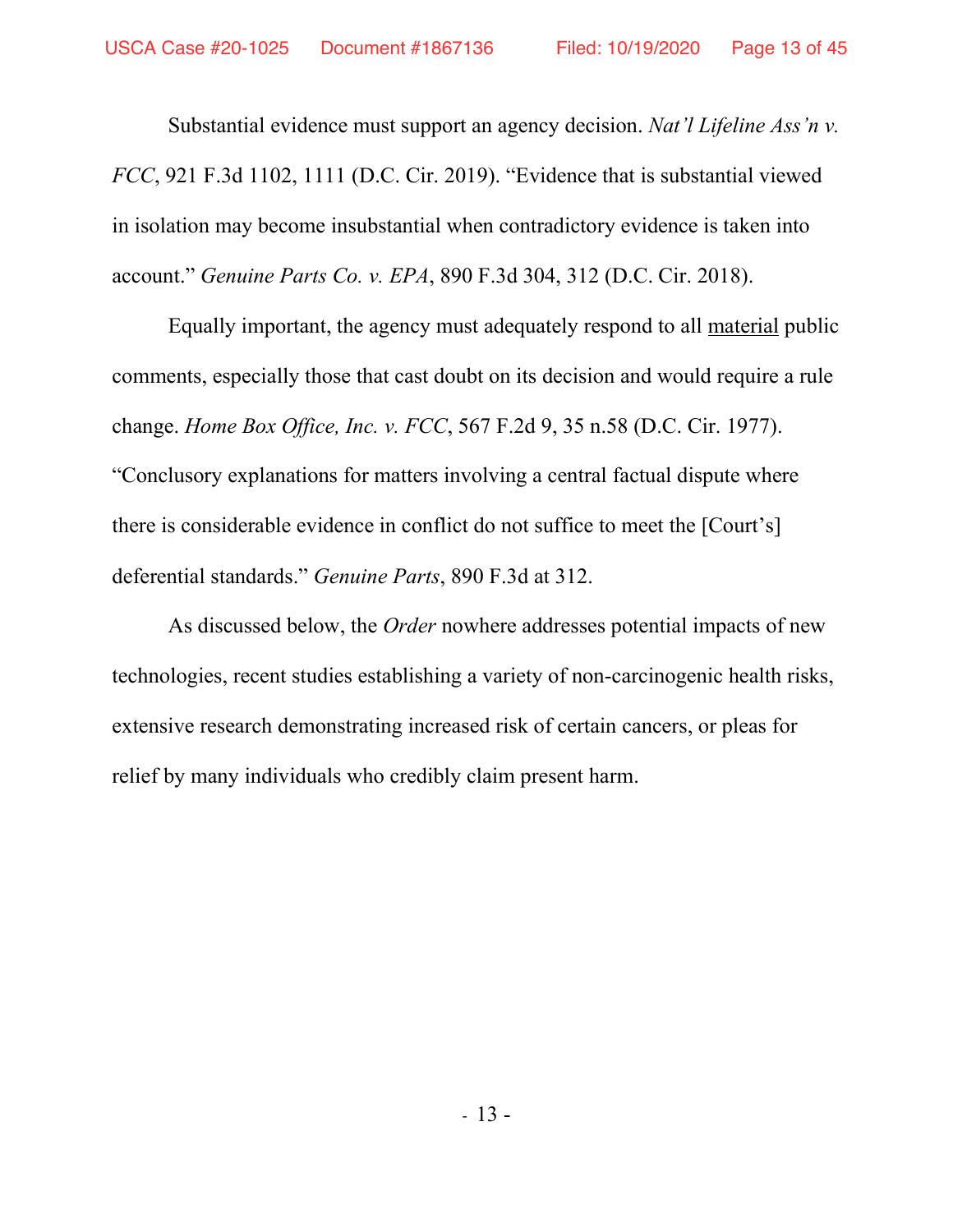#### **II. ARGUMENT**

## **A. New Evidence Since 1997 Changed the Scientific and Medical Public Health Consensus.**

The decision here involves public safety, where "lives are at stake," "the harms are irreparable," and "people could be injured or die." *Mozilla Corp. v. FCC*, 940 F.3d 1, 62 (D.C. Cir. 2019). Pre-1997 predictions of disease and sickness have now been vindicated. A significant number of people have already been seriously injured by authorized RFR exposure levels. Other human and environmental impacts that can be credibly attributed to exposure are appearing in increasing numbers. The post-1997 scientific, medical and human evidence directly challenges the essential premises underlying the current regulations.

Nonetheless, the FCC Brief repeats nine times the "scientific consensus has not changed." The Commission, however, failed to explain how it concluded what the "consensus" "is" or identify the particular "scientists" that form this consensus. The FCC mentions groups like the International Commission on Non-Ionizing Radiation Protection (ICNIRP) and the World Health Organization's EMF Project. But the record reveals these groups have clear conflicts of interest and are unreliable medical/scientific sources. *See supra* at 25-27.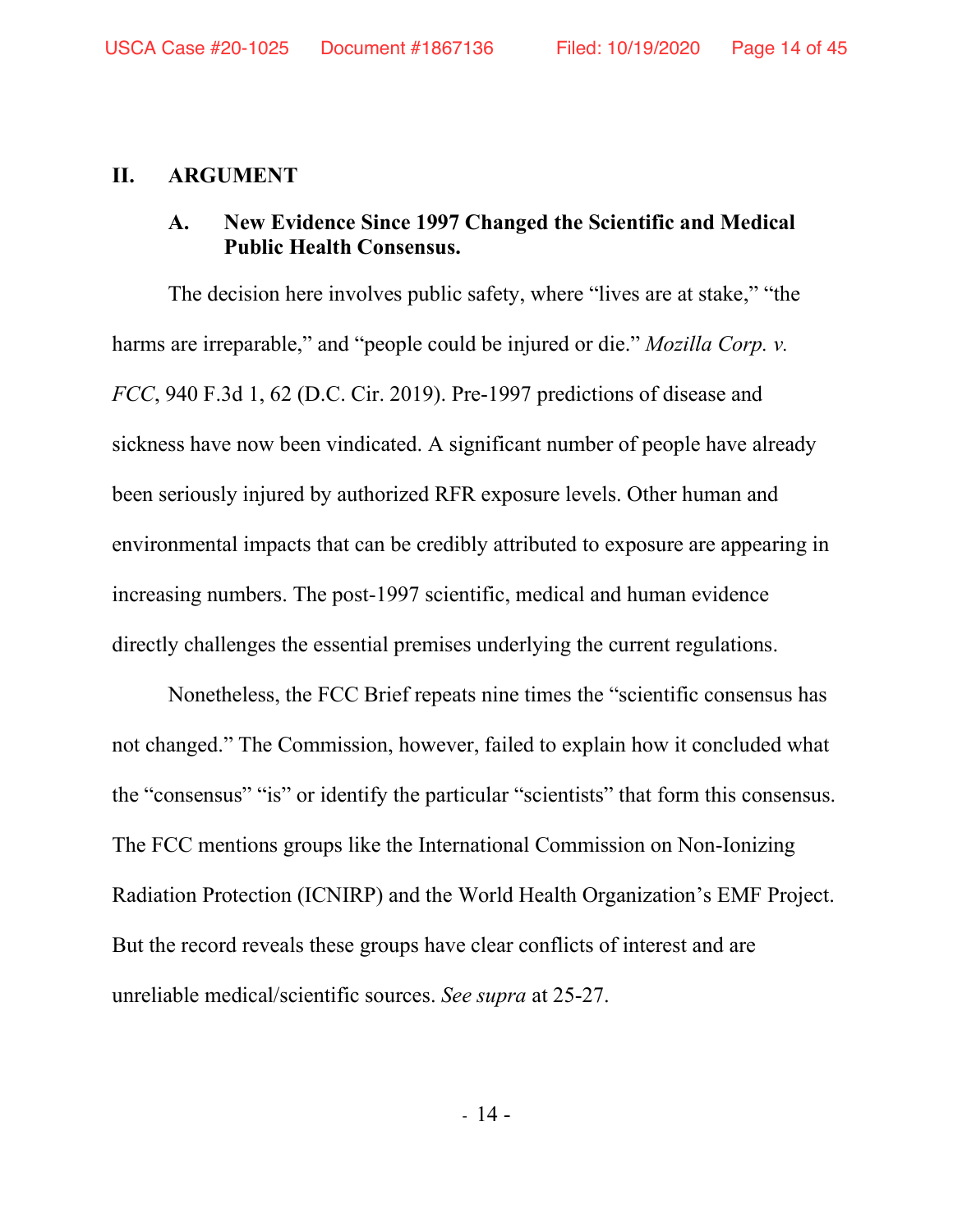Moreover, even if these industry-affiliated groups are considered they represent a minority opinion. The scientific consensus of independent biomedical RF/EMF scientists and public health experts is reflected by the BioInitiative Report ("BioInitiative"), hundreds of expert signatories to the EMF Scientists Appeal and other scientists and medical appeals, resolutions and expert opinions. *See* Pet. Br. 14-16. Former senior experts from government agencies responsible for this issue, including Drs. Birnbaum,<sup>7</sup> Portier,<sup>8</sup> Blackman (JA<sub>ng</sub>, hegen, D., Melnick (JA<sub>ng</sub>,  $\Box$ ), Frey (JA<sub>\_\_</sub>, [\\_\\_\)](https://ecfsapi.fcc.gov/file/109130755017293/Commentary%20on%20the%20utility%20of%20the%20National%20Toxicology%20Program%20study%20on%20cell%20T%20phone%20radiofrequency%20radiation%20data%20for%20assessing%20human%20health%20risks%20despite%20unfounded%20criticisms%20aimed%20at%20minimizing%20the%20findings%20of%20adverse%20health%20effects.pdf) and Manville (JA<sub>\_\_</sub>, [\\_\\_\)](https://ecfsapi.fcc.gov/file/10718080685516/Testimony-of-Albert-M.-Manville-for-Amazon-Creek.pdf) are also in the majority.

# **B. FCC Denies the Current Scientific Consensus that Non-Thermal RF/EMF Exposure Causes a Biological Response.**

The FCC insists the only health risks from RFR emissions can come from "thermal" levels that heat tissue. For example, FCC Br. 56 states "[t]he lowest levels of exposure that may cause known effects are due to thermal mechanisms." FCC Br. 27-28 cites a 2012 engineering association statement to deny RFR "biological effects." This viewpoint is based on outdated engineering assumptions (not evidence) that contradict established biological and medical evidence.

The post-1997 scientific research and medical practice information in the record shatters the "thermal-only" construct. Humans are bioelectrical beings. Our

<sup>7</sup> Former NIEHS Director. (J[A\\_\\_\)](https://ecfsapi.fcc.gov/file/10711815002508/FCCREPLYCommentsEnvironmentalHealthTrust%20PDF.pdf#page=31).

<sup>&</sup>lt;sup>8</sup> Former Director, CDC National Center for Environmental Health. (JA [\\_\\_,](https://ecfsapi.fcc.gov/file/109281909709478/Fifteen%20new%20studies%20on%20electromagnetic%20fields%20and%20biology%20or%20health.pdf#page=3) \_\_,  $\Box$ ).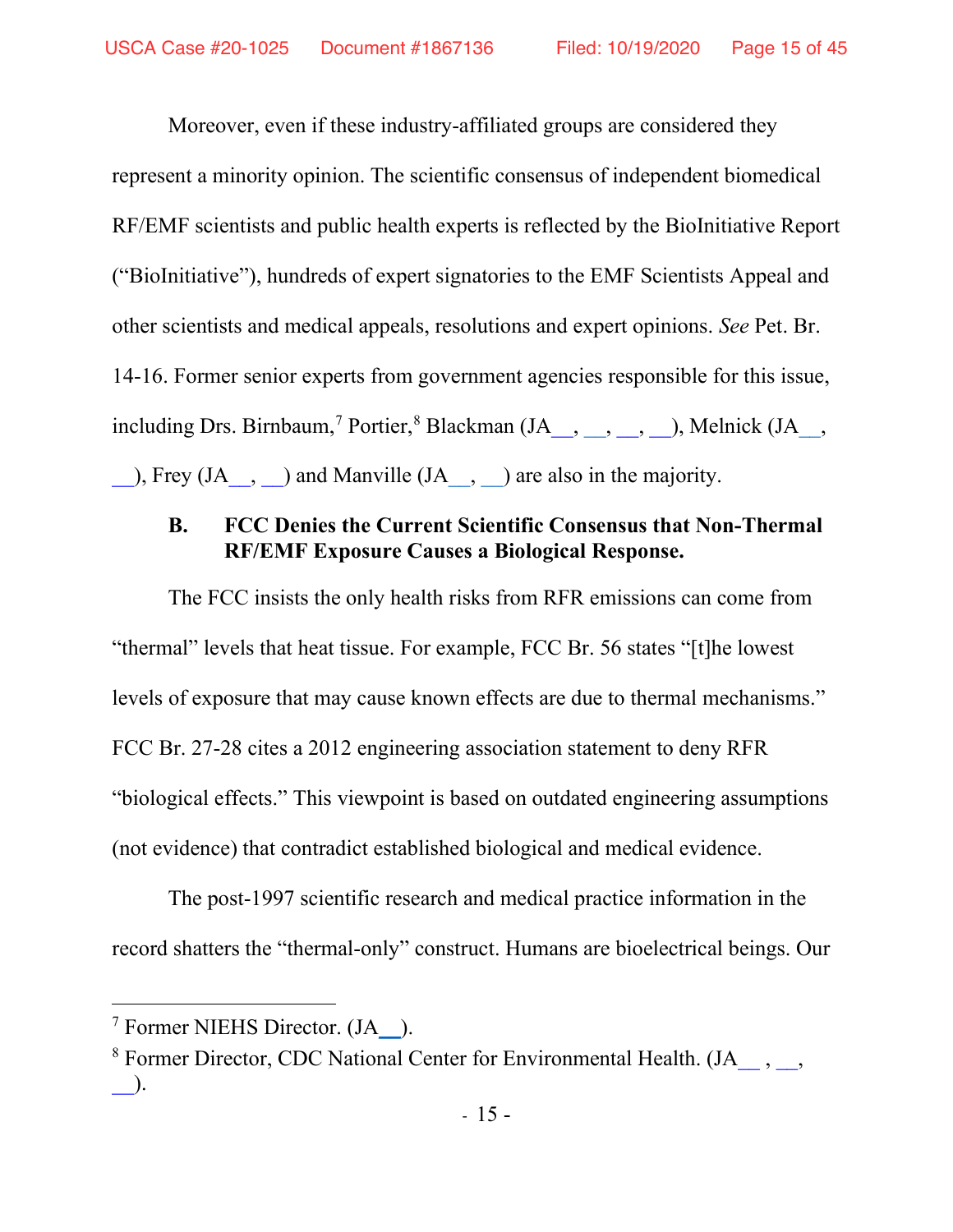bodies use internally-generated non-thermal EMFs to function. Exposure to external RF/EMF evokes biological responses that have nothing to do with power level or tissue heating. The *Order* summarily rejected this evidence without meaningful analysis.

A 2011 National Institutes of Health ("NIH") study (JA, , , ) demolishes the FCC's denial there are biological effects. Brain scans of 47 human participants revealed non-thermal radiation induced biological brain glucose metabolism changes in every subject. See image below.9



<sup>9</sup> Other EEG studies reveal changes in cortical activity, brain activity synchronization and induced seizures. (JA \_\_).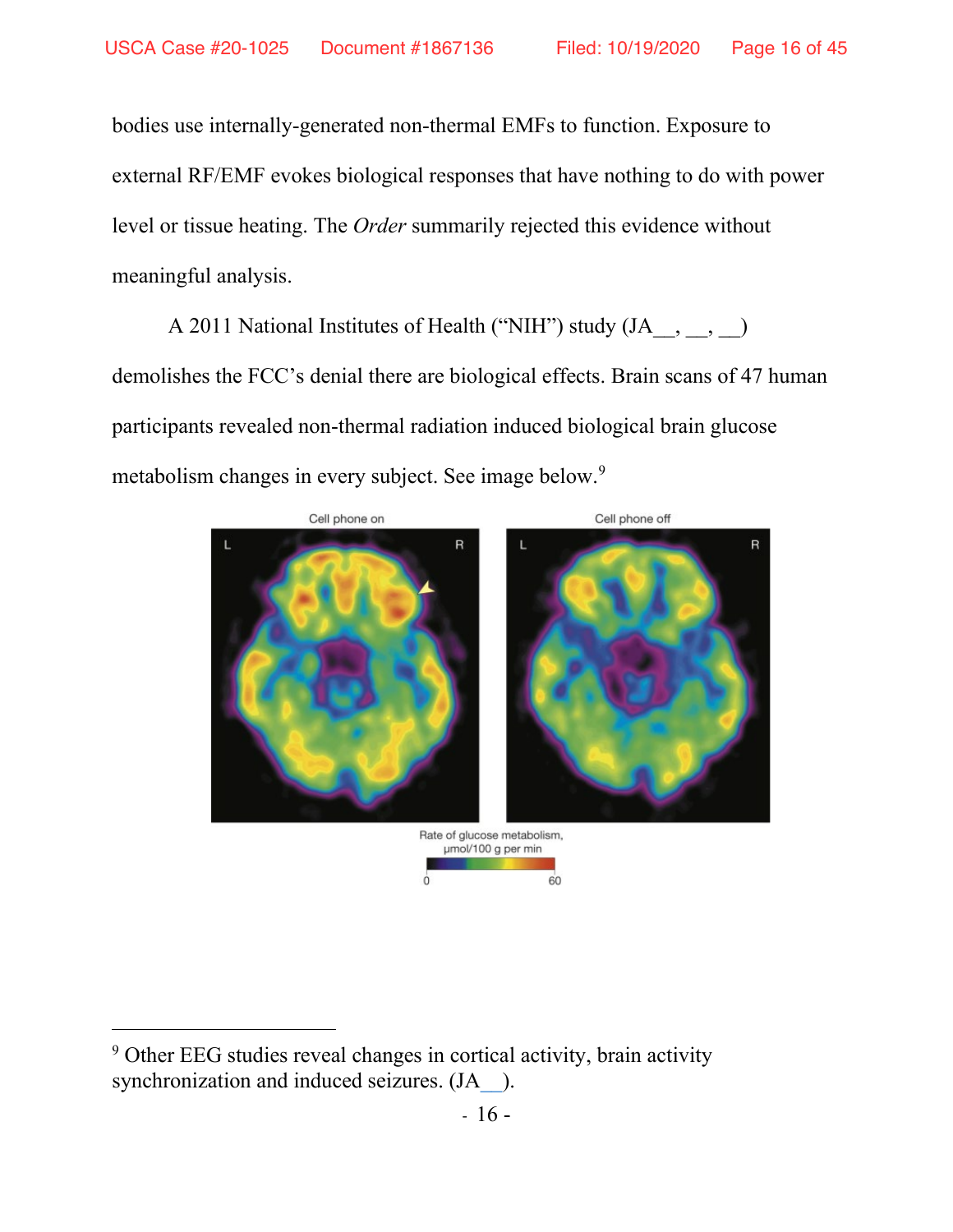The FCC has never explained how its position can co-exist with the fact that physicians routinely use FDA-approved, non-thermal pulsed EMF devices to treat diseases, bone fractures and chronic pain (Pet. Br. 19-20) or that RF/EMF is used to treat cancer. (JA ).

The only question is whether the biological responses can be adverse. The evidence clearly shows the body responds through established *causal mechanisms of harm* such as Oxidative Stress that often lead to adverse health effects, disease and dysfunction. Pet. Br. 17-18; *see also* JA<sub>1</sub>, .

The *Order* and FCC Brief failed to address this evidence.

### **C. FCC Failed to Address Non-Thermal Mechanisms of Harm.**

### **1. The current rules do not address RF/EMF-triggered biological responses.**

Pet. Br. 4-6, 9, 11-47, 63-72, 80 recounted the significant post-1997 evidence showing the thermal-based regulations ignore a variety of biological responses to non-thermal RF/EMF. Specific frequencies, modulation, pulsation, polarity, and long-term and peak exposures, among other phenomena, induce harmful biological responses.

In response, FCC Br. 42 reaches back to its 1997 guidelines and other outdated reports that deny these effects. Then, without confronting the evidence in *this case*, it uses extra-record material (*see supra* at 8-9) to claim the evidence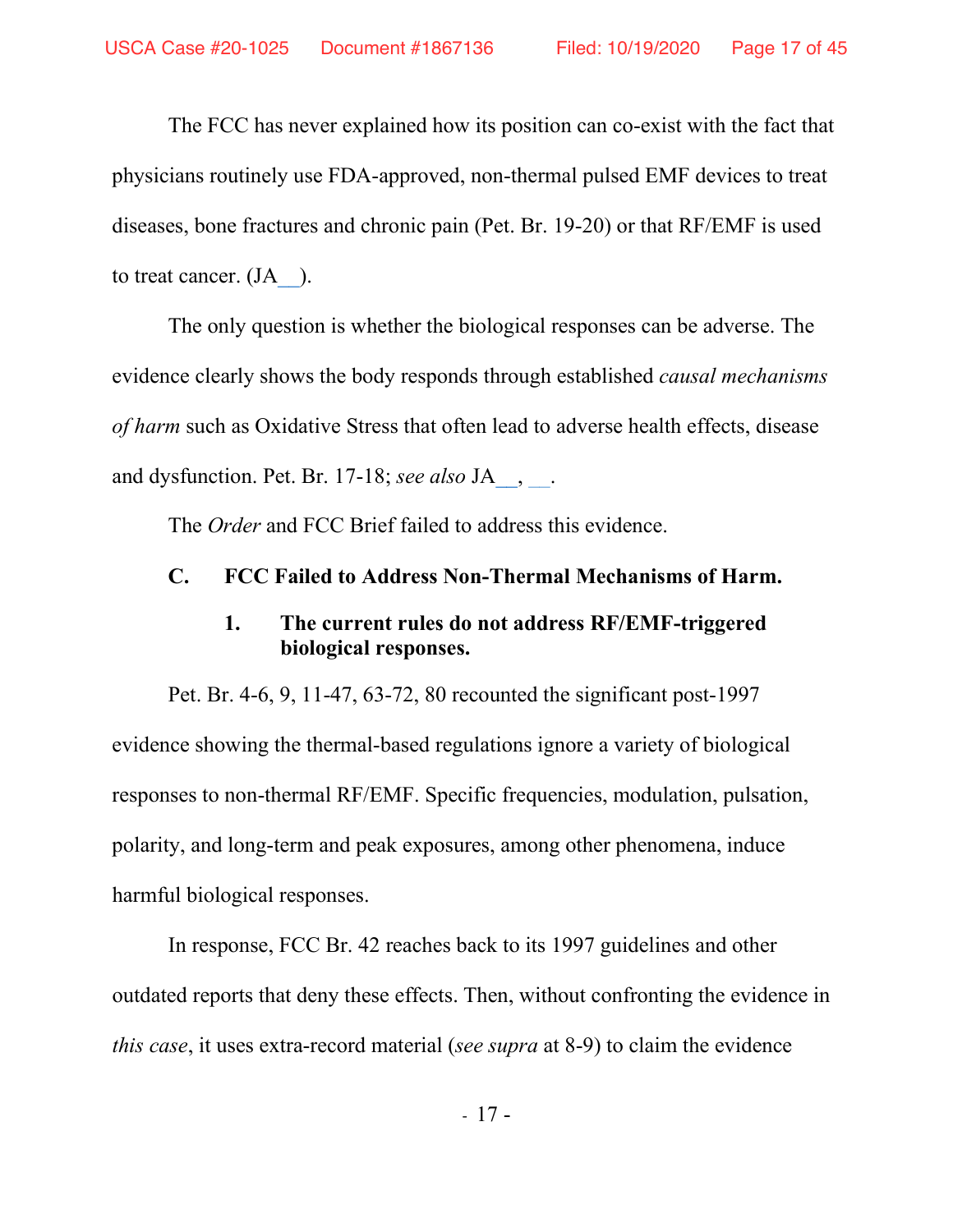regarding these matters "has not changed." Pet. Br. 4-6, 9, 11-47, 63-72, 80 shows that is simply incorrect. Regarding pulsation and modulation specifically, the growing consensus is that pulsation and modulation may be even more important than RFR levels. Pet. Br. 19, 63-64.

FCC Br. 41, n.17 responds by observing the SAR power emissions calculation is frequency dependent. But that does not address Petitioners' point. Power limits only consider thermal heating at a given frequency and do not recognize *biological responses* to *different* frequencies. Pet. Br. 17.

#### **2. FCC overstates and misconstrues the regulations' scope.**

FCC Br. 17, 41 n.7, 43-44 contend that the regulations expressly address and protect against simultaneous exposures. But 47 C.F.R. §1.1307(b)(3) only covers power levels from "fixed transmitters by licensees at any location." It does not deal with nearby unlicensed emissions or licensed mobile transmitters. Further, the rule does not apply to *all* locations, just "accessible areas" with fixed transmitters "within a few meters" from each other. *See, e.g., Guidelines for Evaluating the Environmental Effects of Radiofrequency Radiation*, 12 FCC Rcd 13494, 13517- 13524 (1997).

The 1997 guidelines did not anticipate the complex simultaneous emissions that exist today. As a single example, they do nothing about a residential area with multiple small cell sites on poles a hundred meters apart, a macro cell nearby, a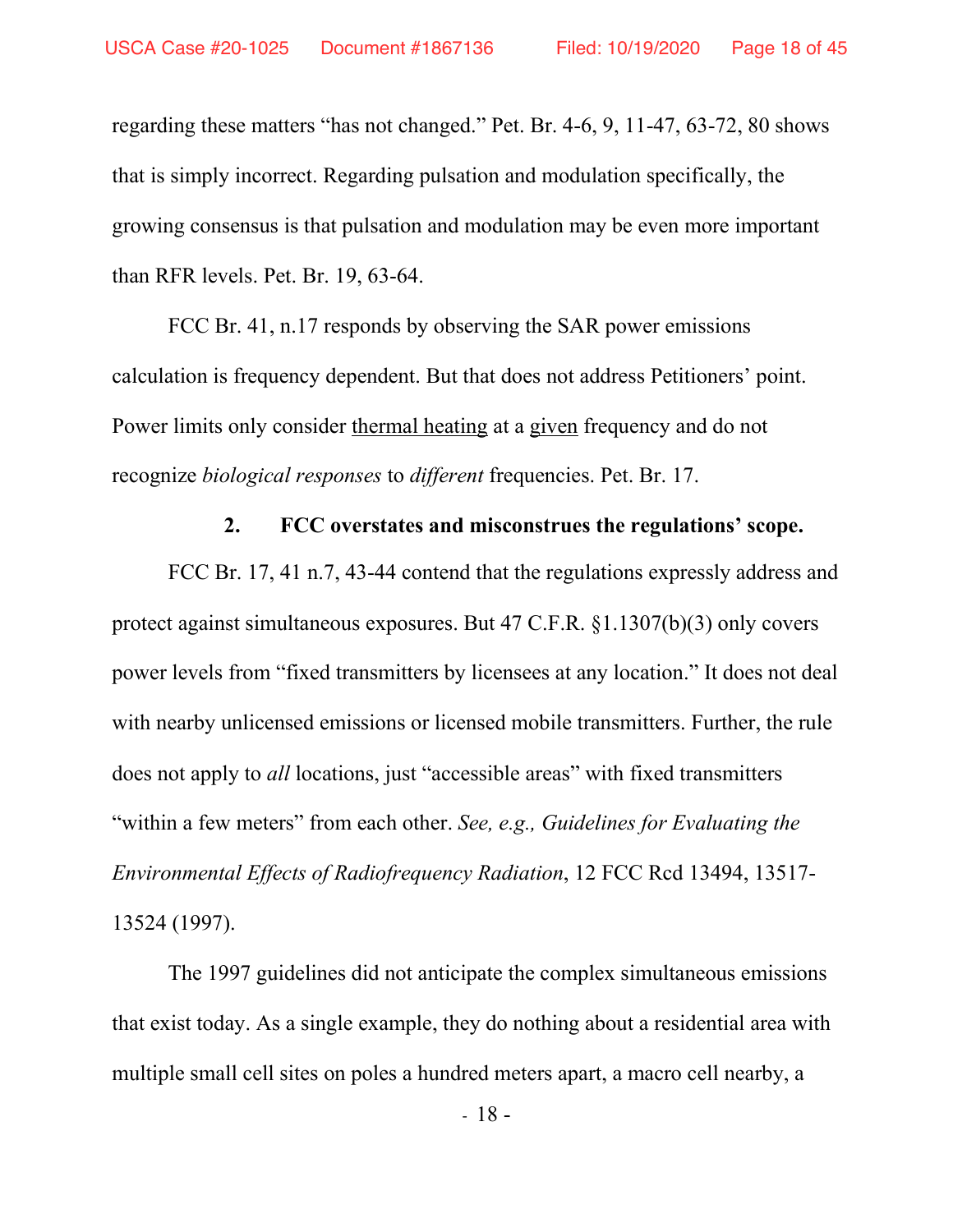wireless smart meter attached to each home that may have several Wi-Fi transmitters, and the hundreds of mobile devices (each with various radio antennas) that are likely to be in close proximity. The combination of these sources, each using multiple frequencies and pulsation/modulation, creates a toxic "electrosmog."  $(IA_{\_,\_,\_,\_}).$ 

## **D. FCC Exhibits Astounding Indifference to Human Sickness and Suffering.**

The evidence on Radiation Sickness may have been "controversial" twenty years ago but it is now clear. Pet. Br. 27-32, 81-83. The *Order* completely ignores the issue despite hundreds of scientific and medical references, the "human evidence" provided in comments and widespread recognition. Pet. Br. 29-32, 81- 82. The FCC Brief cannot save this omission.

The record is full of compelling and heart-rending evidence of the horrendous impact Radiation Sickness has on a large and rapidly growing number of Americans.  $(JA_1, \ldots, \ldots, \ldots, \ldots, \ldots)$ . Many affected persons filed below and several are now before the Court. Pet. Br. 55, 64, 81-82. When they are exposed they get sick. If they somehow manage to avoid exposure, they get better. No amount of industry gas-lighting can explain this away. The FCC's disdain for human suffering reflects a disturbingly distorted view of the public's interest.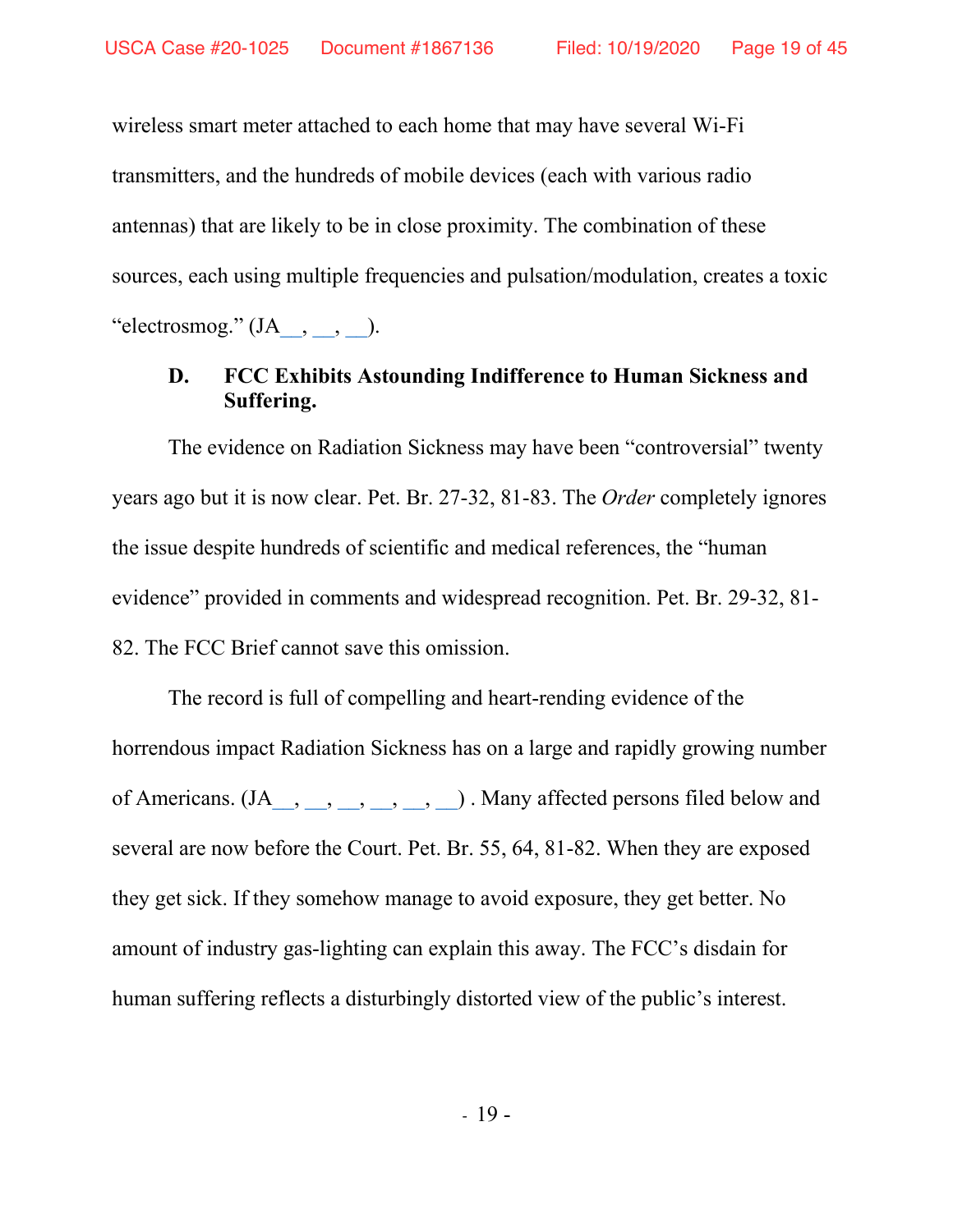FCC Br. 39 engages in *post-hoc* rationalizations not contained in the *Order* and injects non-record material quoting an ICNIRP report that was published *after* the *Order*. But the FCC failed to acknowledge that ICNIRP *admitted* in 2002 that "certain individuals...have lower tolerances to RF exposure and may not be adequately protected under the guidelines." (J[A\\_\\_\)](https://ecfsapi.fcc.gov/file/107132219121452/FCC%20comments.docx).

FCC Br. 39 quotes ICNIRP and EMF Project assertions that subjective perception provocation studies show that individuals with radiation sickness are unable to distinguish the presence or absence of an RF signals. But the FCC did not mention evidence showing numerous fundamental design flaws that render these studies invalid.  $(JA, \quad , \quad )$ 

A primary flaw is the illogical assumption that all people with Radiation Sickness should be able to immediately "detect" when the RF signal is on/off. But those with this illness do not always promptly "sense" radiation. They develop symptoms that take time to appear and subside and each individual is different. Those more likely to quickly develop symptoms often drop out because they get sickened by the exposures. (JA  $\Box$ ).

Industry injects continued "controversy" by funding negative provocation studies so they can claim that Radiation Sickness is psychological or fear-induced (the "nocebo effect"). Many independent studies have invalidated this cruel effort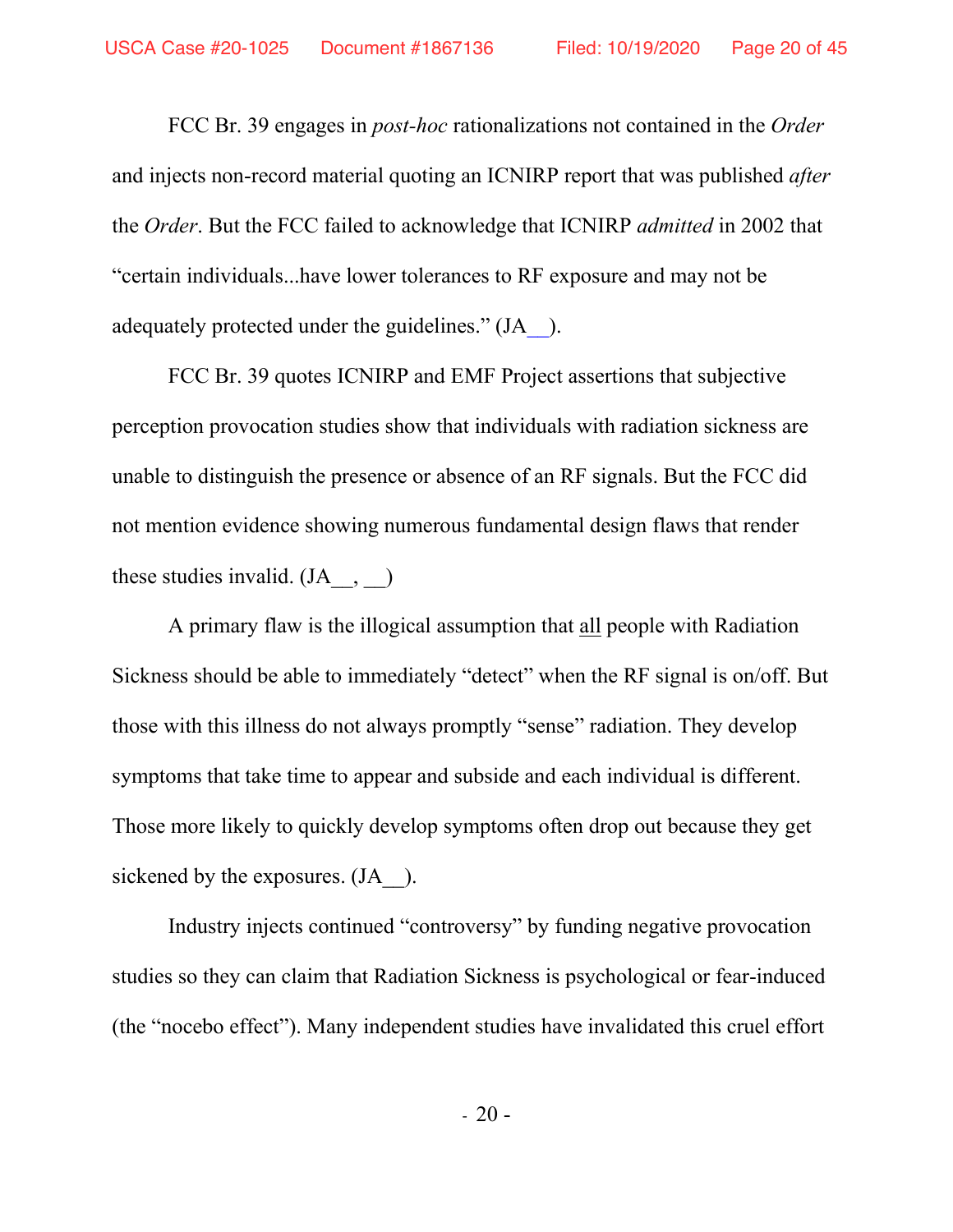to re-characterize an acknowledged medical condition into a psychological aberration. (J[A\\_\\_\)](https://ecfsapi.fcc.gov/file/1070795887708/Dr_Erica_Mallery-Blythe_EHS_A_Summary_Working_Draft_Version_1_Dec_2014_for_EESC_Brussels_(3)%20(1).pdf).

Properly conducted studies without predetermined agenda show that some sufferers can detect the signal. Most "sensitive" subjects detected the signal in the 2003 TNO study. Concurrent objective cognitive tests revealed adverse effects in both the "sensitive" group and the control group.  $(JA_{\_,\_,\_,\_}).$ 

More importantly subjective provocation studies are not used to diagnose or deny any condition and are "not suitable to disprove causality." (J[A\\_\\_\)](https://ecfsapi.fcc.gov/file/10709642227609/Belyaev%20et%20al%202015.pdf#page=11). Industry funds and focuses on them to divert attention from hundreds of credible studies that do not depend on perception and confirm the symptoms people develop, the corresponding physiological injuries and established causal mechanisms. Pet. Br. 27-32, 30 n.113.  $(JA_-, \_$ .

The *Order* did not address this substantial record evidence. The FCC Brief's assertion that "nothing has changed" and there is nothing "strong" in the record is entirely detached from the record evidence and reflects an astounding indifference to documented suffering.

## **E. FCC Arbitrarily Discounted Three Major RF/EMF Cancer Publications.**

Pet. Br. 11-14 identifies three major studies—the National Toxicology Program ("NTP") and Ramazzini studies and the IARC Monograph. The *Order* did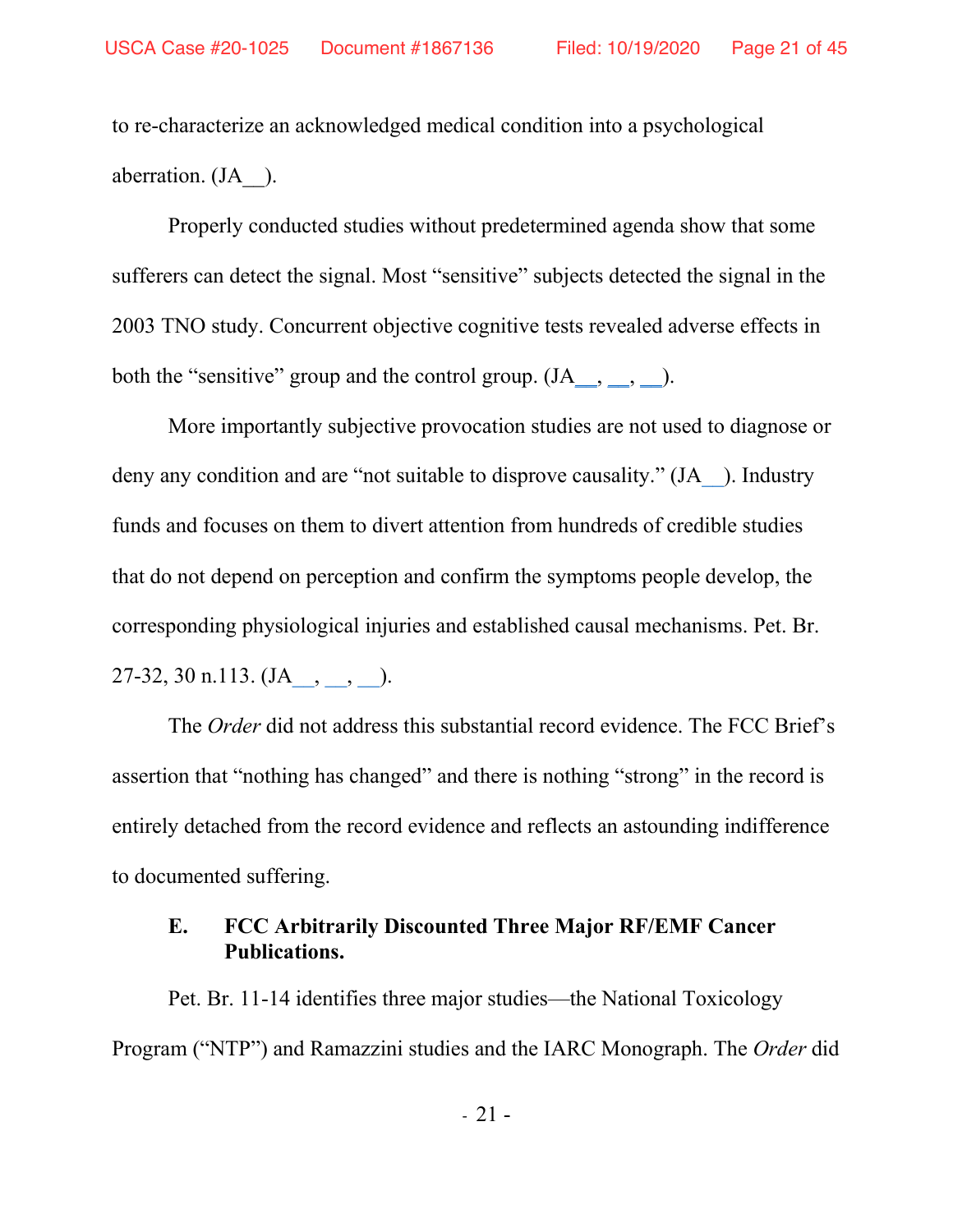not analyze the evidence supporting the validity of these studies. The FCC Brief improperly adds arguments not in the *Order*.

## **1. NTP and Ramazzini.**

The NTP and Ramazzini studies showed clear evidence of carcinogenic effects and the NTP study found DNA damage. The FCC discounts them because they involved animal tests. *Order* n.33 (JA\_\_). The 2006 IARC preamble, however, noted that "[e]very agent known to cause cancer in humans will also produce it in animals when adequately tested." (J[A\\_\\_\)](https://ecfsapi.fcc.gov/file/109130755017293/Commentary%20on%20the%20utility%20of%20the%20National%20Toxicology%20Program%20study%20on%20cell%20T%20phone%20radiofrequency%20radiation%20data%20for%20assessing%20human%20health%20risks%20despite%20unfounded%20criticisms%20aimed%20at%20minimizing%20the%20findings%20of%20adverse%20health%20effects.pdf). *See also* Italian Court of Appeals of Turin sentence no. 721/2017 (Dec. 3, 2019), p. 24. 10 [Appendix 63].

FDA routinely conducts or contracts for animal studies with the expectation they will be used to extrapolate to humans. (J[A\\_\\_\)](https://ecfsapi.fcc.gov/file/1001332406626/Melnick-Commentary%20on%20the%20utility%20of%20the%20National%20Toxicology%20Program%20study.pdf). It has precise protocols (which NTP followed) to ensure that extrapolation is reasonable. (J[A\\_\\_\)](https://ecfsapi.fcc.gov/file/10709642227609/NTP%20Study%20on%20Rodents%20Draft%20report%20Glioma%20May%202016.pdf)*.* Follow-up analyses demonstrated the study can reasonably be extrapolated to human risks. (J[A\\_\\_,](https://ecfsapi.fcc.gov/file/1001332406626/Melnick-Commentary%20on%20the%20utility%20of%20the%20National%20Toxicology%20Program%20study.pdf) [\\_\\_\)](https://ecfsapi.fcc.gov/file/10417078206082/Hardell%20and%20Carlberg%20Comment%20on%20NTP%20study%20(1).pdf). The FCC did not address this evidence and has not explained why the NTP animal study results should not be extrapolated to humans.<sup>11</sup>

<sup>&</sup>lt;sup>10</sup> "There is no reason to believe that...RFR would affect animal tissue but not human."

 $11$  FCC Br. 41 quotes alleged "unusual findings" that "the exposed rats lived longer." A detailed analysis, however, indicated there was no such anomaly.  $(JA)$ .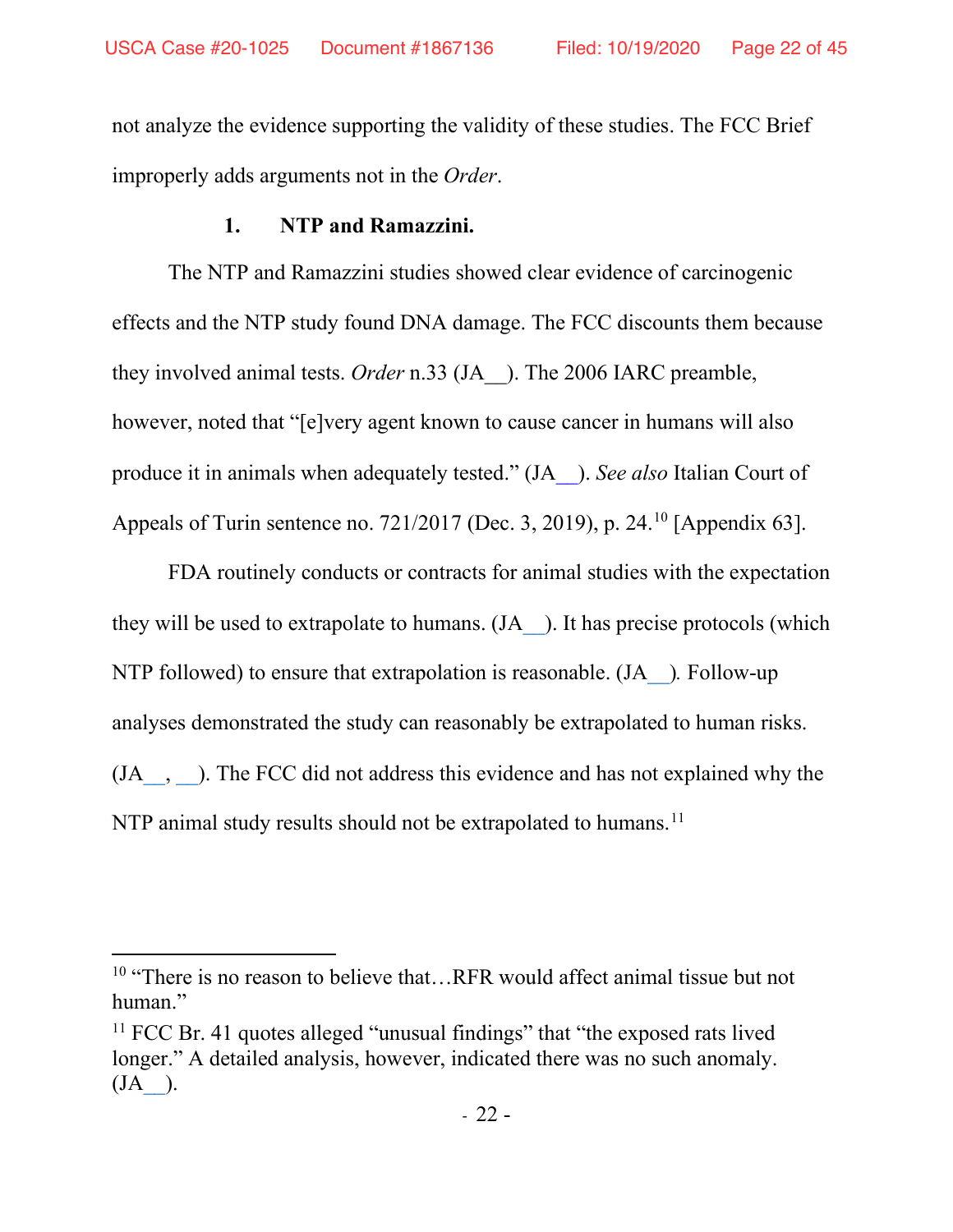#### **2. IARC Monograph.**

The *Order* does not consider the WHO/IARC Monograph. To overcome this lapse, FCC Br. 35 cites comments filed by industry-linked CTIA<sup>12</sup> and the MMF<sup>13</sup> contending that WHO/IARC's designation of radiofrequency radiation as a possible carcinogen only means that no one knows if it is harmful.

This argument should be disregarded since it formed no basis for the *Order*. Even assuming the Court considers this new reasoning, the case FCC Br. 35 cites (*CTIA v. City & Cnty. of San Francisco*, 827 F. Supp. 2d 1054 (N.D. Cal. 2011)) demonstrates it is flawed. As that court notes, "possible carcinogen" "is used for agents for which there is limited evidence of carcinogenicity in humans and less than sufficient evidence of carcinogenicity in experimental animals." *Id.* at 1060. The 2017-2019 NTP and Ramazzini studies now provide the "missing link" for a reclassification to "Group 1, carcinogenic to humans." (JA  $\,$ ,  $\,$  ).

## **F. FCC Arbitrarily and Unreasonably Refused to Analyze the Record Regarding Children's Heightened RFR Exposure Risks.**

FCC Br. 38-39 acknowledge the possibility of age-related differences in children's RFR exposure but invoke the Commission's 1997 determination that such differences were already accounted for in the regulations. The *Order*,

<sup>&</sup>lt;sup>12</sup> CTIA - The Wireless Association.

<sup>&</sup>lt;sup>13</sup> Mobile Manufacturers Forum.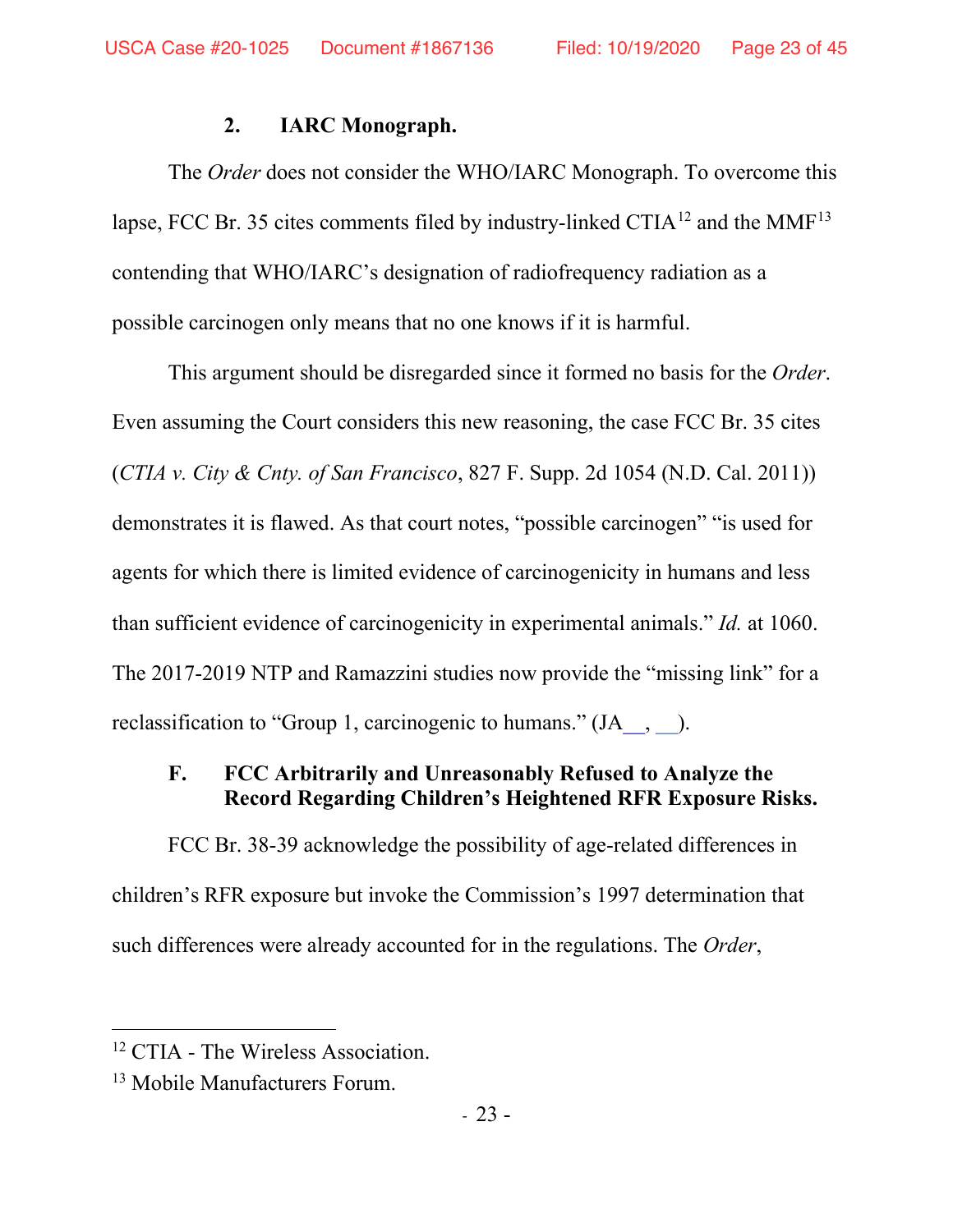however, provided no reasoned analysis of the post-1997 evidence. *Order* ¶15 (JA\_\_) instead defers to FDA and WHO websites with conclusory assertions and then–without analysis of *this* record–concludes that its "measurement standards" still address the issue. This is far short of reasoned decision-making.

First, the record contains a substantial body of post-1997 peer-reviewed evidence confirming the 1997 limits do not protect fetuses or children, who are uniquely vulnerable because of their developing brains, nervous systems, immune systems, and bodies. Pet. Br. 24-27; *see also* J[A\\_\\_,](https://ecfsapi.fcc.gov/file/10913927726988/Absorption%20of%20wireless%20radiation%20in%20the%20child%20versus%20adult%20brain%20and%20eye%20from%20T%20cell%20phone%20conversation%20or%20virtual%20reality.pdf) [\\_\\_,](https://ecfsapi.fcc.gov/file/7022311529.pdf) [\\_\\_,](https://ecfsapi.fcc.gov/file/10707243848074/07270279.pdf) [\\_\\_.](https://ecfsapi.fcc.gov/file/10709642227609/Yes%20the%20Children%20Are%20More%20Exposed%20to%20Radiofrequency%20Energy%20From%20Mobile%20Telephones%20Than%20Adults.pdf) Yet the Order contains no analysis of these studies.

Second, FCC Br. 38-39 conflates the special vulnerabilities of children with those of people who developed Radiation Sickness. It is true children are developing radiation sickness and neurological problems.  $(JA_1, \ldots, \ldots, \ldots, \ldots)$ [\\_\\_,](https://ecfsapi.fcc.gov/file/109282575321088/23-Attachment%2023-%20UCLA-USC%20Study%20Behavioral%20problems-Cell%20Phone%20Use%202012.pdf) [\\_\\_\)](https://ecfsapi.fcc.gov/file/1070795887708/Dr_Erica_Mallery-Blythe_EHS_A_Summary_Working_Draft_Version_1_Dec_2014_for_EESC_Brussels_(3)%20(1).pdf). But if the FCC had examined the record it would have seen that children have compounded vulnerability to risk factors that also affect adults. (JA\_, [\\_\\_\)](https://ecfsapi.fcc.gov/file/7520958128.pdf#page=5). For example, the chances of developing mutations that can lead to cancer are higher for children because their much higher cell division rate makes them especially susceptible to DNA damage. (J[A\\_\\_\)](https://ecfsapi.fcc.gov/file/7520958128.pdf#page6). Children's other physiological differences also increases their vulnerability. Record evidence includes multiple relevant peer-reviewed publications indicating that thinner skulls and smaller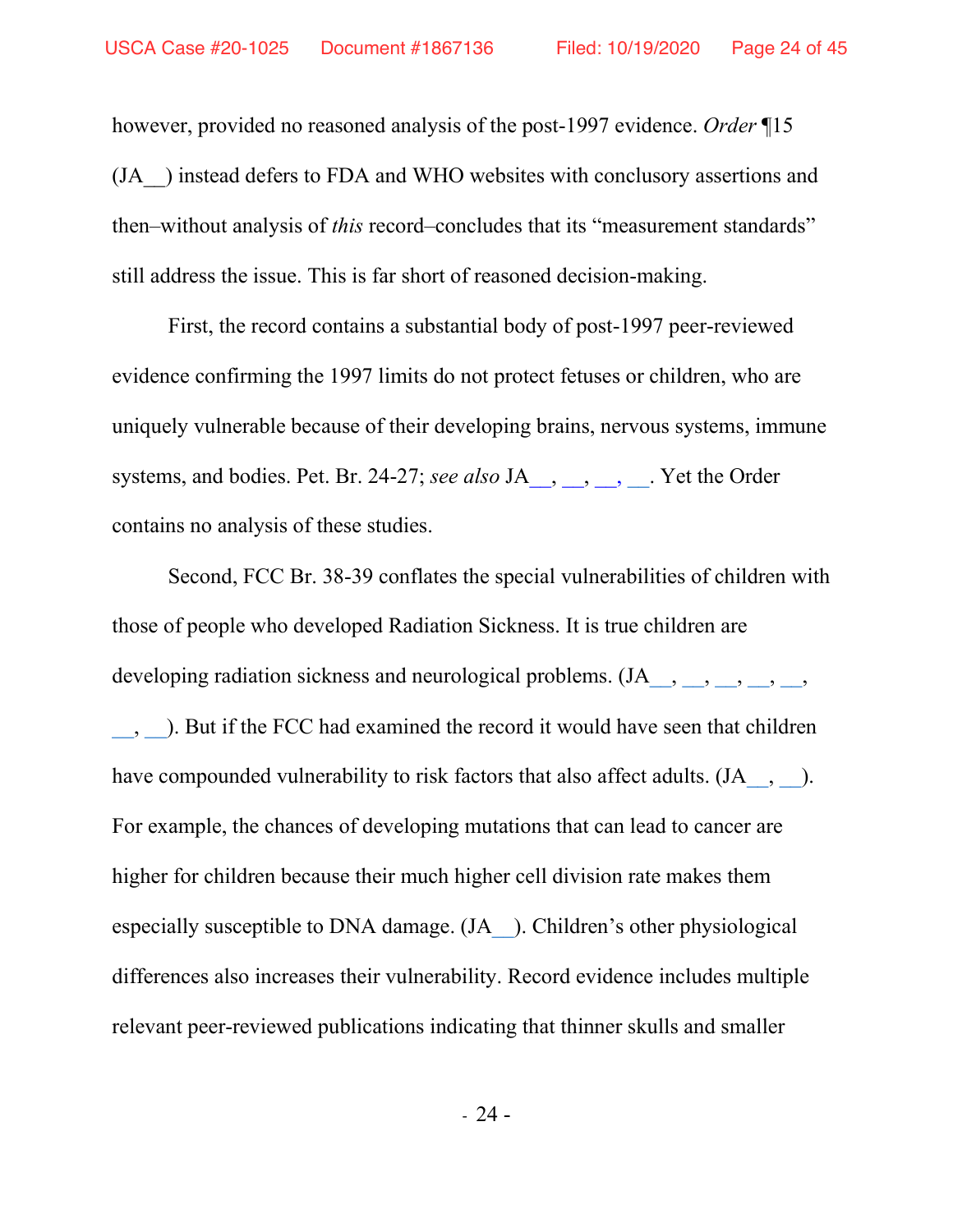brains increase radiation's penetration into brain regions responsible for cognitive functions.  $(JA_-, , , , , , ).$ 

Third, *EMR Network v. FCC*, 391 F.3d 269 (D.C. Cir. 2004) has no relevance to this proceeding; it examined a now quarter-century old administrative record. No heightened deference is due. *See infra* at 9-13.

Fourth, FCC Br. 40 contends that the guidelines have a 50-fold safety margin that adequately protects children. The fallacy of this purported safety margin is discussed *supra* at 33-34.

Finally, the FCC *Order* and Brief completely fail to address the compelling record evidence relating to pre-natal developmental and reproductive effects. Pet. Br. 24-27.

#### **G. FCC Wrongly Relied on Other Organizations' Views.**

## **1. FCC arbitrarily and capriciously relied on the "views" of biased and unreliable organizations.**

FCC Br. 27-28 nn. 7-11, 39-41, 43, 63 heavily rely on  $ICNIRP^{14}$  and EMF Project "views"15 and an ICNIRP Report to justify the *Order's* failure to meaningfully deal with recent science.16 ICNIRP's report was published *after* the

<sup>&</sup>lt;sup>14</sup> ICNIRP is supported by the MMF. The FCC heavily relies on MMF case submissions. FCC Br. 28, n.9-11, 34, n.13, 35, 36, 46, n.20, 50.

<sup>&</sup>lt;sup>15</sup> These "views" were discussed in comments submitted by MMF and CTIA.

<sup>&</sup>lt;sup>16</sup> FCC Br. 28 mentions CTIA's reference to the National Cancer Institute but mischaracterizes NCI's position and its statement that "[n]either the literature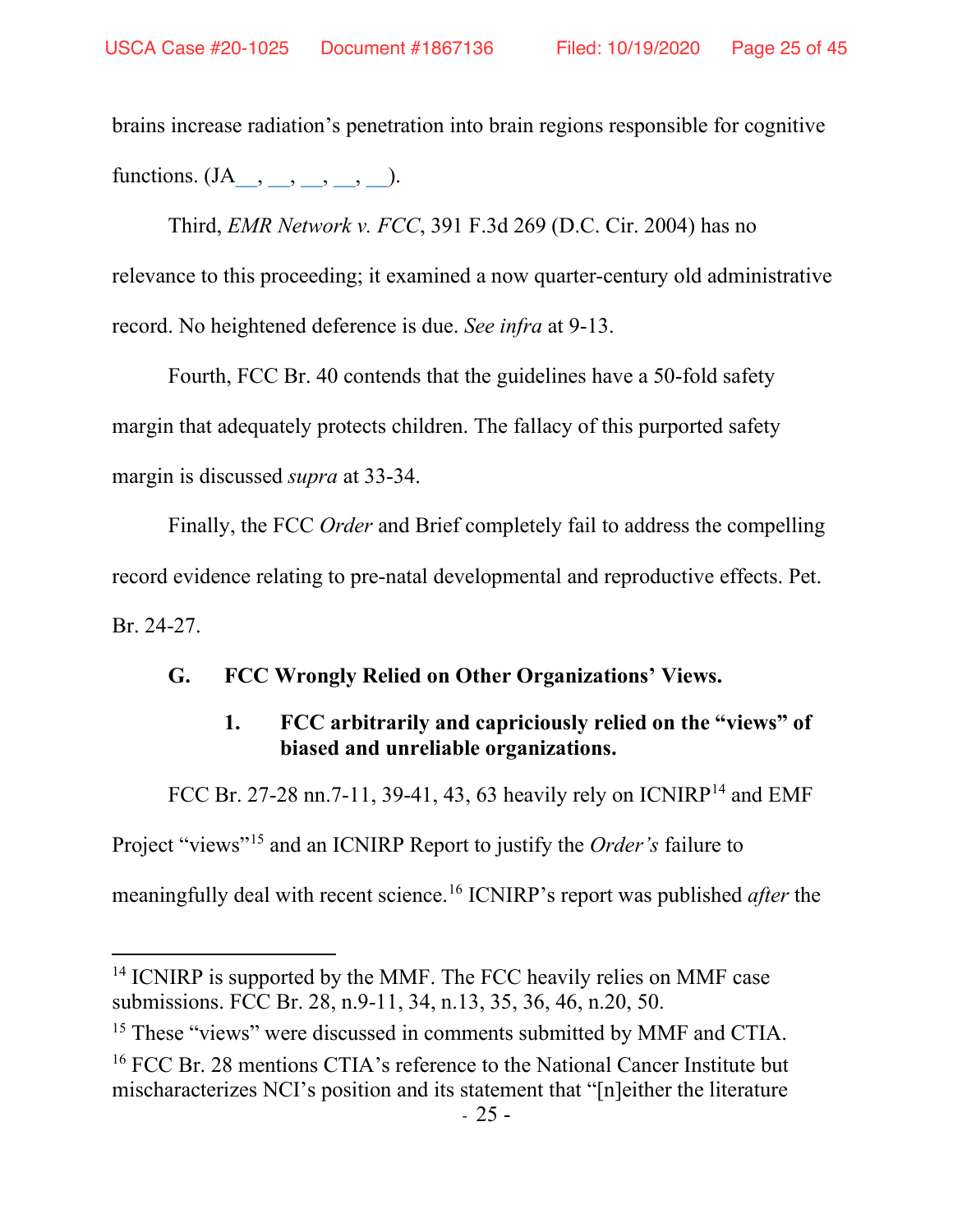*Order* was issued. FCC Br. 46, n.20 also invokes a statement by the EMF Project. These invocations cannot be considered since the cited materials were not addressed in the *Order*.

The FCC offers no reason why the "views" of these organizations warrant the Court's attention. They constitute mere fact sheets and several rely on outdated information. Like the FDA, none of these organizations conducted an analysis of the scientific record in this proceeding.

Two Italy court decisions directly hold that ICNIRP and its members are compromised due to their industry funding and relationships and their opinions deserve little to no weight. The Italy Supreme Court concluded experts with ICNIRP affiliations "lacked credibility and authority, and as such, were essentially outside the scientific community." Italy Supreme Court sentence no. 17438/2012 (Oct. 3, 2012), p. 12 [Appendix 47] An Italian Court of Appeals decision [Appendix 63] made even stronger findings regarding ICNIRP and its members' conflicts and reliability. *Id.* at 24-25, 33-35.

This record also has compelling evidence indicating ICNIRP and its affiliates are unreliable, are not "independent" and principally operate to help

reviews, nor the fact sheets, make safety determinations" and "are not intended to establish or evaluate standards or set or evaluate recommendations." (J[A\\_\\_\)](https://ecfsapi.fcc.gov/file/1070786836035/False%20Statements%20Made%20on%20MCPS%20Webpage%20Feb%202016%20Letter%20to%20MCPS.pdf#page=6). FCC Br. 28 mentions the Institution of Energy and Technology by way of an MMF filing that contains an isolated quote in a longer statement.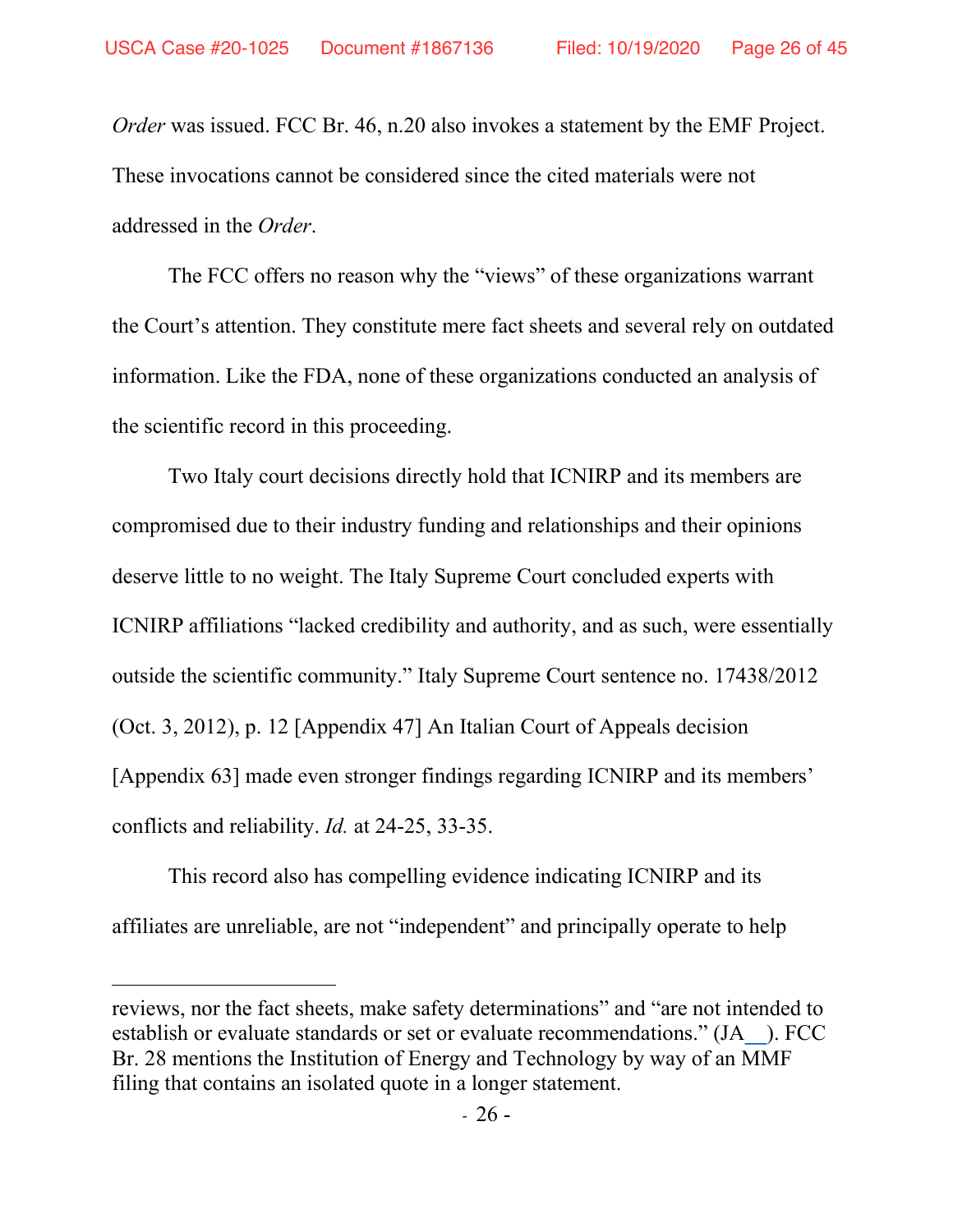industry preserve the thermal-based hypothesis. (J[A\\_\\_,](https://ecfsapi.fcc.gov/file/7022311352.pdf) [\\_\\_,](https://ecfsapi.fcc.gov/file/1092947358162/34-Attachment%2034-%20George%20Carlo%20PhD-Cell%20Phone%20Disease%20-2008.pdf) [\\_\\_,](https://ecfsapi.fcc.gov/file/7022311251.pdf) [\\_\\_,](https://ecfsapi.fcc.gov/file/7520941896.pdf) [\\_\\_,](https://ecfsapi.fcc.gov/file/7520958478.pdf) [\\_\\_,](https://ecfsapi.fcc.gov/file/7520958530.pdf) [\\_\\_,](https://ecfsapi.fcc.gov/file/7520940705.pdf) [\\_\\_,](https://ecfsapi.fcc.gov/file/1070786836035/False%20Statements%20Made%20on%20MCPS%20Webpage%20Feb%202016%20Letter%20to%20MCPS.pdf) [\\_\\_\)](https://ecfsapi.fcc.gov/file/7520941068.pdf). They assiduously work to ensure that "scientific evidence not in conformity with the thermal assumption" "is simply cut off from consideration" (JA\_,  $\qquad$ ,

[\\_\\_\)](https://www.fcc.gov/ecfs/filing/6017611741), just like in the *Order*. The *Order* and FCC Brief fail to acknowledge these issues.

FCC Br. 3, 16-17, 34, 45, 49 contend the "weight" of the evidence continues to support the current exposure limits and quotes MMF. FCC Br. 34 n.13 then cites to MMF comments (JA\_\_) noting that a "weight of evidence approach requires that each study, both positive and negative, be evaluated for quality." But the *Order* failed to evaluate each submitted study. *Inquiry* ¶[209, 215 (JA ) promised to independently evaluate the evidence and assign proper weight. The *Order* and FCC Brief never acknowledge these conflicts or explain why industry-funded analyses should receive far more weight than the independent majority's findings.

## **2. FCC arbitrarily and capriciously rejected independent scientific evidence from the majority of scientists.**

In contrast to ICNIRP, the BioInitiative was conducted by 29 world-leading experts and is the most extensive and on-going *independent* review of non-thermal RF/EMF health effects. It reviewed thousands of studies and identified clear adverse biological responses to chronic exposure. BioInitiative urged the FCC to adopt "biologically based" guidelines.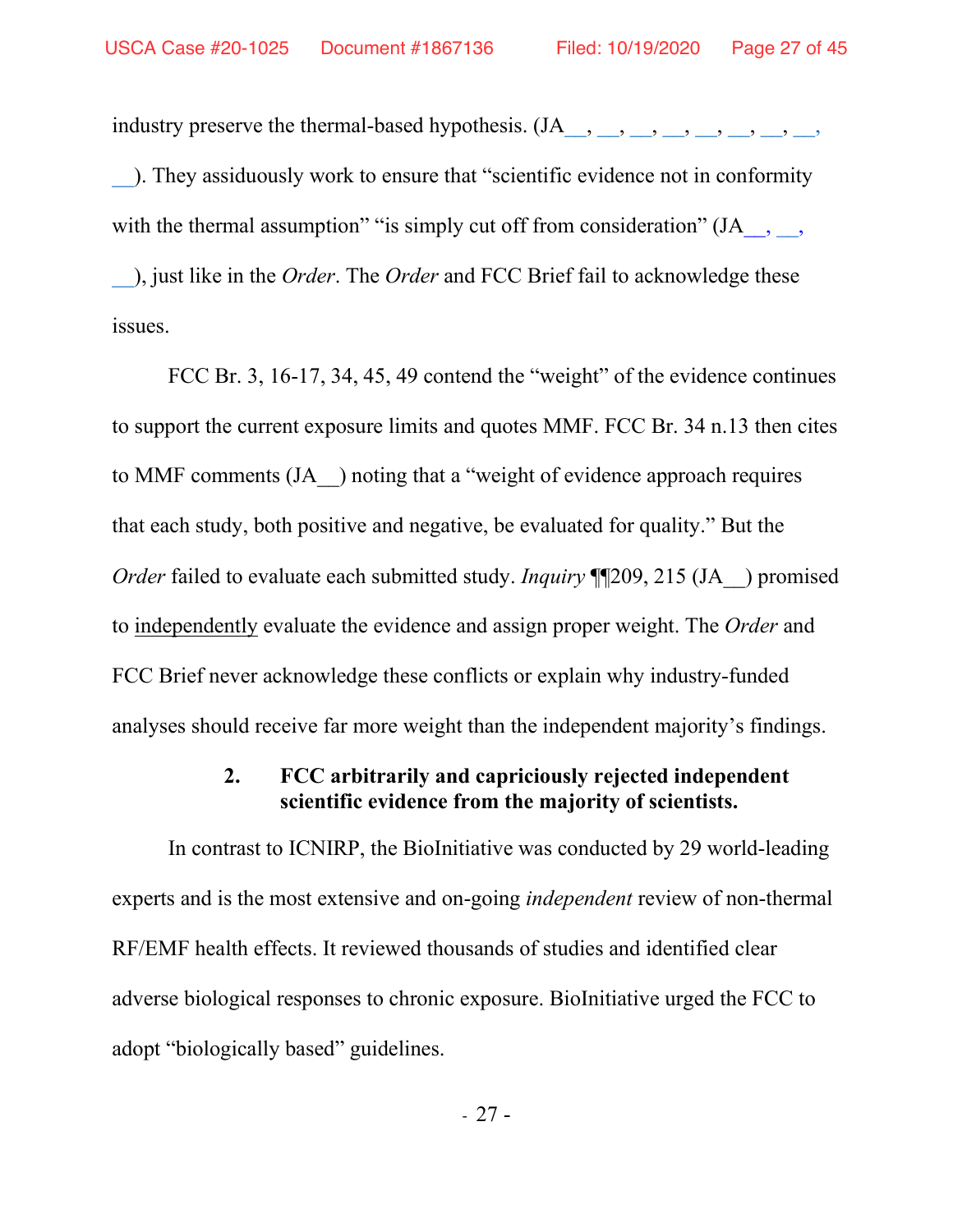FCC Br. 36 quotes from 2013  $MMF<sup>17</sup>$  and CTIA comments asserting that the BioInitiative was "biased" and "discredited."18 The latter argument is improper. The *Order* did not find the BioInitiative suffered these perceived defects. Finally, except for one document, the comments address the 2007 BioInitiative, not the later materials finding even stronger evidence. The *Order* and FCC Brief do not contain any specific or detailed analysis of the BioInitiative reports, 2012-2019 updates and comments.  $(JA_{\_,\_,\_,\_,\_,\_,\_,\_,\_})$ . The *Order* mentions only the 2012 report in passing.

*Order* ¶12 n.39-40 (JA ) and FCC Br. 36-37 defend the refusal to consider the BioInitiative science because it identifies exposure levels the FCC asserts would not allow reliable service. Pet. Br. 83-88. This entirely misrepresents the BioInitiative recommendations. The levels discussed in BioInitiative are based on observable adverse effects in humans. The BioInitiative filings made clear those

 $17$  The main source of the MMF comments is an extra-record 2013 article (not peer-reviewed) by a telecom-funded analyst (Foster) and a telecom entrepreneur (Trottier). The FCC Brief focused on this information but entirely ignored considerable discrediting information in the record about Foster's scientific integrity, analytical acumen and industry ties.  $(JA_{\_,\_,\_,\_,\_}).$ 

<sup>&</sup>lt;sup>18</sup> BioInitiative has not been "discredited by the scientific community." The record reflects strong support for BIR and its experts. The Italian Court of Appeals followed the expert testimony of BioInitiative author Dr. Hardell. The Council of Europe and European Parliament relied on the BioInitiative in their Resolution recommending stronger thresholds.  $(JA_{\_,\_,\_)$ .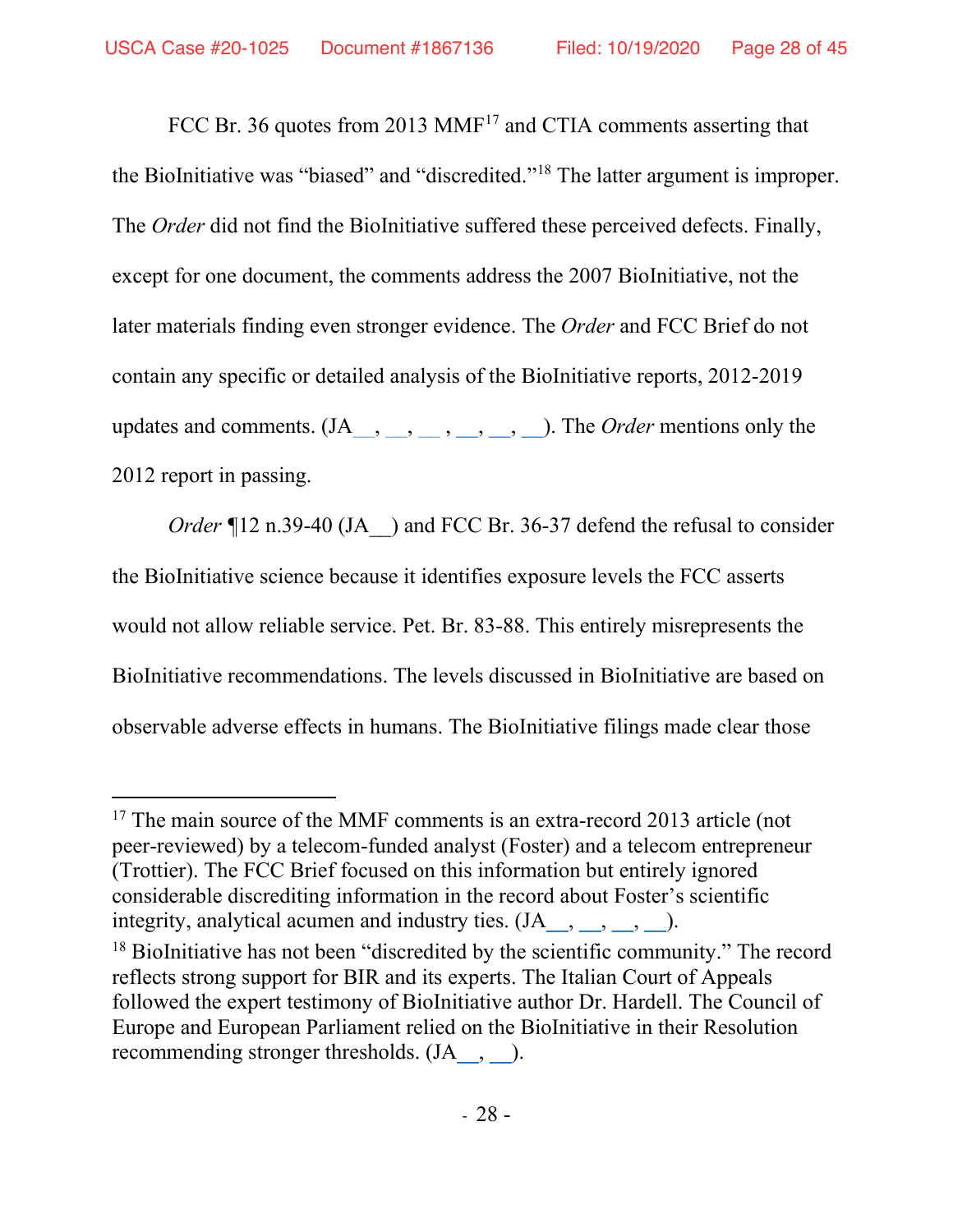levels are "goals" not proposed regulatory standards, and they recommended a path forward.  $(JA_-, )$ .

The Commission essentially claims without analysis that public health harms (that it will not examine) are "small relative to the costs of implementing more heavy-handed regulation." *Mozilla*, 940 F.3d at 63. Such "Rorschachian speculation is hardly the focused and specific study of public safety implications that the law requires." *Id*. Reasoned decision-making demands a candid analysis of all sides of a debate, an open mind to all the record evidence and a sincere effort to balance all relevant interests. That did not happen here.

## **3. The** *Order* **did not provide a rational explanation for its reliance on other agencies.**

*Order* ¶12 (JA ) concluded no scientific evidence established a causal relationship between wireless device use and cancer or other illnesses, <sup>19</sup> and based this finding in significant part on documents submitted by the FDA. <sup>20</sup> *Order* ¶11 (JA\_\_) maintains other federal health agencies have not issued recommendations to strengthen the FCC's safety regulations. <sup>21</sup> FCC Br. 34 also contends that, faced

<sup>&</sup>lt;sup>19</sup> FCC Br. 3, 14, 16-17, 21.

<sup>20</sup> FCC Br. 14, 16, 21, 23-26.

<sup>21</sup> FCC Br. 30-32.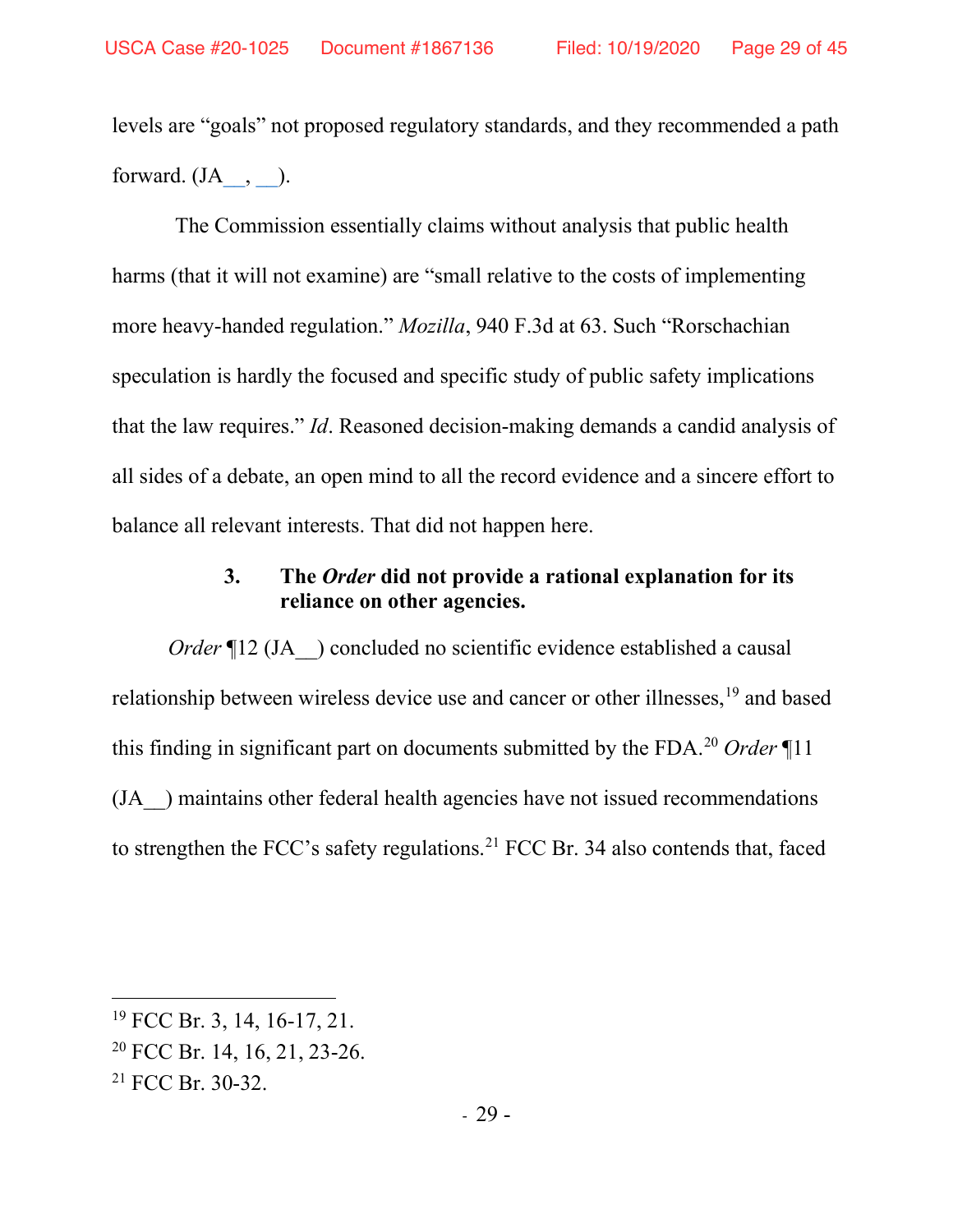with conflicting scientific evidence, it rationally sided with the FDA and other bodies. These claims are arbitrary and capricious.

### **a. Reliance on FDA is arbitrary and capricious.**

The FCC heavily relies on a February 2018 statement and an April 2019 letter from an FDA official.<sup>22</sup> However, these FDA documents do not analyze the record.<sup>23</sup> Indeed, the FDA documents, in conclusory statements, merely restate earlier correspondence from the FCC (Pet. Br. 68) and identify just one scientific study—the NTP. The documents offer no reasoned analysis even when discussing the NTP study. Additionally, the FDA documents focus only on cellphones and cancer without considering evidence involving other technologies and their related risks and harms.24 Pet. Br. 22-42 listed several non-cancer related harms.

While the FCC may rely on another agency with relevant expertise, it must proffer a reasoned explanation to support any reliance.25 In *Coalition for* 

<sup>&</sup>lt;sup>22</sup> Order ¶11 nn.28, 32, 33-34; ¶10-12 n.42 (JA  $\;$  ).

<sup>23</sup> Nor do the FDA websites on which the FCC also relies. *Order* ¶¶2, 11, 12, 15.  $(JA)$ .

<sup>&</sup>lt;sup>24</sup> The FCC briefly claims it addressed new technologies like 5G in an unchallenged part of the *Order*. FCC Br. 17. Presumably, the Commission is referring to the *Second Report and Order*. That section necessarily assumes the RF/EMF standards are still safe in a new wireless environment, precisely what Petitioners challenge here.

<sup>&</sup>lt;sup>25</sup> FCC Br. 25 defends FDA's limited input by seriously misquoting this Court's decision in *EMR*. The FCC Brief claims the opinion designated FDA as the "agency with primacy" in evaluating RF/EMF impacts. This Court said no such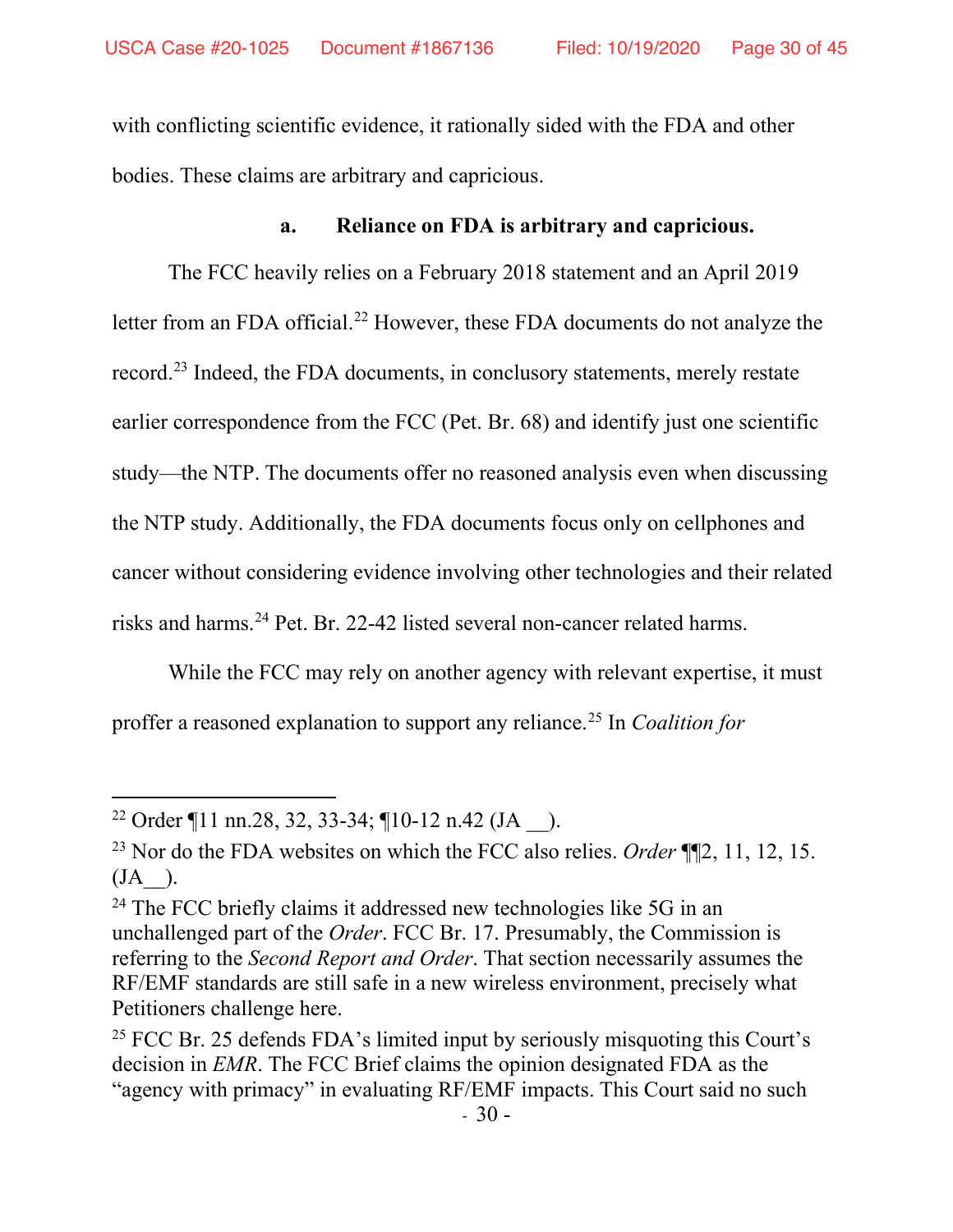*Responsible Regulation v. EPA*, 684 F.3d 102, 120 (D.C. Cir. 2012), EPA relied on peer-reviewed assessments of thousands of individual studies prepared by other organizations. But, in so doing, EPA closely analyzed the assessments, permitted comments thereon, and made the assessments part of the record on which it based its decision. *Id.* There is no evidence the FDA or the Commission conducted a review of the thousands of peer-reviewed scientific studies in this case, most of which cast doubt on the *Order*. 26

FCC Br. n.4 also introduces additional extra-record evidence from the FDA that was released in 2020, *after* the *Order* was issued. The Court cannot consider this evidence. Even if it did, it is of limited relevance, as the literature review focuses only on cancer, not other RF/EMF impacts.

## **b. The** *Order* **irrationally claims credit for other agencies' inaction.**

*Order* ¶11 (JA ) concludes that the failure of EPA and other federal health

and safety agencies to recommend strengthening the regulations supports the

thing; rather, this Court considered EPA as the primary expert agency. Indeed, FDA could not be the "primary expert agency" as it only provides comments on devices like cell phones.

<sup>26</sup> *See also Cellular Phone Taskforce v. FCC,* 205 F.3d 82 (2d Cir. 2000), upholding the FCC's reliance on EPA for the 1996 safety standards after the EPA participated in the hearings and comments leading to their promulgation. By contrast, EPA did not participate in the FCC's proceeding below.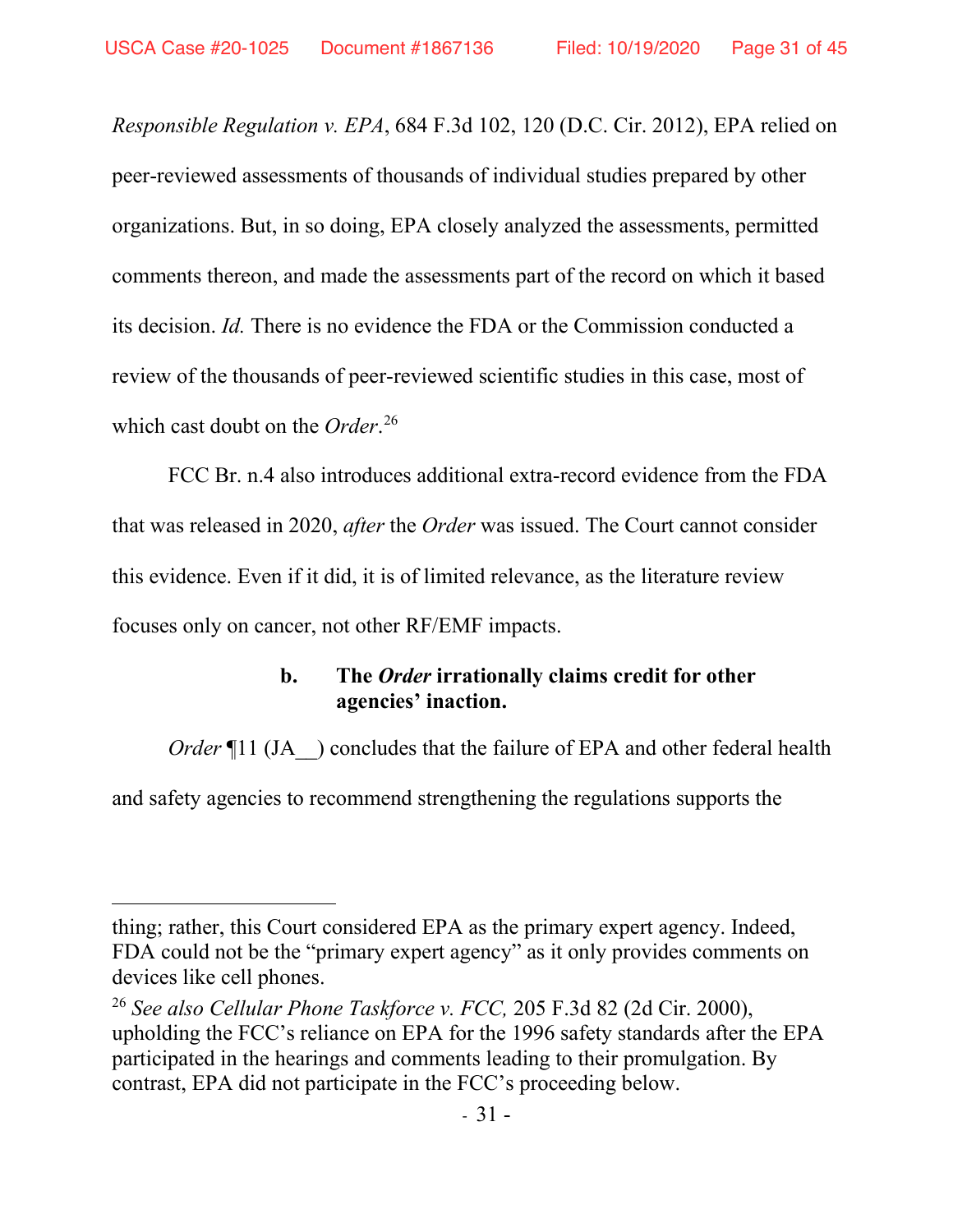decision to terminate the *Inquiry*. The FCC had no rational basis for this conclusion. Silence does not mean support.

Congress prohibited EPA activities related to radiofrequency radiation in 1996. <sup>27</sup> Notwithstanding EPA's non-involvement, FCC Br. 9 defends the safety standards by citing to EPA comments from 1993 and two EPA letters from 1996 and 1997. The EPA filings formed no basis for the *Order*. The 1997 and 1998 letters are not in the record, but the 1993 letter and some 2002 comments are and they do not support reliance. The EPA's 1993 comments said the thermal-only approach is not "protective of all mechanisms of interaction." (J[A\\_\\_\)](https://ecfsapi.fcc.gov/file/10707243848074/1993%20EPA%20Letter%20from%20Margo%20Oge%20(EPA)%20to%20the%20FCC%20Comments%20on%20FCC%2093-142%20Environmental%20Effects%20on%20Radiofrequency.pdf). The EPA also noted even then that "certain subgroups of the population" may be more at risk. The EPA's 2002 made the same points. (JA [\\_\\_\)](https://ecfsapi.fcc.gov/file/7520941295.pdf).

OSHA was not silent. It stated it had not completed a thorough analysis of radiofrequency hazards and advised the FCC to contact the NTP. (JA ). There is no evidence the FCC did so.

<sup>&</sup>lt;sup>27</sup> Sen. Report 104-140, Department of Veterans Affairs and Housing and Urban Development, and Independent Agencies Appropriations Bill, 1996 (Sept. 13, 1995) at 91 [Appendix 9].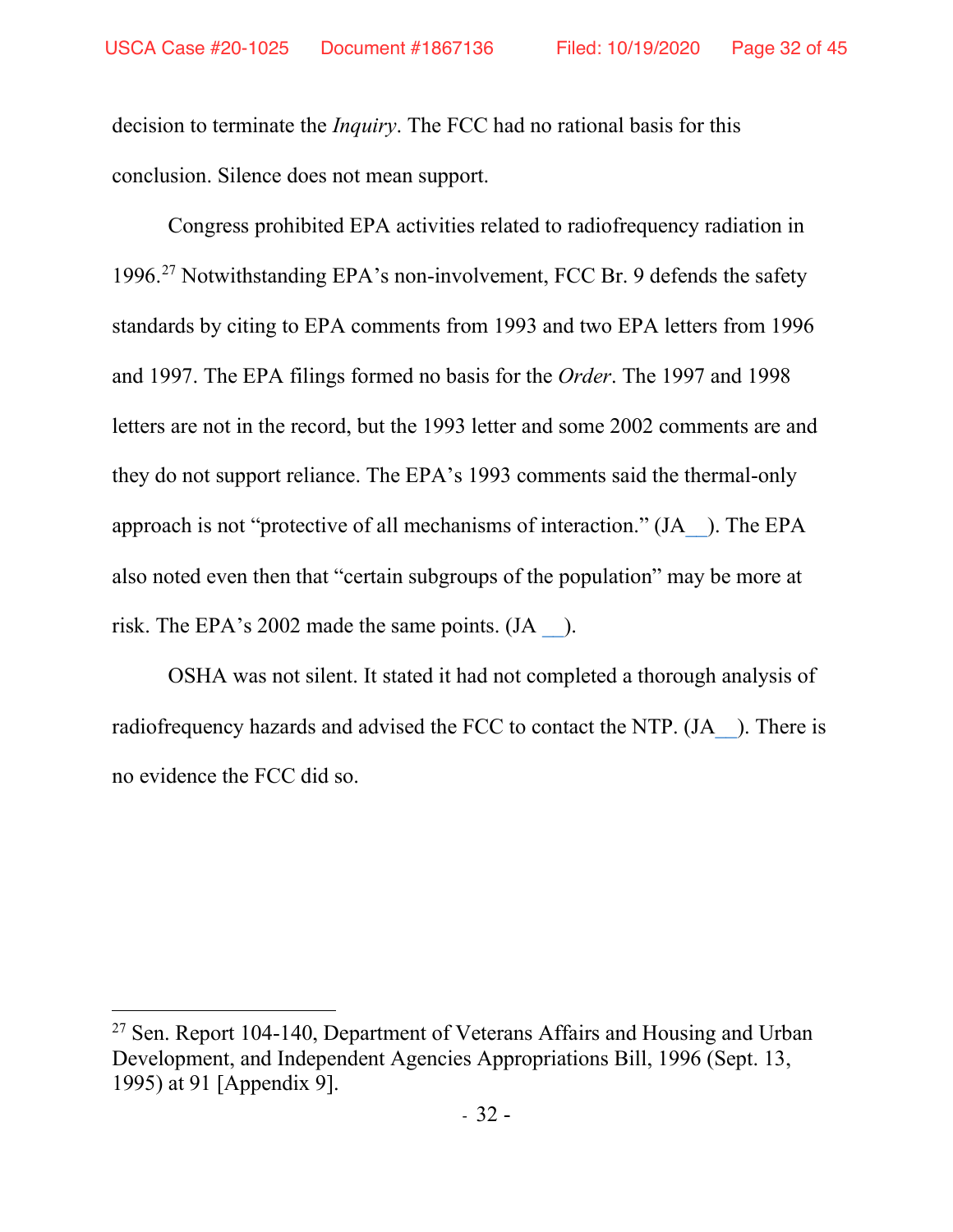# **H. The** *Order* **Irrationally Ignored Substantial Evidence Demonstrating that Thermal-Based Testing Procedures are Inadequate.**

*Order* ¶14-15 (JA ) declined to revisit RFR testing procedures which can result in violations of current exposure limits when phones are touching the body. FCC admits these tests: (1) do not address developmental and physiological differences or those who are medically compromised; (2) use a separation distance that does not reflect the way people actually use wireless devices, *e.g.* against the body; and (3) test only for thermal impacts.

Contrary to FCC Br. 48-49 argument that phones rarely operate at maximum power, record evidence shows phones reach higher power in real world situations (J[A\\_\\_\)](https://ecfsapi.fcc.gov/file/10913296696567/Real-world%20cell%20phone%20radiofrequency%20electromagnetic%20field%20exposures.pdf). FCC argues "many devices" are tested at separation distances under 2.5 centimeters yet record evidence documents phones tested at 5 millimeters can still violate limits at 0 millimeter separation. (JA ).

As explained *infra* at 14-17 the scientific consensus today rejects the regulations' thermal-only construct; FCC's testing protocol must simulate the "real world" non-thermal biological effects of RFR/EMF.

Reasoned decision-making does not support the FCC's refusal to address the record which demonstrates the flaws and inaccuracy of FCC's testing procedures.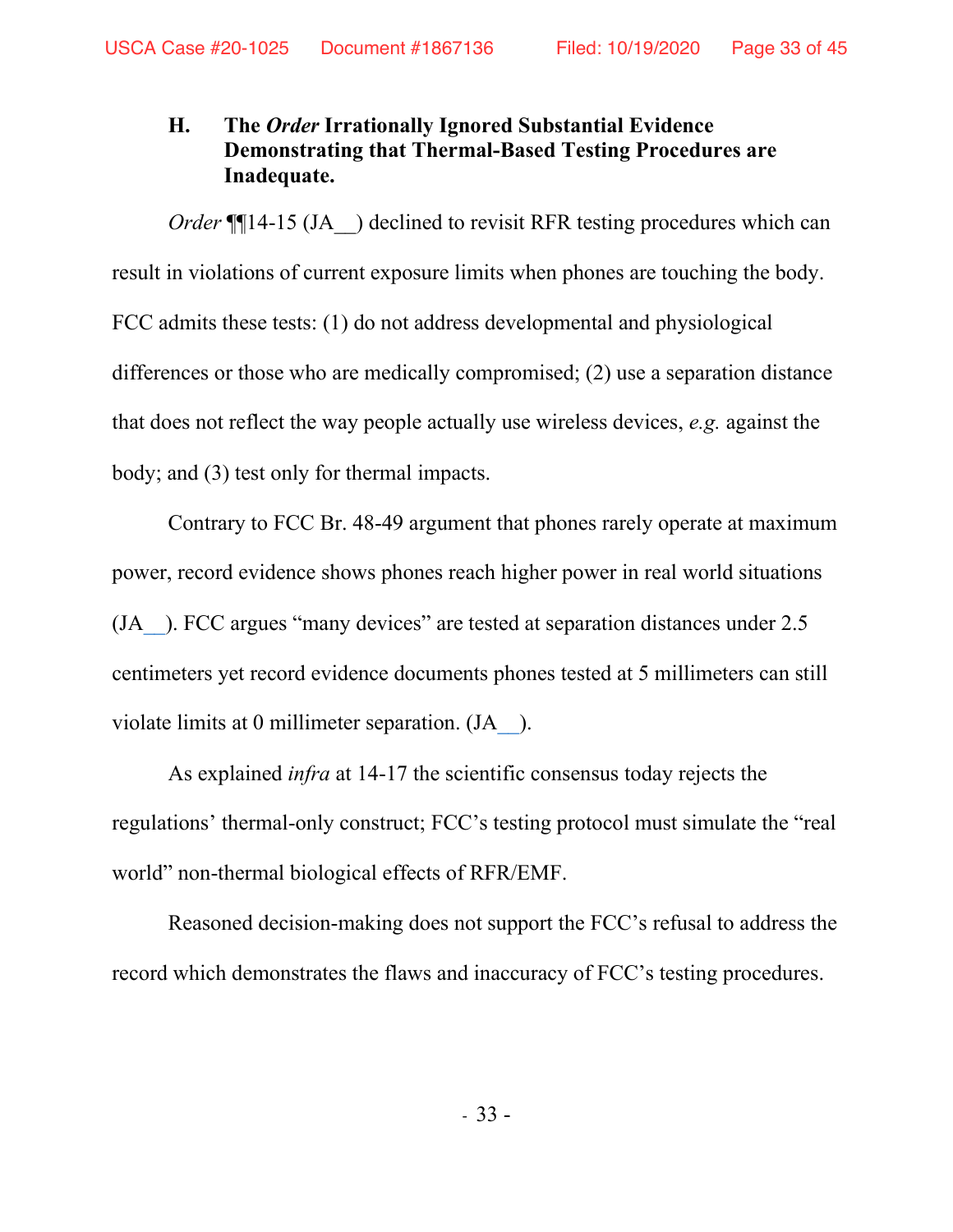*See*, Pet. Br. n.172, 181-186 (citing extensive scientific evidence). FCC Br. 51-53 cites four studies28 in response, none of which are considered in the *Order*.

The FCC's failure to test phones as they are typically used is contrary to the policy stated in FCC Knowledge Database ("KDB") Publication 447498 [Appendix  $12$ ].<sup>29</sup>

The FCC Br. 17 n.3 assertion there is little danger because of a "fifty fold" safety margin, *citing Order* ¶14 (JA\_\_) has no factual basis given that it applies only for whole body exposure limits, *not* for the localized limits used for cell phones and other consumer devices. Pet. Br. 47 n. 187. Comments detail how the SAR threshold was arbitrarily reduced to 1.6 W/kg in 1992 and rests on documented errors in interpretation and importantly only considers thermal effects (J[A\\_\\_,](https://ecfsapi.fcc.gov/file/7520958187.pdf) [\\_\\_,](https://ecfsapi.fcc.gov/file/7520958286.pdf) [\\_\\_\)](https://ecfsapi.fcc.gov/file/10707304111787/2016%20ANSIandIEEEStandardsUSExposuresLimitsAHistoryofTheirCreationbyLloydMorganEHTwebsite.pdf). The *Order* addressed none of this information.

# **I. FCC Waived Its NEPA Defense and Did Not Satisfy Its NEPA Obligations.**

The *Order's* rationale for closing the *Inquiry* never mentions NEPA. It does not explain either why NEPA does not apply or, in the alternative, how the

<sup>&</sup>lt;sup>28</sup> FCC Br. n.24 refers to J. Keshvari, et al. FCC Br. n.25 refers to Foster and Chou. FCC Br. 51 refers to Drossos, et al.

<sup>29</sup>

[https://apps.fcc.gov/kdb/GetAttachment.html?id=f8IQgJxTTL5y0oRi0cpAuA%3D](https://apps.fcc.gov/kdb/GetAttachment.html?id=f8IQgJxTTL5y0oRi0cpAuA%3D%3D&desc=447498%20D01%20General%20RF%20Exposure%20Guidance%20v06&tracking_number=20676#page=5) [%3D&desc=447498%20D01%20General%20RF%20Exposure%20Guidance%20v](https://apps.fcc.gov/kdb/GetAttachment.html?id=f8IQgJxTTL5y0oRi0cpAuA%3D%3D&desc=447498%20D01%20General%20RF%20Exposure%20Guidance%20v06&tracking_number=20676#page=5) [06&tracking\\_number=20676#page=5.](https://apps.fcc.gov/kdb/GetAttachment.html?id=f8IQgJxTTL5y0oRi0cpAuA%3D%3D&desc=447498%20D01%20General%20RF%20Exposure%20Guidance%20v06&tracking_number=20676#page=5) *Order* ¶19 (JA\_\_) affirms the use of these guidance documents and the Knowledge Database.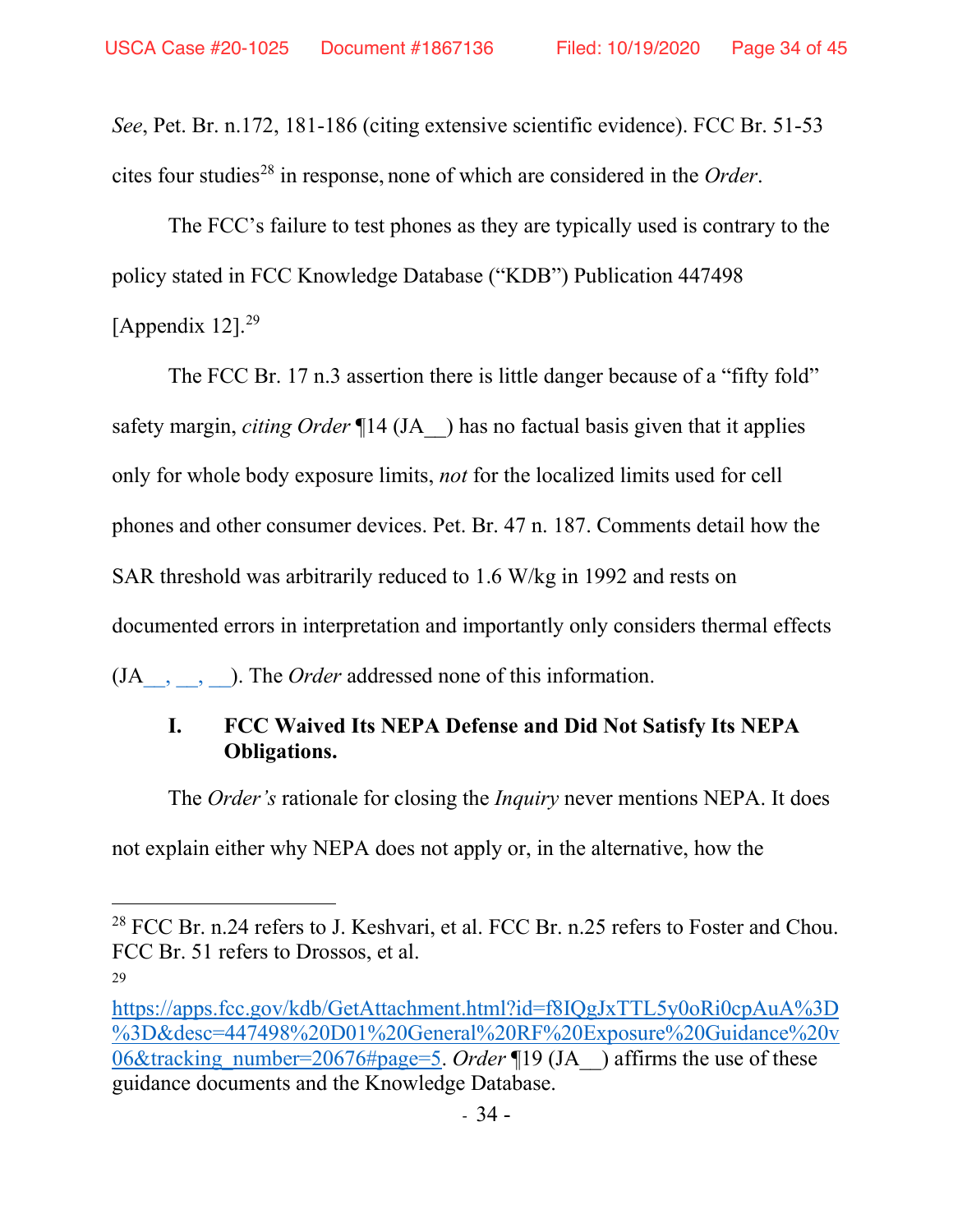Commission met its NEPA obligations, nor does it address significant comments arguing the *Inquiry* required NEPA compliance. Pet. Br. at 49-50. The FCC waived its entire NEPA-related response. *See infra* at 8-9.

FCC Br. 54-61 now argues that: (i) the *Order* is not a "major federal action" that "significantly affects the quality of the human environment"; (ii) the Commission "functionally" satisfied NEPA's procedural requirements through the *Inquiry*; (iii) there is no on-going "major federal action" requiring a supplemental environmental impact statement ("EIS"); and (iv) the FCC reasonably concluded a supplemental EIS was not warranted as new information did not paint a "seriously different picture of the environmental landscape" or raise a "controversial" issue requiring further review. FCC Br. at 54-60. None of these arguments appear in the *Order*, and the FCC does not contend otherwise. These arguments are plainly *posthoc* rationalization and cannot be entertained by the Court.

Even if this Court considers the FCC's response, the Commission misstates the appropriate standard of review to the extent it maintains NEPA is inapplicable here. In the D.C. Circuit, an agency's determination that NEPA does not apply–*i.e.*, when the agency does not prepare either an Environmental Assessment ("EA") or EIS–is subject to *de novo* review. *Citizens Against Rails-To-Trails v. Surface Transp. Bd.*, 267 F.3d 1144, 1150-51 (D.C. Cir. 2001); Pet. Br. at 53. In response, the FCC ignores this precedent and instead cites to *DOT. v. Public Citizen*, 541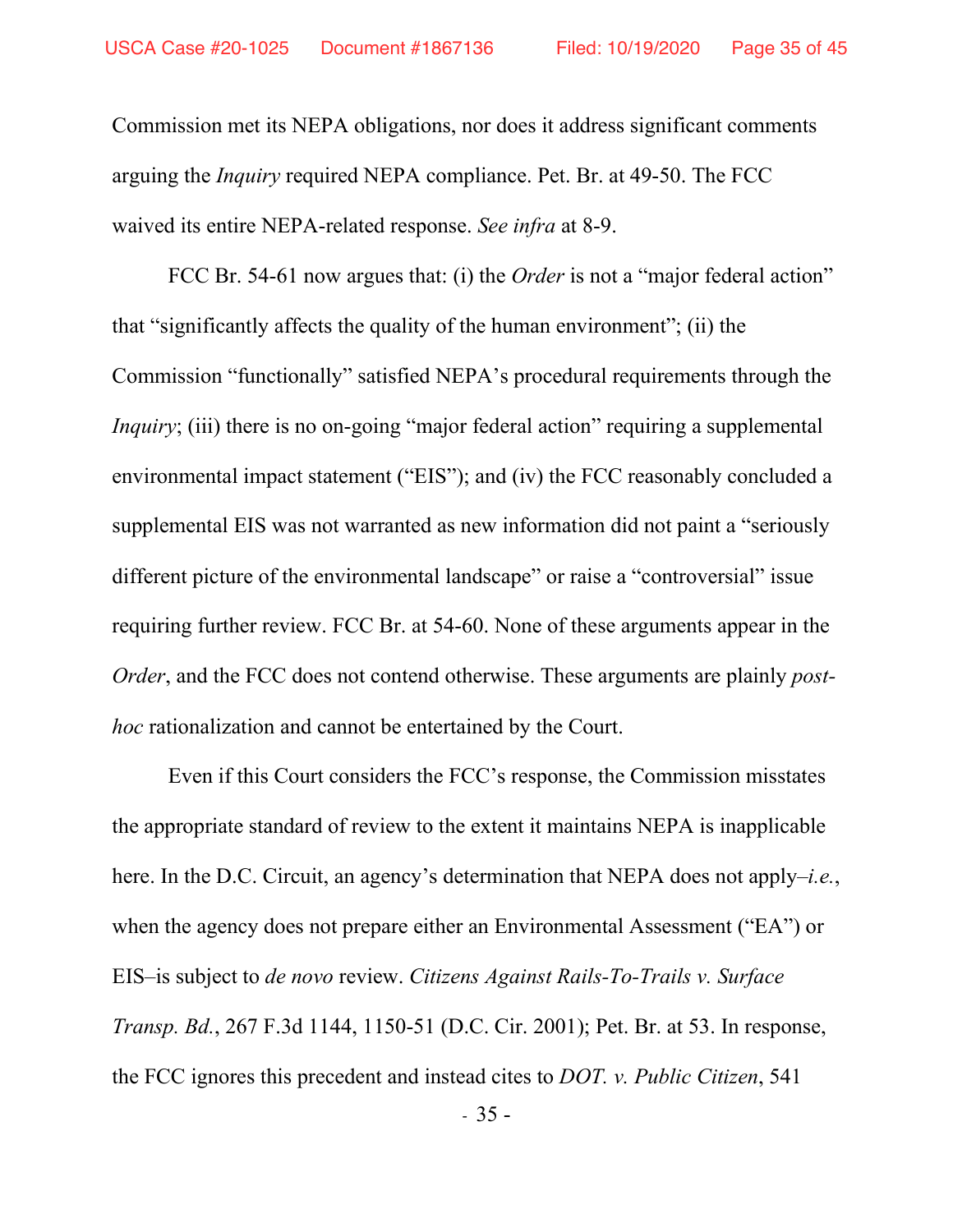U.S. 752 (2004), to push for more deferential APA treatment. FCC Br. at 55. That decision is inapposite.

In that case, the agency had completed an EA and issued a Finding of No Significant Impact ("FONSI"). The question was not whether NEPA applied in the first instance; rather, it was whether the adoption of two rules would proximately cause alleged environmental impacts which had not been considered in the EA. *Id.*  at 763-64, 767-72. But here, where the FCC contends it was not legally required to perform a NEPA analysis at all, no deference is warranted.

The FCC's primary defense is that Petitioners purportedly argued the Commission was required under the Council on Environmental Quality's ("CEQ") regulations to conduct a supplemental EIS. The FCC then maintains the provisions governing supplemental EISs were not triggered because there was no "on-going" major federal action. FCC Br. at 55-58. This completely misrepresents Petitioners' principal Brief. Nowhere do Petitioners maintain a supplemental EIS is required or cite to CEQ's regulations. Rather, Petitioners clearly maintained the *Order*  represents an entirely new "major federal action" that triggered NEPA's obligations. Pet. Br. at 77-79.

As discussed *infra* at 9-13, the *Order* was more than a mere decision not to initiate rulemaking proceedings. By the FCC's own admission, the *Inquiry* was explicitly intended to make a substantive decision as to whether the 1997 RF/EMF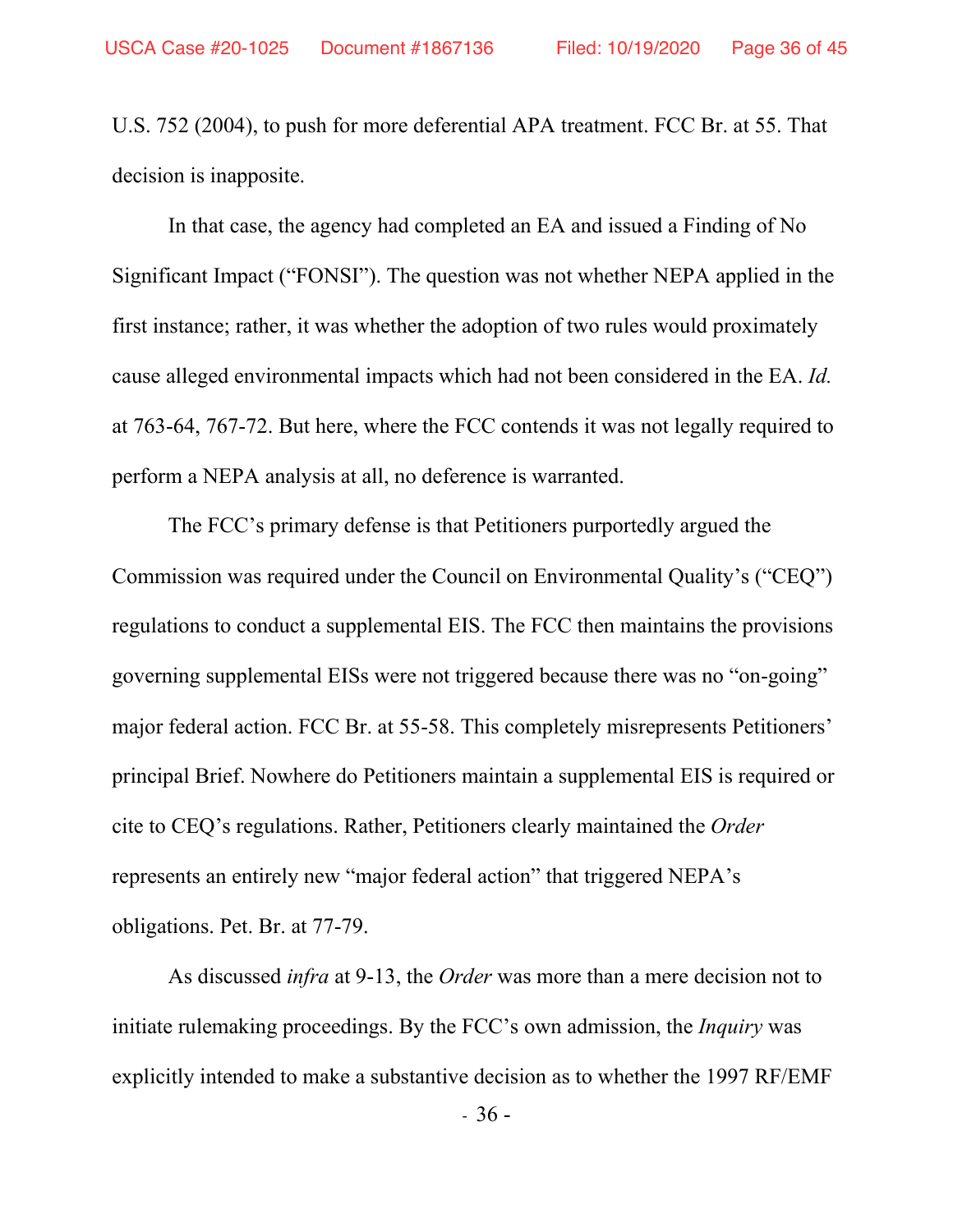regulations could be safely applied to an entirely different wireless world. The *Inquiry* sought to determine "the efficacy, currency, and adequacy of the exposure limits." It noted the intervening "advancements in technology," the "increase in numbers and usage of fixed transmitters and portable and mobile devices," and the "consequent [RF/EMF] exposure patterns." The record is filled with discussions of new technologies and riskier RF/EMF exposures. Pet. Br. at 34-42.

The *Inquiry* deemed it necessary to decide whether those standards were "still appropriately drawn" and the *Order* did just that. *Order* ¶10 (JA\_\_). The FCC concluded the "record does not demonstrate that the science underpinning the current exposure limits is outdated or insufficient to protect human safety." *Order*   $\P$ 11 (JA—). In this respect, the FCC's affirmative decision standing alone constitutes a "major federal action" under NEPA. The FCC decided what RFR exposures levels are protective of human health and the environment in 2019 (not 1997). Just because the Commission happened to decide the 1997 limits are those that are safe today does not mean the *Order* was not a wholly new decision.30

Accordingly, the FCC's heavy reliance on *EMR* is misplaced. FCC Br. at 55. There, the petitioner challenged FCC's denial of a rulemaking petition after it

<sup>30</sup> *See Fox Television*, 280 F.3d at 1037-38 (FCC decision not to modify a rule after closing an *NOI* constitutes "final agency action" where "rights or obligations have been determined by the action or legal consequences will flow from it") (citation and internal quotations omitted).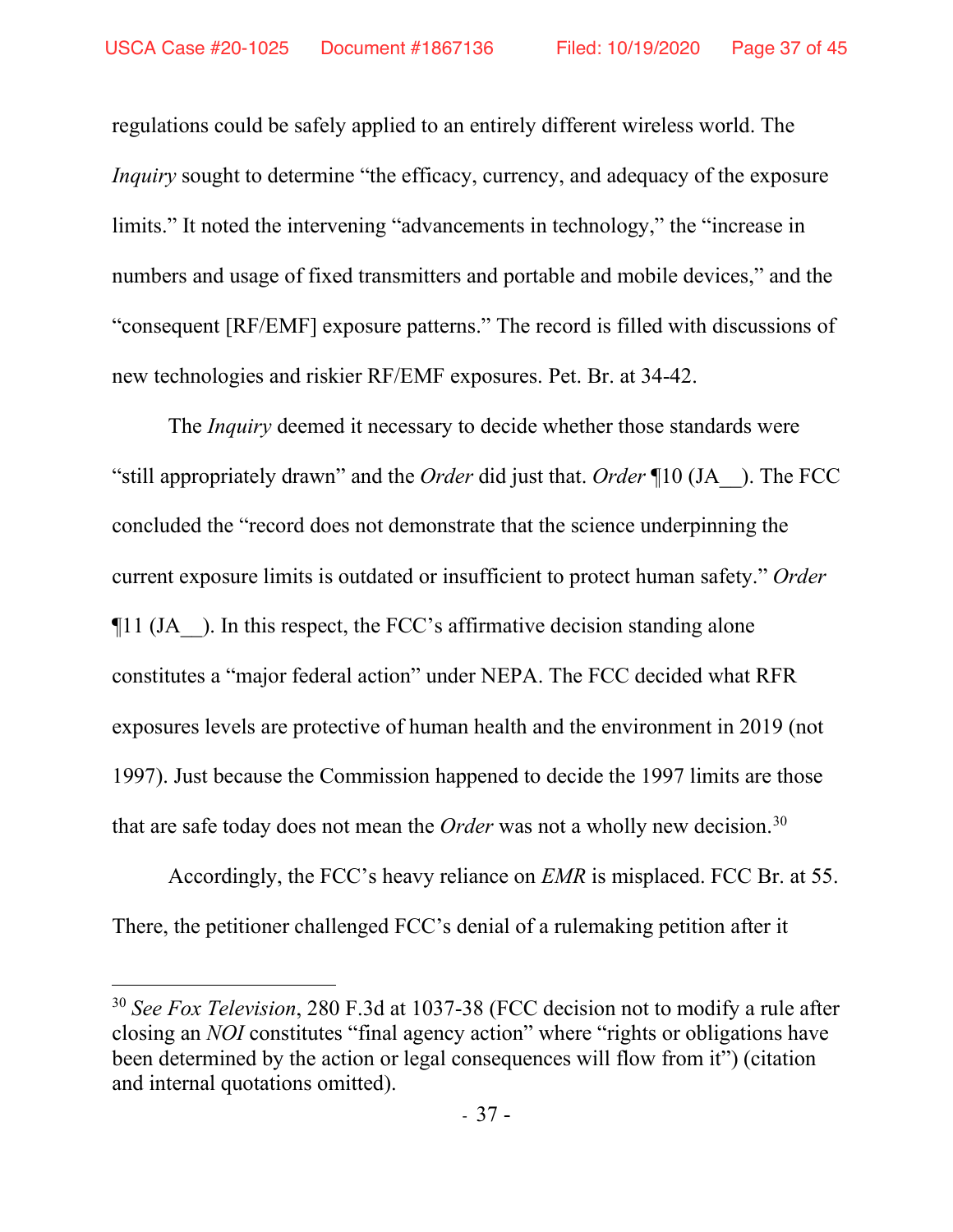submitted a letter and several academic studies showing the 1997 rule failed to consider non-thermal impacts of RF/EMF. 391 F.3d at 271. The petitioner specifically argued the Commission was required to complete a supplemental EIS. In stark contrast to the instant case, there was no allegation the FCC had taken an independent action. There was no claim that intervening years had brought about wholesale changes in technology and the RF/EMF exposures that now constantly surround us. And, of course, the additional *EMR* materials pale in comparison to the thousands of peer-reviewed studies and information filed in response to the Commission's voluntary decision to update its understanding and make an affirmative finding as to safety.<sup>31</sup>

Finally, despite FCC protestations to the contrary, it did not "functionally" satisfy NEPA's requirements in this proceeding. FCC Br. at 55. As Petitioners have clearly demonstrated, the Commission did not receive substantive comments from key agencies (*e.g.*, EPA, OSHA) or take the requisite "hard look" at the extensive record showing the current RFR regulations cannot be applied safely or without undue impacts in today's wireless environment. Pet. Br. 51, 62, 65, 79-80; *contra Cellular Taskforce*, 205 F.3d at 94-95. 32

 $31$  Likewise, the other decisions cited by the FCC are off-point. They consider requests for supplemental EISs and/or do not involve new "major federal actions."  $32$  Pet. Br. 35, 47-49 identified substantial evidence in the record discussing negative impacts of RF/EMF on the natural environment, including animals and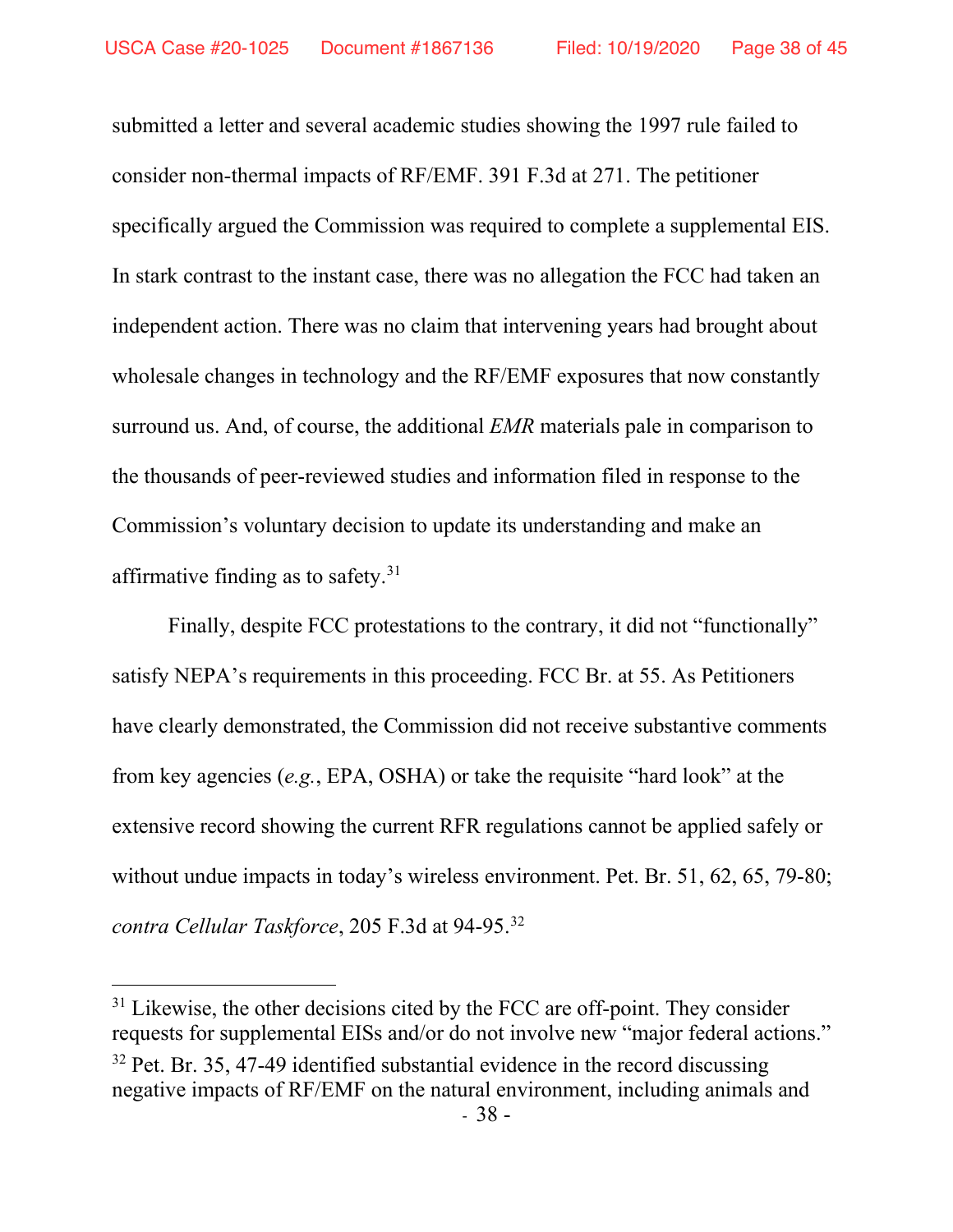# **J. ADA/FHA, Individual/Constitutional Issues and Related Preemption Question Were Material, Substantial and Preserved Below.**

 FCC Br. 61-70 assert that Petitioners' arguments relating to ADA/FHA and individual and constitutional rights issues were not preserved below and the Commission had no duty to address them. The Commission denigrates the public's comments and argues they have no rights that deserve its attention.

## **1. ADA/FHA and individual/constitutional issues were material and substantial.**

The ADA/FHA and individual/constitutional issues are significant to the individuals involved, squarely fall within mandatory consideration factors,<sup>33</sup> and responsive to the *Inquiry's* listed comment topics. *Inquiry* ¶6 (JA\_\_) asked about individual and susceptible or sub-groups, ¶209 (JA\_\_) inquired about "costs and benefits,"  $\sqrt{210}$  (JA ) recognized the "public's interest," and  $\sqrt{232}$  (JA ) acknowledged that exposure is nonconsensual and long-term. Preemption was covered in two parts of the document that included the *Inquiry* (JA\_\_, \_\_) and

plants. The *Order* ignored this evidence and, in fact, was completely silent as to environmental effects. FCC Br. n.20, however, presents new argument relying on MMF Comments to the effect that ICNRP's guidelines protect the environment; the FCC's safety standards are similar to ICNRP's guidelines; and, therefore, the FCC's safety standards do not result in environmental harm. This argument should be disallowed because it formed no part of the reasoning in the *Order*. *See infra* at 8-9.

<sup>33</sup> Pet. Br. 6-7.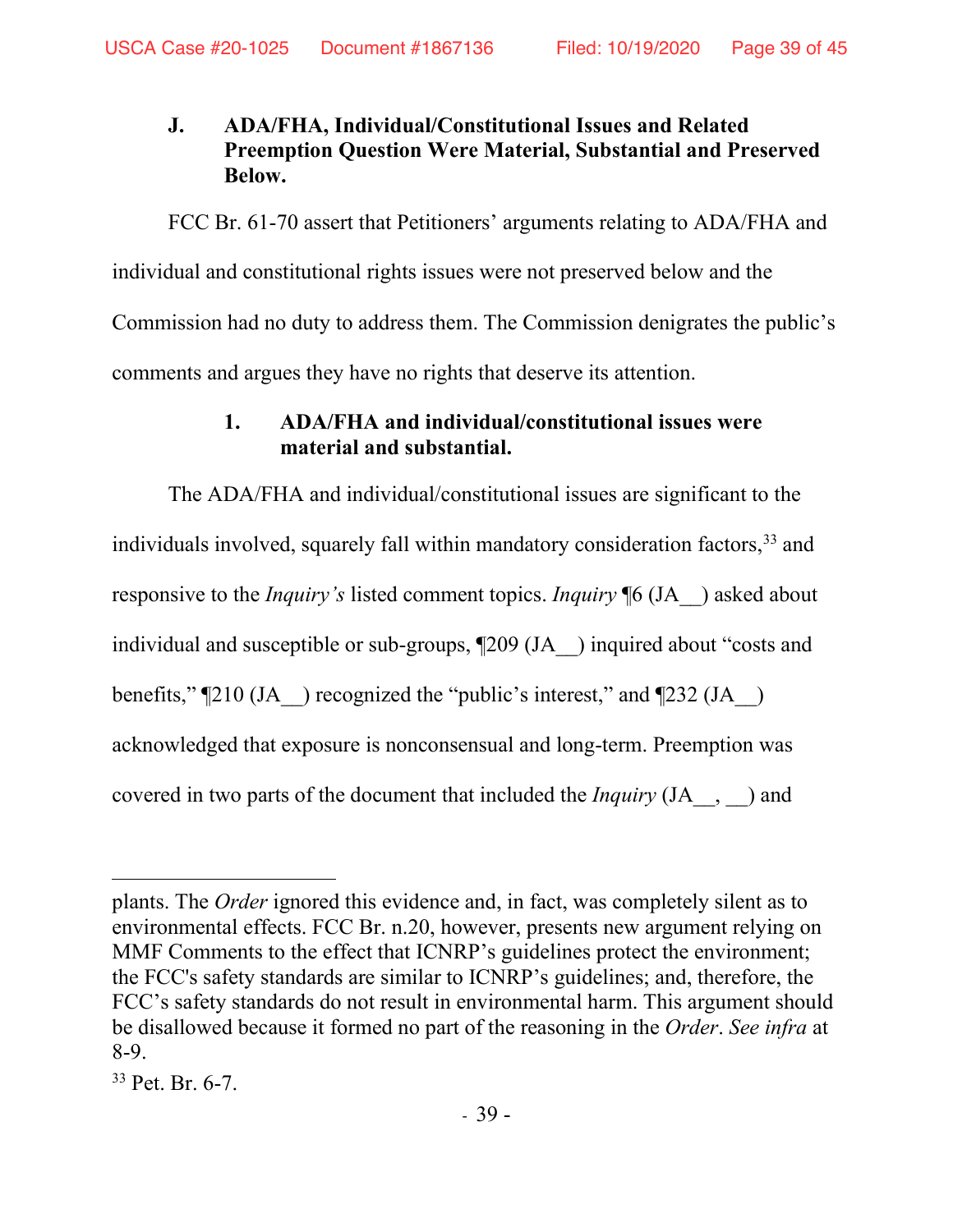*Order* n.5 (JA ). Many commenters or their treating physicians specifically objected to exposure, asserted they suffer undue personal costs and burdens, and asked for accommodation or other relief. (JA\_\_). These serious issues and arguments challenge the fundamental premise that current limits are safe. The Commission was legally obliged to provide a reasoned response and decision.

FCC Br. 5, 18, 64 contend that individual citizens' concerns are "tangential" and "collateral." The FCC may not want to deal with the public, but its statutory charge is to serve the public's interest and that obviously includes both individual and collective health and safety. Individuals' costs and burdens are important too. The FCC has the statutory duty to redress individual injuries on matters within its jurisdiction.

## **2. ADA/FHA and individual/constitutional issues were preserved below.**

The public's assertion of rights and requests for relief were presented to the Commission with sufficient clarity.<sup>34</sup> Boston and Philadelphia  $(JA_{\text{c}})$  contended "[t]he FCC and its sister regulatory agencies share responsibility for adherence to the ADA" and urged "serious attention to a serious medical problem." Kopald contended the "FCC should not…make it more difficult to enforce the ADA."

<sup>&</sup>lt;sup>34</sup> Many of the commenters wrote *pro se*, so their filings must be liberally construed. *Carlson v. Postal Regulatory Comm'n*, 938 F.3d 337, 343 (D.C. Cir. 2019).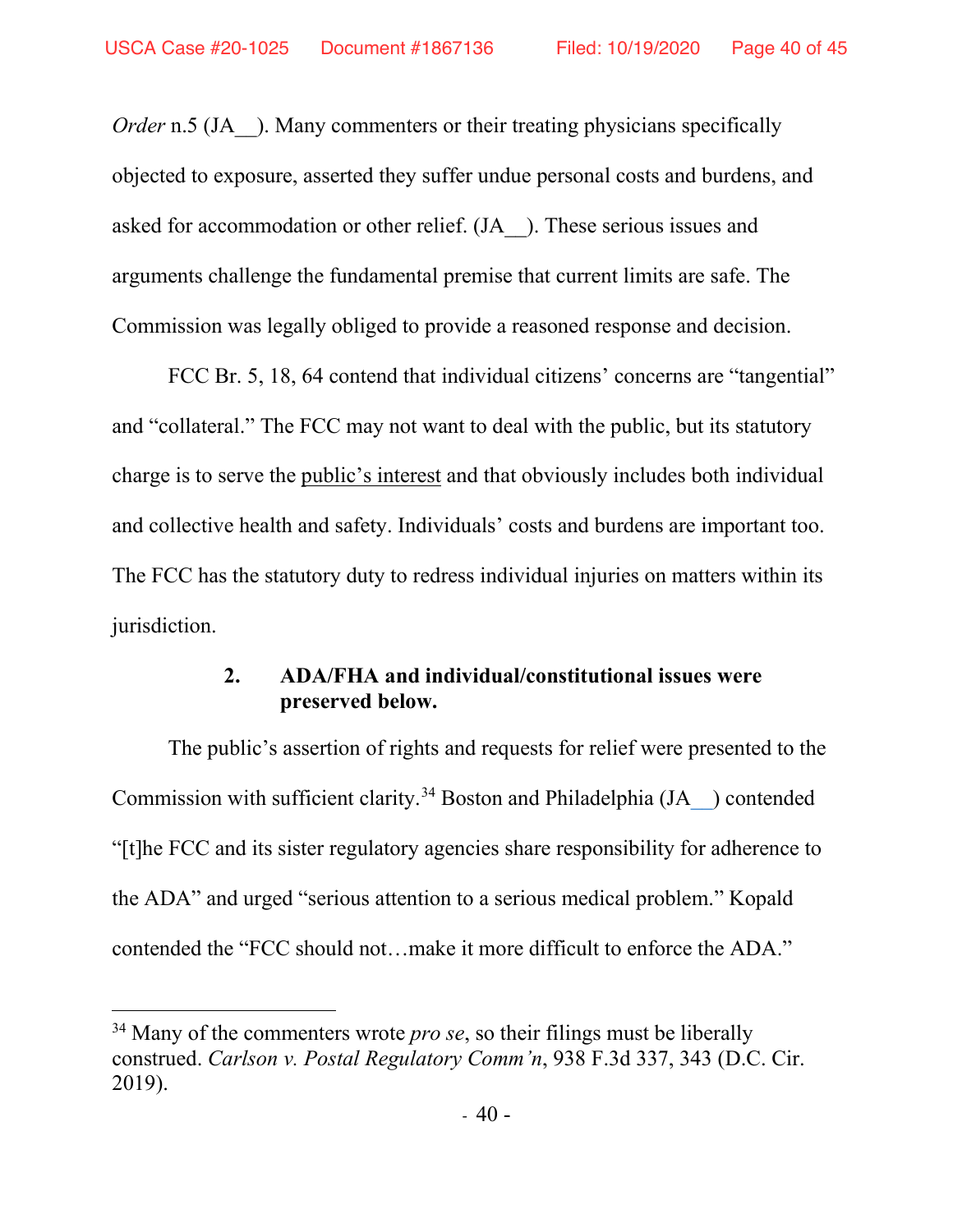(J[A\\_\\_\)](https://ecfsapi.fcc.gov/file/107132219121452/FCC%20comments.docx). Mottus asked the Commission to "recognize the need to…accommodate people with sensitivity." (J[A\\_\\_\)](https://ecfsapi.fcc.gov/file/109281319517547/Statement%202.pdf). Many others expressly invoked the ADA and/or requested accommodations. A collection of representative comments is in J[A\\_\\_.](https://ecfsapi.fcc.gov/file/7520941888.pdf) Similarly, commenters specifically objected to involuntary exposure and asserted personal, property and/or constitutional rights. Pet. Br. 80.

### **3. FCC Brief** *post-hoc* **rationalizations fail.**

*Order* ¶[2, 10, 11, 13 (JA ) claim the Commission pays great heed to its expert sister agencies' recommendations and findings, but ignored the Access Board's legal holding that Radiation Sickness is an ADA disability<sup>35</sup> and the CDC's recognition of the disease and cause. Pet. Br. 29, 88. The Commission does not defer to expert "sister agencies" findings if they contradict the FCC's agenda. Instead it attacks or ignores $36$  them.

The Commission uses *post-hoc* rationalization and extra-record speculation to impermissibly collaterally attack the Access Board's legal finding by asserting it was based on "individual comments, not science." FCC Br. 32 and 39 deny reality regarding the Access Board and CDC. The CDC website information cited on FCC

<sup>&</sup>lt;sup>35</sup> The FCC has no answer regarding the NIBS report and accommodation recommendations. Pet. Br. 31.

<sup>&</sup>lt;sup>36</sup> For example, FCC does not acknowledge that the National Institute for Occupational Safety and Health contends "there is sufficient evidence of such effects to cause concern about human exposures." (J[A\\_\\_\)](https://ecfsapi.fcc.gov/file/1070786836035/False%20Statements%20Made%20on%20MCPS%20Webpage%20Feb%202016%20Letter%20to%20MCPS.pdf#page=34).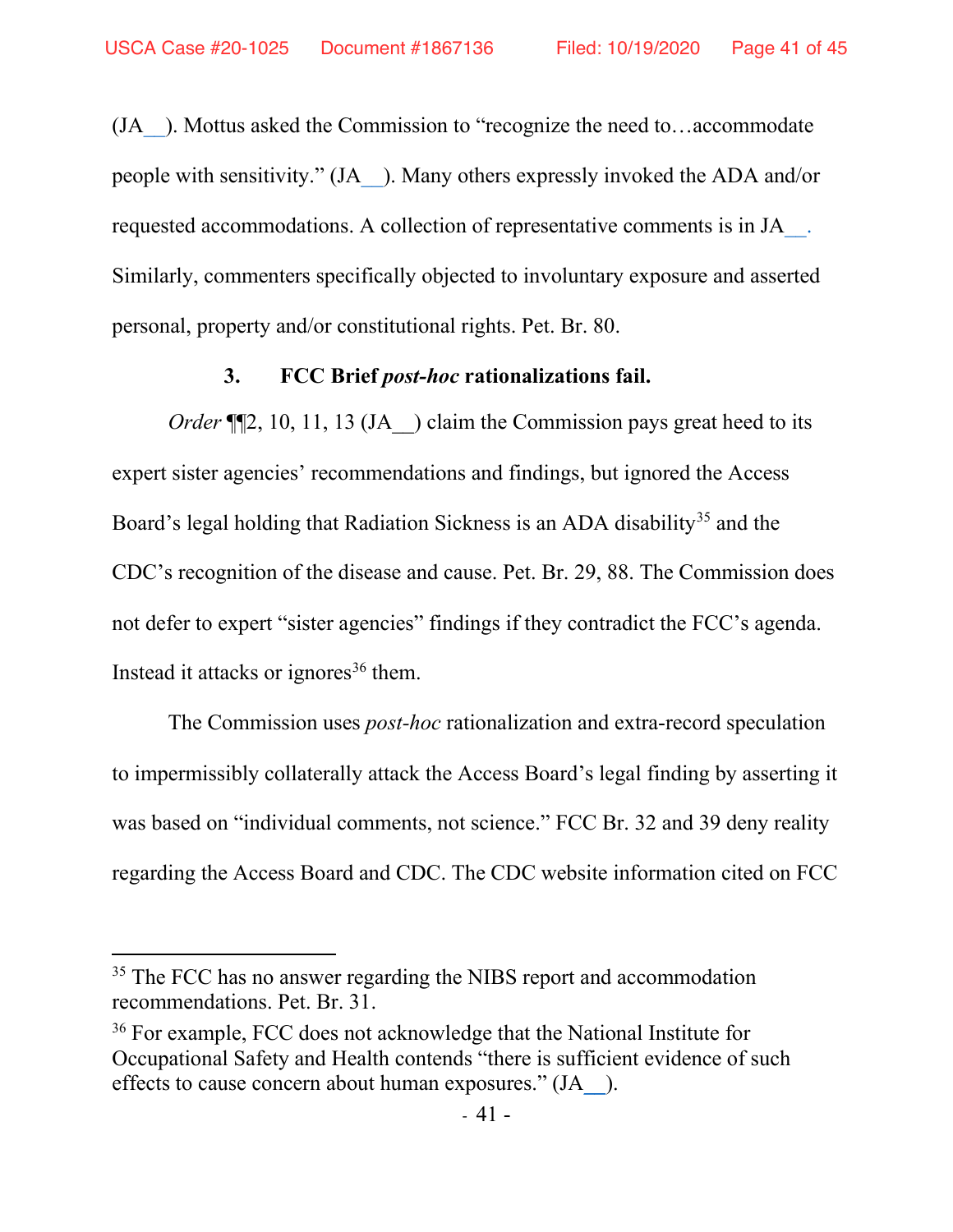Br. 32 is not in the record, and the *Order* did not rely on it. The assertion CDC does not recognize Radiation Sickness is also flatly incorrect. Pet. Br. 29 provided the relevant CDC-approved disease classification and cause codes (T-66 and W-90) using information from the agency record. CDC's recognition is consistent with a host of other authorities' findings that Radiation Sickness is a disability that can devastate people's lives. Pet. Br. 27-32, 64, 81-82.37

U.S. courts have expressly recognized Radiation Sickness as a disabling medical condition under the ADA, social security disability, and workers' compensation. *Firstenberg v. City of Santa Fe, N.M.*, 782 F. Supp. 2d 1262, 1266 (D.N.M. 2011), *vacated,* 696 F.3d 1018 (10th Cir. 2012), accepted that proposition but held that the Communications Act is preemptive. The Tenth Circuit accepted that Radiation Sickness is a legitimate condition. 696 F.3d at 1019–20. Other courts agree. *Metallo v. Orlando Utils. Comm'n*, 2015 U.S. Dist. LEXIS 116269 \*1-3, 5-8 (M.D. Fla. Sep. 1, 2015); *Atkinson v. Comm'r of Soc. Sec*., 2018 U.S. Dist. LEXIS 207939, \*25-30 (N.D. Ohio Dec. 10, 2018). FCC has no response to these authorities.

FCC Br. 65 defends the *Order's* omission of federal rights in its preemption discussion. This was major error. Several commenters' efforts to invoke federal

<sup>37</sup> The FCC "does not claim expertise as a *de facto* health agency," *Inquiry* ¶215 (JA\_\_), so it lacks capacity to deny any person has Radiation Sickness.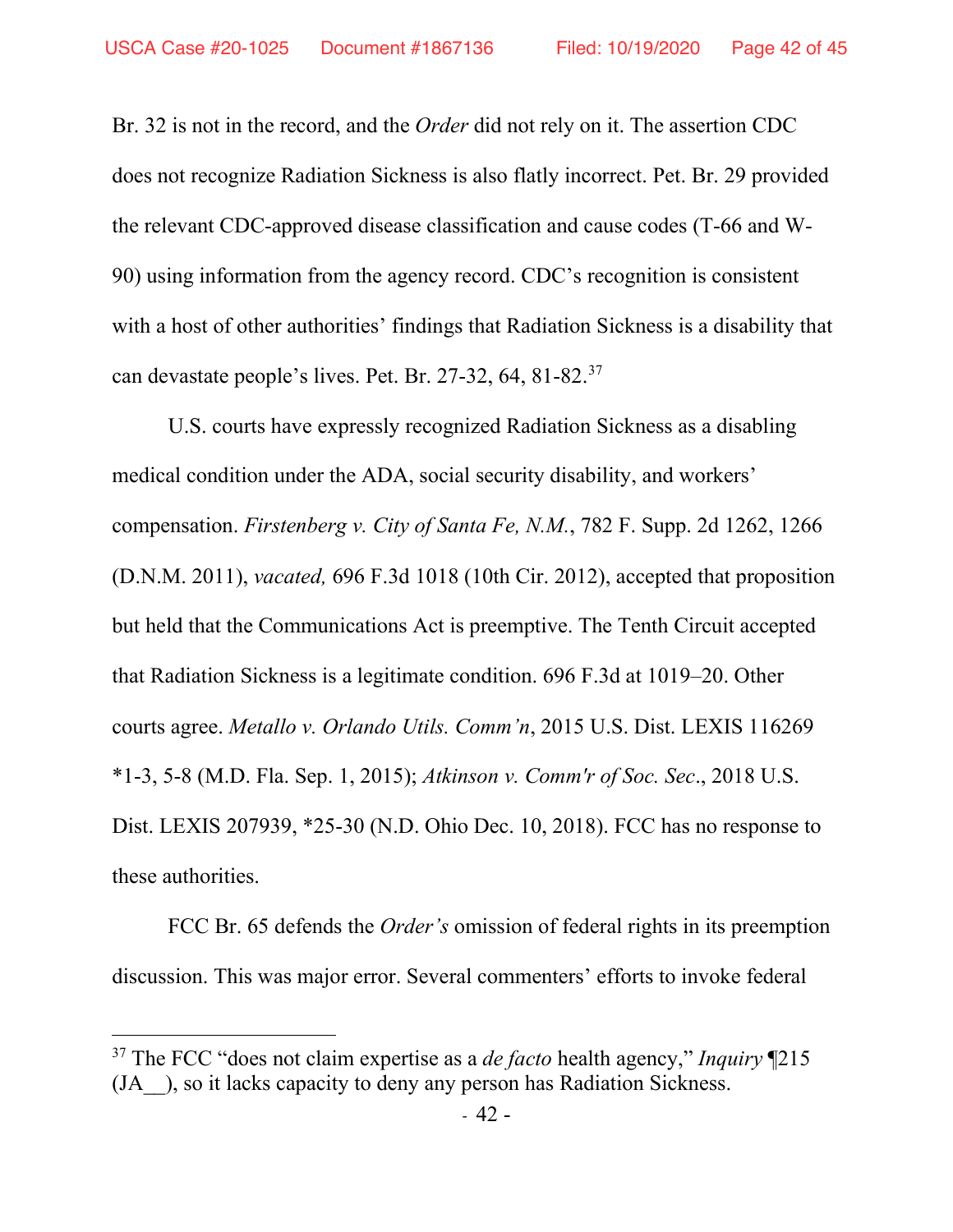rights in other venues were thwarted by a preemption defense. They were told to seek relief from the Commission, did so and were then ignored. (JA ). People like the Petitioners (JA ) must be allowed a disposition of their statutory and individual rights by the venue that is said to have exclusive jurisdiction. The Commission cannot close all other doors and then refuse to open its own.

## **4. ADA/FHA, individual/constitutional issues and related preemption question must first be resolved at the Commission.**

FCC Br. 67-70 are counsel's *post-hoc* rationalizations about the merits of the individual rights/constitutional issues. Petitioners will merely note that the real message in most RF-related cases is that *the Commission is the proper venue for initial resolution*. We do not know how the FCC itself will deal with these issues when it is finally required to confront them.

## **CONCLUSION**

Obstinacy and willful blindness are not reasoned decision-making. Ignoring facts does not change them. Talismanic repetition does not transmute a false assumption into reality. The "picture," "consensus," "majority opinion" and "weight of the evidence" have all changed since 1997. Current regulations are built on an incomplete assessment of the risks posed by RF/EMF. The evidence is compelling. People are being horribly injured today, and it is going to get far worse. The Court must require the Commission to honestly evaluate the record and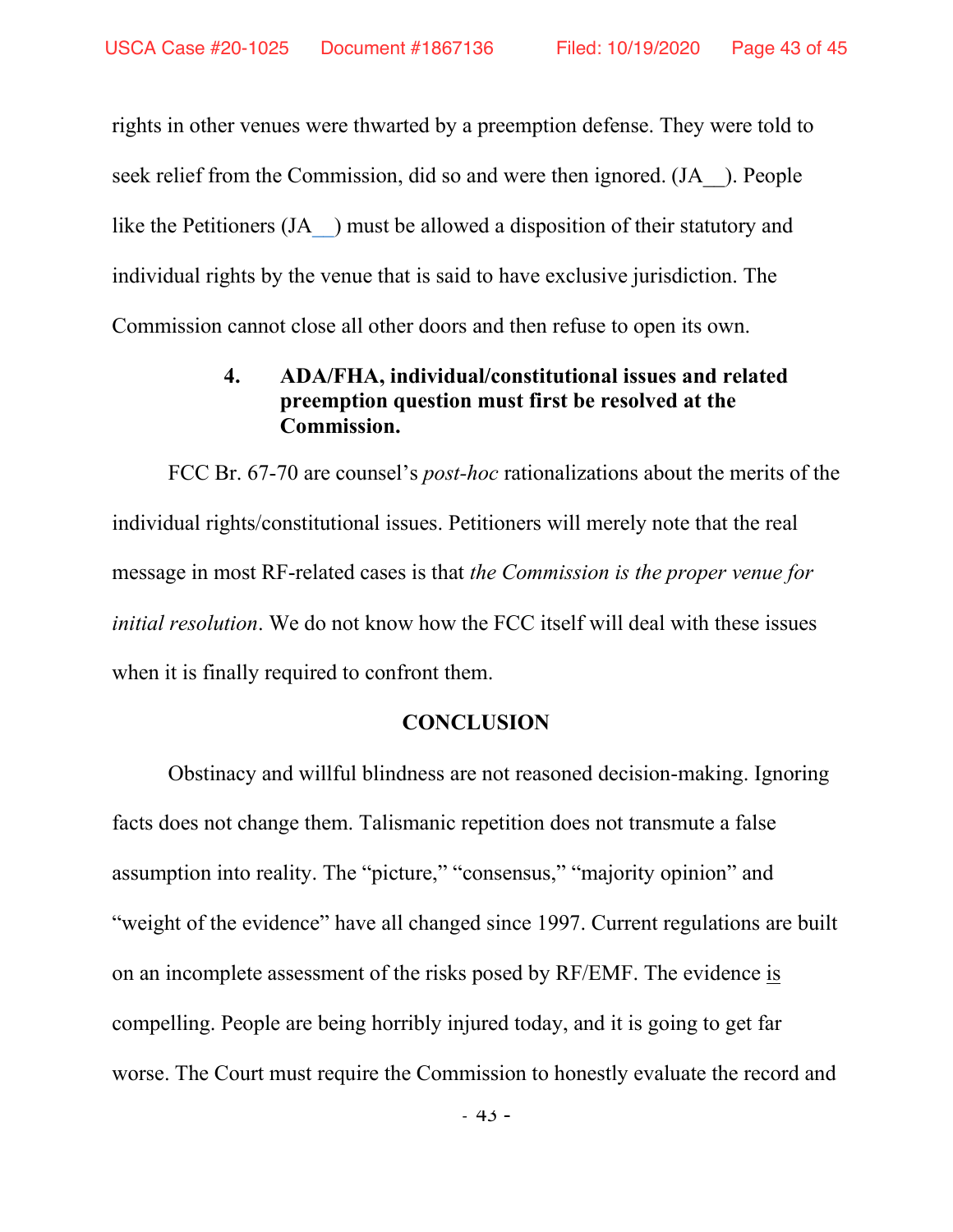fully explain in rational terms why its regulations continue to serve the public's

interest and health.

The Court must vacate the *Order* closing the *Inquiry* and remand for proper

disposition.

Respectfully submitted,

Edward B. Myers Law Office of Edward B. Myers 14613 Dehaven Court North Potomac, MD 20878 Phone: 717-752-2032 [edwardbmyers@yahoo.com](mailto:edwardbmyers@yahoo.com)

*Counsel for Petitioners 20-1025*

/s/ Edward B. Myers /s/ Robert F. Kennedy, Jr.

Robert F. Kennedy, Jr. Children's Health Defense 1227 North Peachtree Pkwy #202 Peachtree City, GA 30269 Phone: 845-377-0211 [rfk.fcc@childrenshealthdefense.org](mailto:rfk.fcc@childrenshealthdefense.org)

/s/ W. Scott McCollough W. Scott McCollough McCollough Law Firm, P.C. 2290 Gatlin Creek Rd. Dripping Springs, TX 78620 Phone: 512-888-1112 [wsmc@dotlaw.biz](mailto:wsmc@dotlaw.biz)

*Counsel for Petitioners 20-1138*